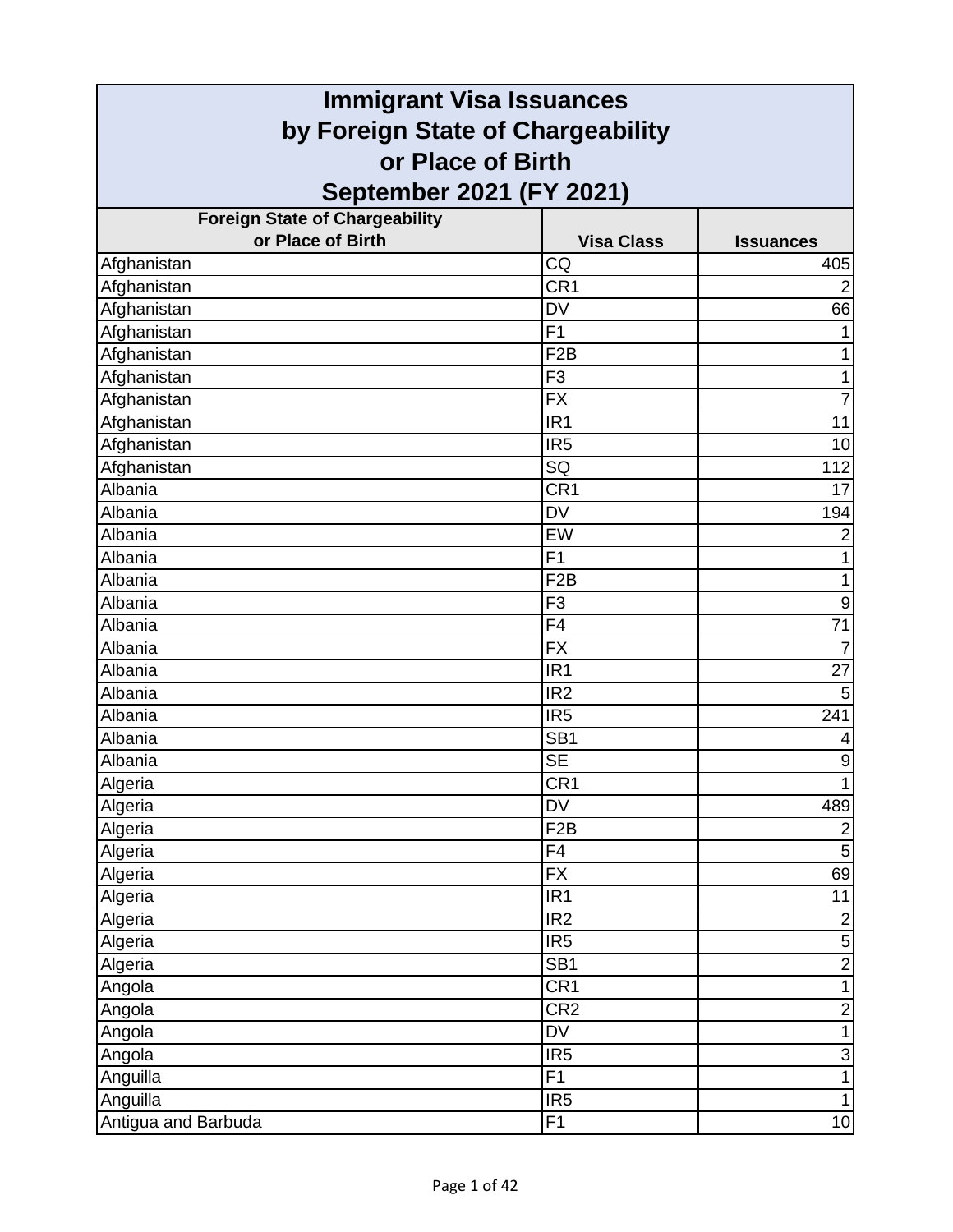| <b>Immigrant Visa Issuances</b>       |                   |                           |
|---------------------------------------|-------------------|---------------------------|
| by Foreign State of Chargeability     |                   |                           |
| or Place of Birth                     |                   |                           |
| September 2021 (FY 2021)              |                   |                           |
| <b>Foreign State of Chargeability</b> |                   |                           |
| or Place of Birth                     | <b>Visa Class</b> | <b>Issuances</b>          |
| Antigua and Barbuda                   | F <sub>2</sub> B  | $\mathbf 2$               |
| Antigua and Barbuda                   | F <sub>4</sub>    | $\overline{3}$            |
| Antigua and Barbuda                   | <b>FX</b>         | $\overline{9}$            |
| Antigua and Barbuda                   | IR <sub>2</sub>   | $\overline{3}$            |
| Antigua and Barbuda                   | IR <sub>5</sub>   | 3                         |
| Argentina                             | CR1               | 1                         |
| Argentina                             | CR <sub>2</sub>   | 1                         |
| Argentina                             | <b>DV</b>         | 22                        |
| Argentina                             | E1                | $\overline{2}$            |
| Argentina                             | E <sub>3</sub>    | $\overline{4}$            |
| Argentina                             | F <sub>1</sub>    | 10                        |
| Argentina                             | F <sub>2</sub> B  | 7                         |
| Argentina                             | F <sub>3</sub>    | 8                         |
| Argentina                             | F4                | $\overline{5}$            |
| Argentina                             | <b>FX</b>         | $\overline{9}$            |
| Argentina                             | IR <sub>1</sub>   | 3                         |
| Argentina                             | IR <sub>2</sub>   | $\overline{5}$            |
| Argentina                             | IR <sub>5</sub>   | 21                        |
| Argentina                             | SB <sub>1</sub>   | 4                         |
| Armenia                               | CR <sub>1</sub>   | 3                         |
| Armenia                               | <b>DV</b>         | 65                        |
| Armenia                               | E <sub>1</sub>    |                           |
| Armenia                               | EW                | 1                         |
| Armenia                               | F1                | 11                        |
| Armenia                               | F <sub>2</sub> B  | $\overline{2}$            |
| Armenia                               | F <sub>3</sub>    | $\overline{7}$            |
| Armenia                               | F <sub>4</sub>    | $\,6$                     |
| Armenia                               | <b>FX</b>         | 15                        |
| Armenia                               | IR <sub>1</sub>   | $\ensuremath{\mathsf{3}}$ |
| Armenia                               | IR <sub>2</sub>   | $\overline{2}$            |
| Armenia                               | IR <sub>5</sub>   | 52                        |
| Armenia                               | <b>SE</b>         | $\mathbf 1$               |
| Aruba                                 | F <sub>3</sub>    | $\mathbf{1}$              |
| Australia                             | <b>DV</b>         | 20                        |
| Australia                             | EW                | $\mathbf{1}$              |
| Australia                             | IR <sub>1</sub>   | 1                         |
| Australia                             | IR <sub>2</sub>   | $\mathbf{1}$              |
| Australia                             | SB <sub>1</sub>   | 1                         |
| Austria                               | CR1               | $\mathbf{1}$              |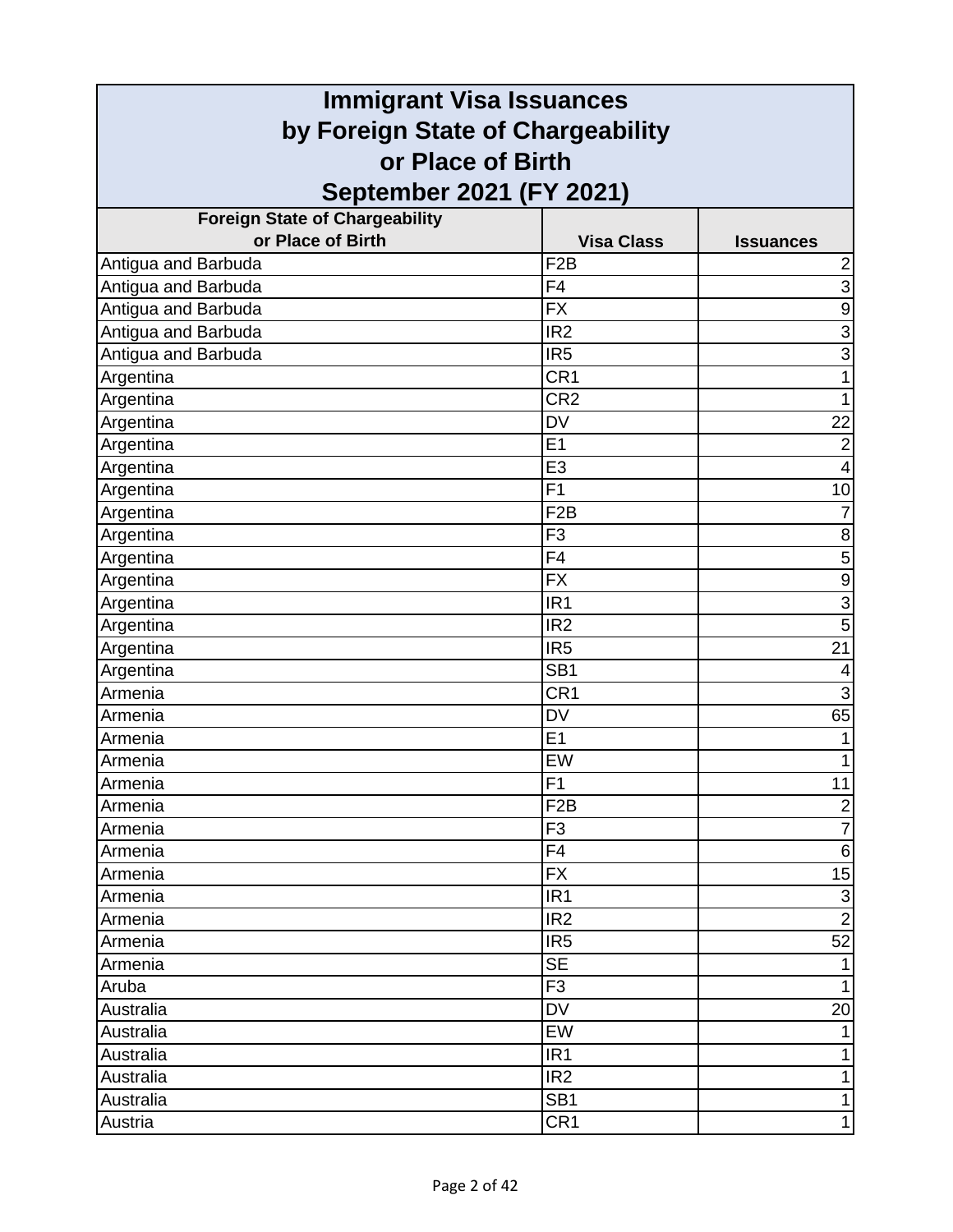| <b>Immigrant Visa Issuances</b>       |                   |                  |
|---------------------------------------|-------------------|------------------|
| by Foreign State of Chargeability     |                   |                  |
| or Place of Birth                     |                   |                  |
| September 2021 (FY 2021)              |                   |                  |
| <b>Foreign State of Chargeability</b> |                   |                  |
| or Place of Birth                     | <b>Visa Class</b> | <b>Issuances</b> |
| Austria                               | <b>DV</b>         | 7                |
| Austria                               | F <sub>4</sub>    | 1                |
| Austria                               | IR <sub>1</sub>   | 4                |
| Austria                               | IR <sub>2</sub>   |                  |
| Austria                               | IR <sub>5</sub>   | 1                |
| Austria                               | SB <sub>1</sub>   | $\overline{2}$   |
| Azerbaijan                            | CR <sub>1</sub>   | 1                |
| Azerbaijan                            | <b>DV</b>         | 105              |
| Azerbaijan                            | F1                |                  |
| Azerbaijan                            | IR <sub>2</sub>   | 3                |
| Azerbaijan                            | IR <sub>5</sub>   | 5                |
| Azerbaijan                            | <b>SE</b>         | $\overline{c}$   |
| Bahamas, The                          | CR <sub>1</sub>   | 1                |
| Bahamas, The                          | E <sub>3</sub>    | $\overline{2}$   |
| Bahamas, The                          | F <sub>1</sub>    | 3                |
| Bahamas, The                          | F <sub>2</sub> B  | 1                |
| Bahamas, The                          | F <sub>4</sub>    | 1                |
| Bahamas, The                          | <b>FX</b>         | 3                |
| Bahamas, The                          | IR <sub>1</sub>   | 1                |
| Bahamas, The                          | IR <sub>2</sub>   | 4                |
| Bahamas, The                          | IR <sub>5</sub>   | 7                |
| <b>Bahrain</b>                        | <b>DV</b>         | 1                |
| <b>Bahrain</b>                        | E <sub>3</sub>    | 1                |
| Bahrain                               | IR1               |                  |
| Bangladesh                            | CR <sub>1</sub>   | 10               |
| Bangladesh                            | E1                | 4                |
| Bangladesh                            | E <sub>2</sub>    | 1                |
| <b>Bangladesh</b>                     | EW                | $\overline{2}$   |
| Bangladesh                            | F1                | $\overline{7}$   |
| Bangladesh                            | F <sub>2</sub> B  | $\bf 8$          |
| Bangladesh                            | F <sub>3</sub>    | 10               |
| Bangladesh                            | F <sub>4</sub>    | 294              |
| Bangladesh                            | <b>FX</b>         | 14               |
| Bangladesh                            | IR <sub>1</sub>   | 124              |
| Bangladesh                            | IR <sub>2</sub>   | 29               |
| Bangladesh                            | IR <sub>5</sub>   | 327              |
| Bangladesh                            | SB <sub>1</sub>   | 14               |
| Bangladesh                            | <b>SE</b>         | $\mathsf 3$      |
| <b>Barbados</b>                       | F <sub>1</sub>    | 11               |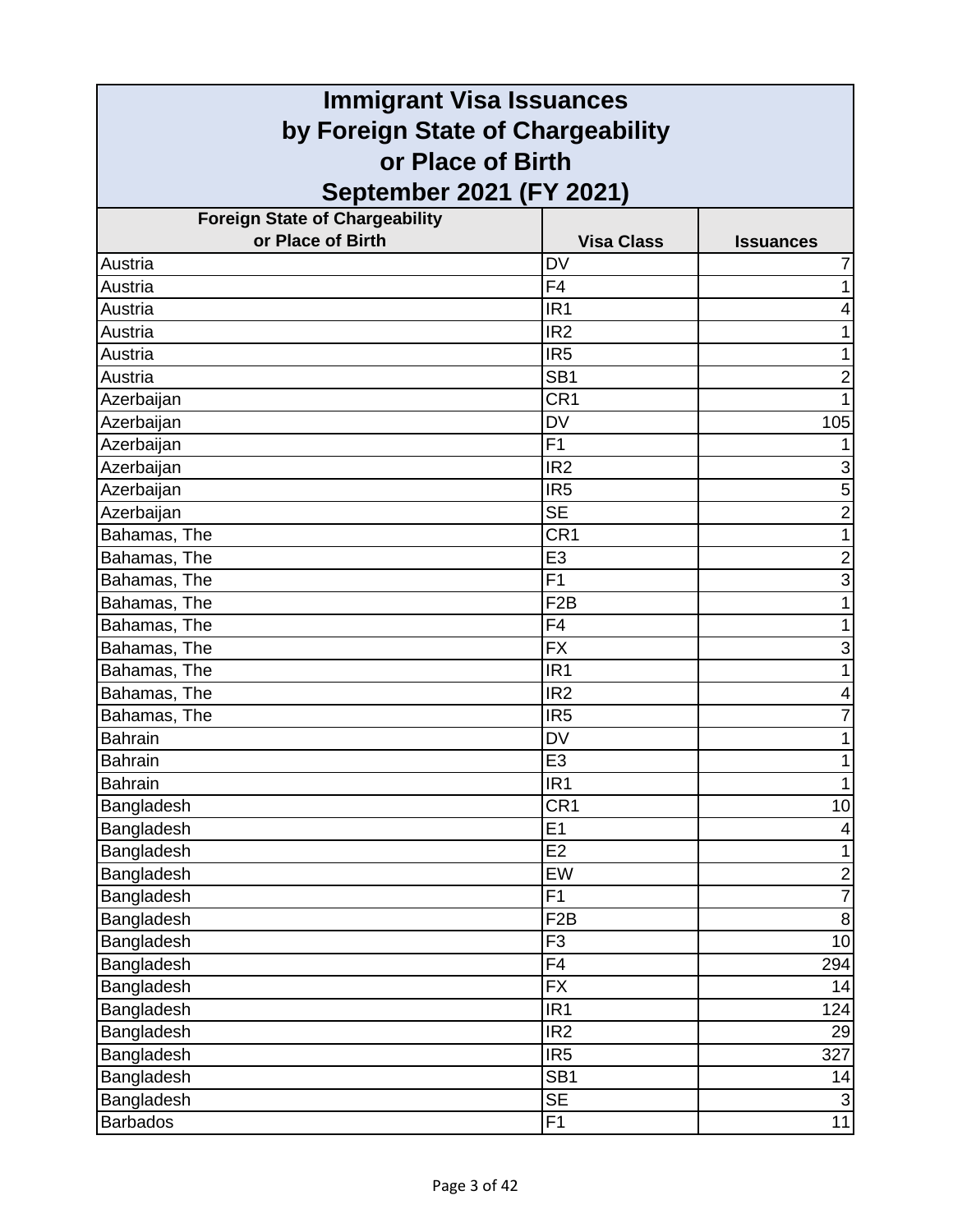| <b>Immigrant Visa Issuances</b>       |                   |                           |
|---------------------------------------|-------------------|---------------------------|
| by Foreign State of Chargeability     |                   |                           |
| or Place of Birth                     |                   |                           |
| September 2021 (FY 2021)              |                   |                           |
| <b>Foreign State of Chargeability</b> |                   |                           |
| or Place of Birth                     | <b>Visa Class</b> | <b>Issuances</b>          |
| <b>Barbados</b>                       | F <sub>2</sub> B  | $\ensuremath{\mathsf{3}}$ |
| <b>Barbados</b>                       | F <sub>3</sub>    | $\overline{4}$            |
| <b>Barbados</b>                       | <b>FX</b>         | 5                         |
| <b>Barbados</b>                       | IR <sub>1</sub>   | 1                         |
| <b>Barbados</b>                       | IR <sub>2</sub>   | 3                         |
| <b>Belarus</b>                        | <b>DV</b>         | 191                       |
| <b>Belarus</b>                        | E <sub>1</sub>    | 4                         |
| Belarus                               | F <sub>1</sub>    | 4                         |
| <b>Belarus</b>                        | F <sub>4</sub>    | 1                         |
| <b>Belarus</b>                        | <b>FX</b>         | 17                        |
| <b>Belarus</b>                        | IR <sub>1</sub>   |                           |
| <b>Belarus</b>                        | IR <sub>2</sub>   | 3                         |
| <b>Belarus</b>                        | IR <sub>5</sub>   | $\overline{18}$           |
| Belgium                               | CR <sub>1</sub>   | $\overline{\omega}$       |
| Belgium                               | <b>DV</b>         | $\overline{7}$            |
| Belgium                               | <b>FX</b>         | 1                         |
| Belgium                               | IR <sub>1</sub>   | $\overline{c}$            |
| Belgium                               | IR <sub>2</sub>   | 3                         |
| Belgium                               | IR <sub>5</sub>   | $\overline{2}$            |
| Belgium                               | SB <sub>1</sub>   | 1                         |
| <b>Belize</b>                         | CR <sub>1</sub>   | $\overline{c}$            |
| <b>Belize</b>                         | F <sub>1</sub>    | $\overline{\mathbf{4}}$   |
| <b>Belize</b>                         | F <sub>3</sub>    | 1                         |
| Belize                                | $\overline{FX}$   | $\overline{7}$            |
| <b>Belize</b>                         | IB <sub>2</sub>   | $\overline{2}$            |
| <b>Belize</b>                         | IR <sub>1</sub>   | $\overline{2}$            |
| <b>Belize</b>                         | IR <sub>2</sub>   | $\overline{2}$            |
| <b>Belize</b>                         | IR <sub>5</sub>   | $\overline{3}$            |
| <b>Benin</b>                          | CR <sub>1</sub>   | $\overline{\mathbf{4}}$   |
| <b>Benin</b>                          | DV                | 33                        |
| <b>Benin</b>                          | F1                | $\overline{2}$            |
| <b>Benin</b>                          | F <sub>3</sub>    | $\overline{8}$            |
| <b>Benin</b>                          | <b>FX</b>         | 17                        |
| <b>Benin</b>                          | IR <sub>1</sub>   | 4                         |
| <b>Benin</b>                          | IR <sub>2</sub>   | 17                        |
| <b>Benin</b>                          | IR <sub>5</sub>   | 4                         |
| Bermuda                               | E <sub>3</sub>    | <u> အ</u>                 |
| Bermuda                               | IR <sub>1</sub>   |                           |
| <b>Bhutan</b>                         | DV                | 14                        |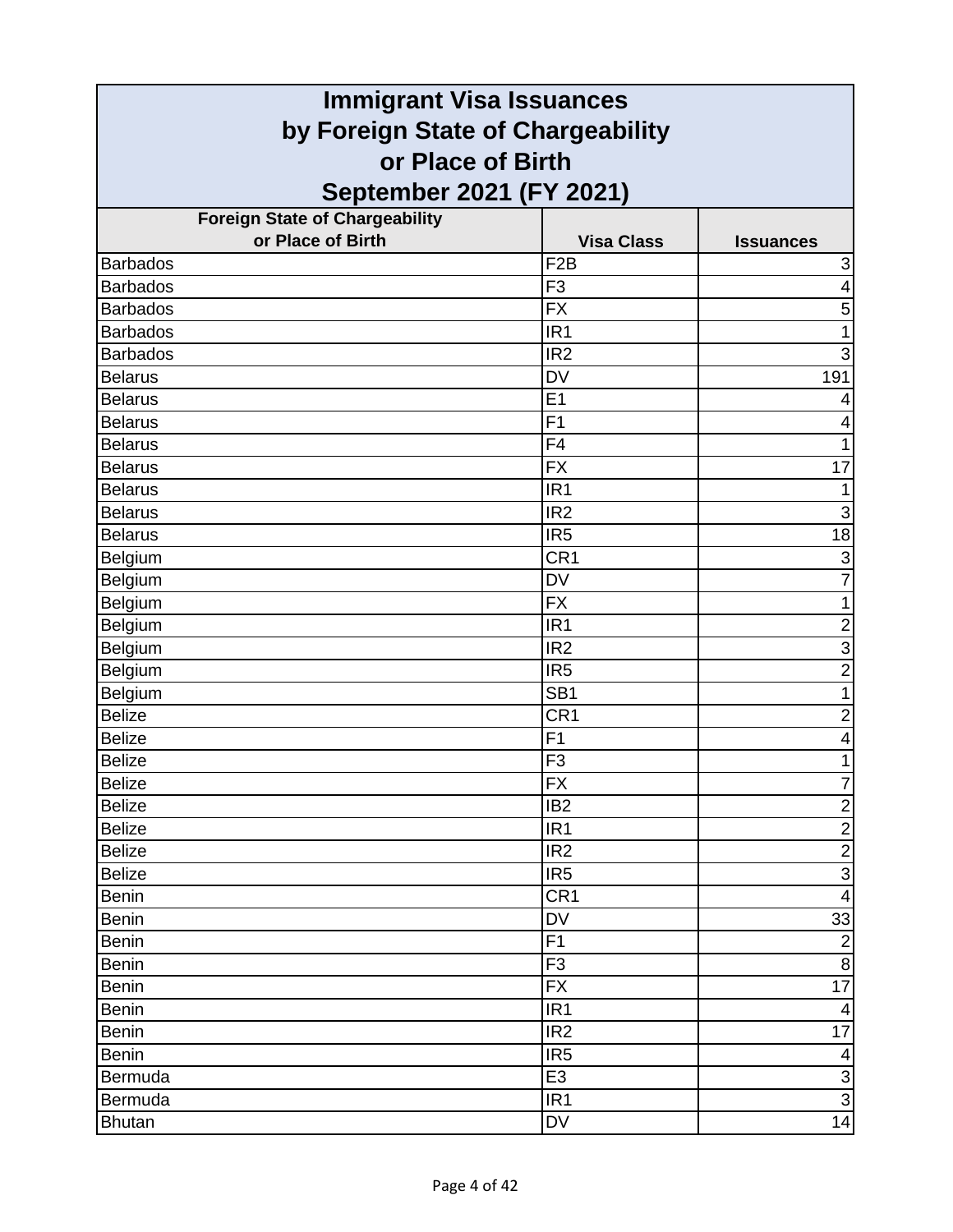| <b>Immigrant Visa Issuances</b>       |                   |                         |
|---------------------------------------|-------------------|-------------------------|
| by Foreign State of Chargeability     |                   |                         |
| or Place of Birth                     |                   |                         |
| September 2021 (FY 2021)              |                   |                         |
| <b>Foreign State of Chargeability</b> |                   |                         |
| or Place of Birth                     | <b>Visa Class</b> | <b>Issuances</b>        |
| <b>Bolivia</b>                        | CR <sub>1</sub>   | 3                       |
| <b>Bolivia</b>                        | EW                | $\overline{7}$          |
| <b>Bolivia</b>                        | F <sub>1</sub>    | $\overline{27}$         |
| <b>Bolivia</b>                        | F <sub>2</sub> B  | 17                      |
| <b>Bolivia</b>                        | F <sub>3</sub>    | $\boldsymbol{9}$        |
| <b>Bolivia</b>                        | F4                | 24                      |
| <b>Bolivia</b>                        | <b>FX</b>         | 69                      |
| <b>Bolivia</b>                        | IR <sub>1</sub>   | 13                      |
| <b>Bolivia</b>                        | IR <sub>2</sub>   | 20                      |
| <b>Bolivia</b>                        | IR <sub>5</sub>   | 31                      |
| <b>Bolivia</b>                        | SB <sub>1</sub>   | 1                       |
| <b>Bolivia</b>                        | <b>SE</b>         | $\mathsf 3$             |
| <b>Bolivia</b>                        | <b>SR</b>         | $\overline{\mathbf{4}}$ |
| Bosnia-Herzegovina                    | CR1               | $\overline{3}$          |
| Bosnia-Herzegovina                    | <b>DV</b>         | 10                      |
| Bosnia-Herzegovina                    | EW                | 3                       |
| Bosnia-Herzegovina                    | F <sub>3</sub>    | 10                      |
| Bosnia-Herzegovina                    | F <sub>4</sub>    | $\mathbf 5$             |
| Bosnia-Herzegovina                    | <b>FX</b>         | 4                       |
| Bosnia-Herzegovina                    | IR <sub>1</sub>   | $\overline{2}$          |
| Bosnia-Herzegovina                    | IR <sub>2</sub>   | 1                       |
| Bosnia-Herzegovina                    | SB <sub>1</sub>   | $\overline{\mathbf{c}}$ |
| <b>Botswana</b>                       | E <sub>3</sub>    | $\mathbf{1}$            |
| <b>Botswana</b>                       | IR <sub>2</sub>   | $\overline{3}$          |
| <b>Botswana</b>                       | IR <sub>5</sub>   | $\mathbf{1}$            |
| <b>Brazil</b>                         | CR <sub>1</sub>   | 25                      |
| <b>Brazil</b>                         | CR <sub>2</sub>   | $\sqrt{5}$              |
| <b>Brazil</b>                         | E1                | $\overline{17}$         |
| <b>Brazil</b>                         | E2                | $\overline{7}$          |
| <b>Brazil</b>                         | E <sub>3</sub>    | 14                      |
| <b>Brazil</b>                         | EW                | $\overline{7}$          |
| <b>Brazil</b>                         | F1                | 11                      |
| <b>Brazil</b>                         | F <sub>2</sub> B  | $\overline{2}$          |
| <b>Brazil</b>                         | F <sub>3</sub>    | 14                      |
| <b>Brazil</b>                         | F <sub>4</sub>    | 21                      |
| <b>Brazil</b>                         | <b>FX</b>         | 23                      |
| <b>Brazil</b>                         | IB <sub>1</sub>   | $\overline{2}$          |
| <b>Brazil</b>                         | IR <sub>1</sub>   | 112                     |
| <b>Brazil</b>                         | IR <sub>2</sub>   | 58                      |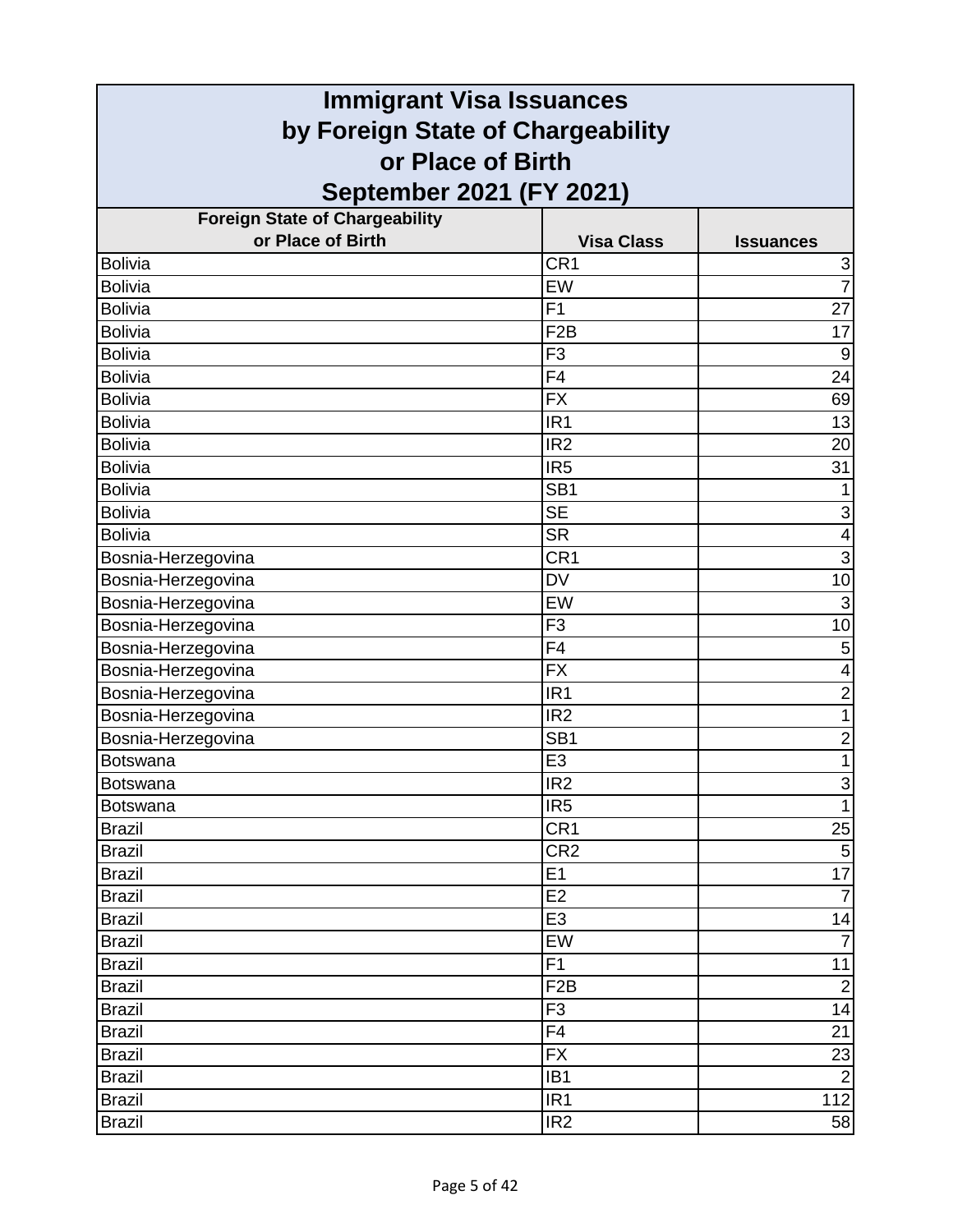| <b>Immigrant Visa Issuances</b>       |                   |                          |
|---------------------------------------|-------------------|--------------------------|
| by Foreign State of Chargeability     |                   |                          |
| or Place of Birth                     |                   |                          |
| September 2021 (FY 2021)              |                   |                          |
| <b>Foreign State of Chargeability</b> |                   |                          |
| or Place of Birth                     | <b>Visa Class</b> | <b>Issuances</b>         |
| <b>Brazil</b>                         | IR <sub>5</sub>   | 218                      |
| <b>Brazil</b>                         | IW                | $\overline{2}$           |
| <b>Brazil</b>                         | SB <sub>1</sub>   | 4                        |
| <b>Brazil</b>                         | <b>SD</b>         | 4                        |
| <b>Brazil</b>                         | <b>SE</b>         | $\overline{c}$           |
| <b>British Virgin Islands</b>         | CR <sub>2</sub>   | 1                        |
| <b>British Virgin Islands</b>         | F <sub>4</sub>    | 1                        |
| <b>British Virgin Islands</b>         | <b>FX</b>         | 1                        |
| <b>Bulgaria</b>                       | CR <sub>1</sub>   | $\overline{2}$           |
| <b>Bulgaria</b>                       | <b>DV</b>         | 43                       |
| <b>Bulgaria</b>                       | F <sub>1</sub>    | 1                        |
| <b>Bulgaria</b>                       | F <sub>3</sub>    | 4                        |
| <b>Bulgaria</b>                       | IH <sub>3</sub>   | $\overline{7}$           |
| <b>Bulgaria</b>                       | IR <sub>2</sub>   | $\overline{2}$           |
| <b>Bulgaria</b>                       | IR <sub>5</sub>   | 8                        |
| <b>Burkina Faso</b>                   | CR <sub>1</sub>   | $\overline{3}$           |
| <b>Burkina Faso</b>                   | <b>DV</b>         | 1                        |
| <b>Burkina Faso</b>                   | <b>FX</b>         | 5                        |
| <b>Burkina Faso</b>                   | IR <sub>1</sub>   | 1                        |
| <b>Burkina Faso</b>                   | IR <sub>5</sub>   | 1                        |
| <b>Burma</b>                          | CR <sub>1</sub>   | $\overline{7}$           |
| <b>Burma</b>                          | <b>DV</b>         | 47                       |
| <b>Burma</b>                          | F <sub>1</sub>    | $\mathbf{1}$             |
| Burma                                 | F2B               | $\overline{2}$           |
| <b>Burma</b>                          | F <sub>3</sub>    | $6\phantom{1}$           |
| <b>Burma</b>                          | F <sub>4</sub>    | 53                       |
| <b>Burma</b>                          | <b>FX</b>         | $\,6$                    |
| <b>Burma</b>                          | IR <sub>1</sub>   | 17                       |
| <b>Burma</b>                          | IR <sub>2</sub>   | $\mathbf{1}$             |
| <b>Burma</b>                          | IR <sub>5</sub>   | 17                       |
| <b>Burma</b>                          | <b>SD</b>         | 4                        |
| <b>Burma</b>                          | <b>SE</b>         | $\overline{\mathcal{A}}$ |
| <b>Burundi</b>                        | <b>DV</b>         | 20                       |
| <b>Burundi</b>                        | <b>FX</b>         | $\overline{2}$           |
| <b>Burundi</b>                        | IR <sub>1</sub>   | $\overline{5}$           |
| Cabo Verde                            | CR <sub>1</sub>   | $\overline{2}$           |
| Cabo Verde                            | F1                | 14                       |
| Cabo Verde                            | F <sub>2</sub> B  | 13                       |
| Cabo Verde                            | F <sub>3</sub>    | $\overline{2}$           |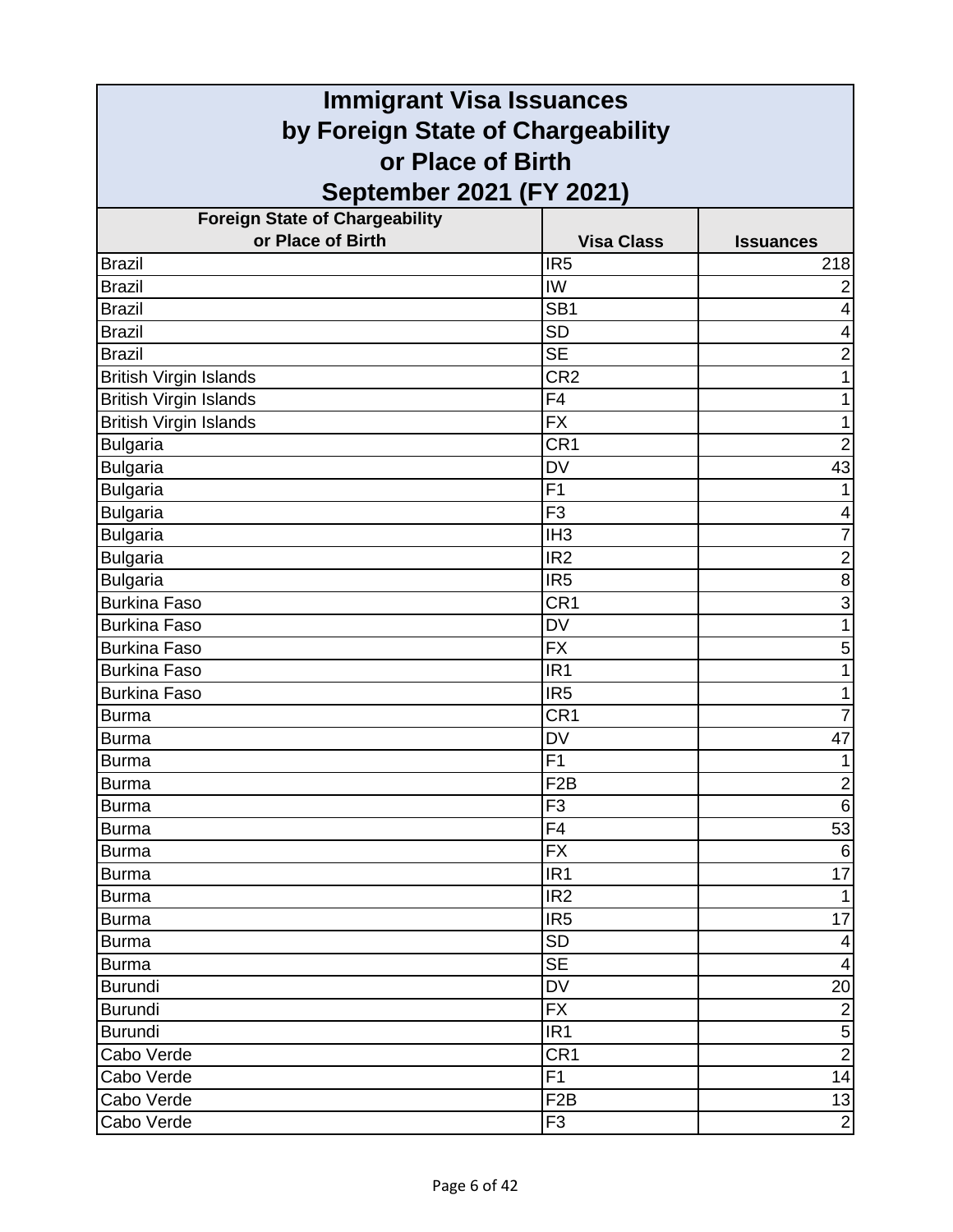| <b>Immigrant Visa Issuances</b>       |                   |                           |
|---------------------------------------|-------------------|---------------------------|
| by Foreign State of Chargeability     |                   |                           |
| or Place of Birth                     |                   |                           |
| September 2021 (FY 2021)              |                   |                           |
| <b>Foreign State of Chargeability</b> |                   |                           |
| or Place of Birth                     | <b>Visa Class</b> | <b>Issuances</b>          |
| Cabo Verde                            | <b>FX</b>         | 20                        |
| Cabo Verde                            | IR <sub>1</sub>   | $\overline{2}$            |
| Cabo Verde                            | IR <sub>2</sub>   | 8                         |
| Cabo Verde                            | IR <sub>5</sub>   | 29                        |
| Cabo Verde                            | SB <sub>1</sub>   | $\overline{2}$            |
| Cambodia                              | CR <sub>1</sub>   | $\overline{2}$            |
| Cambodia                              | <b>DV</b>         | 24                        |
| Cambodia                              | EW                | 7                         |
| Cambodia                              | F1                | $\boldsymbol{9}$          |
| Cambodia                              | F <sub>2</sub> B  | $\overline{7}$            |
| Cambodia                              | F <sub>3</sub>    | 13                        |
| Cambodia                              | F4                | 48                        |
| Cambodia                              | <b>FX</b>         | $\overline{37}$           |
| Cambodia                              | IR <sub>1</sub>   | 25                        |
| Cambodia                              | IR <sub>2</sub>   | 12                        |
| Cambodia                              | IR <sub>5</sub>   | 91                        |
| Cambodia                              | SB <sub>1</sub>   | 1                         |
| Cambodia                              | <b>SE</b>         | 9                         |
| Cameroon                              | CR <sub>1</sub>   | 8                         |
| Cameroon                              | <b>DV</b>         | 194                       |
| Cameroon                              | E <sub>3</sub>    | 4                         |
| Cameroon                              | F1                | 11                        |
| Cameroon                              | F <sub>2</sub> B  | $\ensuremath{\mathsf{3}}$ |
| Cameroon                              | F3                |                           |
| Cameroon                              | F4                | 6                         |
| Cameroon                              | <b>FX</b>         | 190                       |
| Cameroon                              | IR <sub>1</sub>   | 28                        |
| Cameroon                              | IR <sub>2</sub>   | 29                        |
| Cameroon                              | IR <sub>5</sub>   | 77                        |
| Cameroon                              | SB <sub>1</sub>   | 1                         |
| Canada                                | CR <sub>1</sub>   | 9                         |
| Canada                                | CR <sub>2</sub>   | $\mathbf{1}$              |
| Canada                                | E1                | $\mathbf 2$               |
| Canada                                | E <sub>3</sub>    | $\mathsf 3$               |
| Canada                                | F <sub>2</sub> B  | $\overline{2}$            |
| Canada                                | F <sub>3</sub>    | $\mathbf{1}$              |
| Canada                                | F4                | 15                        |
| Canada                                | <b>FX</b>         | $\overline{2}$            |
| Canada                                | IB <sub>1</sub>   | $\mathbf{2}$              |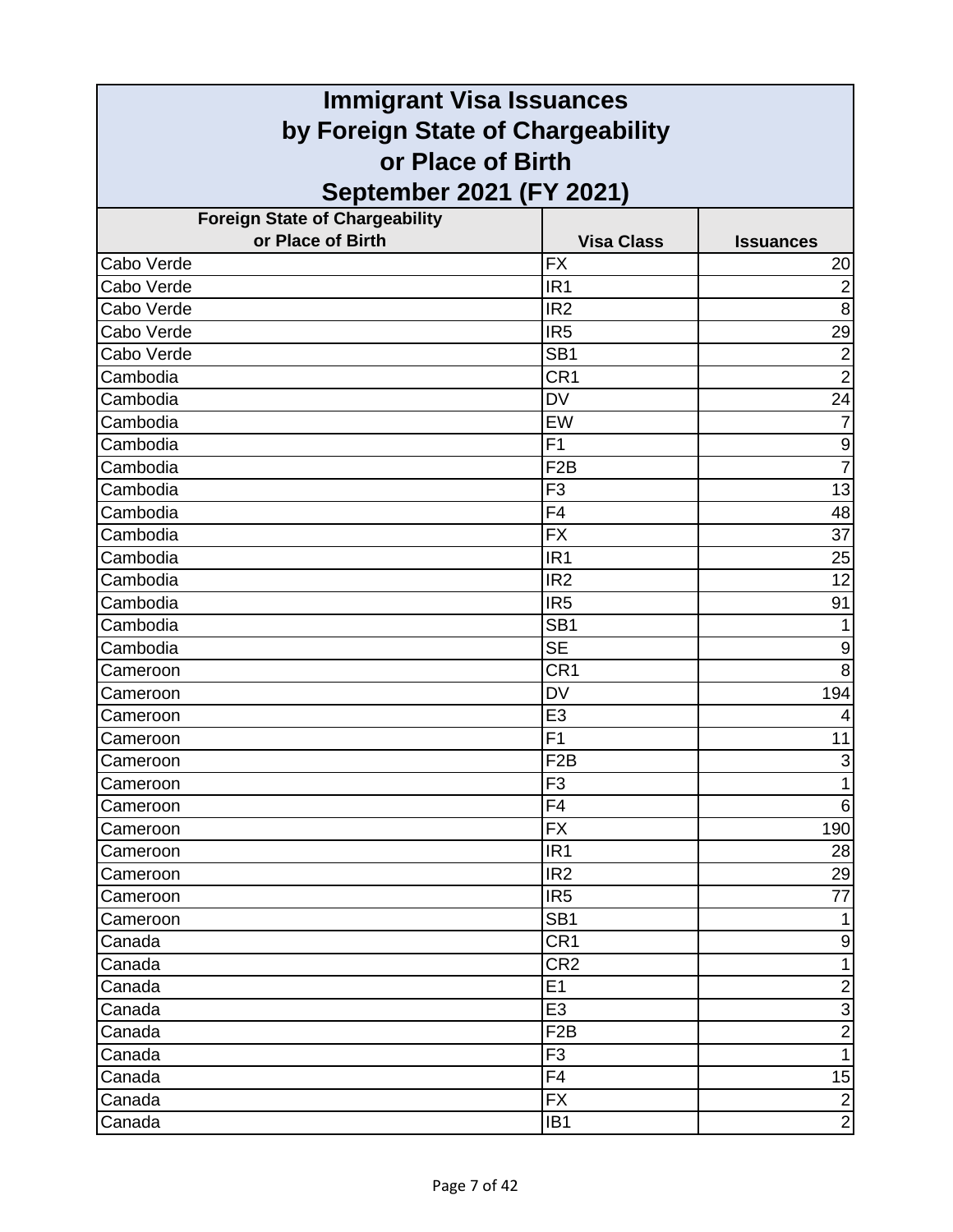| <b>Immigrant Visa Issuances</b>                |                       |                         |
|------------------------------------------------|-----------------------|-------------------------|
| by Foreign State of Chargeability              |                       |                         |
| or Place of Birth                              |                       |                         |
| September 2021 (FY 2021)                       |                       |                         |
| <b>Foreign State of Chargeability</b>          |                       |                         |
| or Place of Birth                              | <b>Visa Class</b>     | <b>Issuances</b>        |
| Canada                                         | IR <sub>1</sub>       | 67                      |
| Canada                                         | IR <sub>2</sub>       | 13                      |
| Canada                                         | IR <sub>5</sub>       | 5                       |
| Canada                                         | SB <sub>1</sub>       | 1                       |
| Canada                                         | <b>SD</b>             | 1                       |
| Cayman Islands                                 | IR <sub>2</sub>       | $\overline{c}$          |
| <b>Central African Republic</b>                | F1                    |                         |
| <b>Central African Republic</b>                | <b>FX</b>             |                         |
| Central African Republic                       | IR <sub>1</sub>       | 1                       |
| <b>Central African Republic</b>                | IR <sub>3</sub>       | $\overline{2}$          |
| Chad                                           | <b>DV</b>             | 8                       |
| Chad                                           | <b>FX</b>             | $\overline{2}$          |
| Chad                                           | IR <sub>2</sub>       | 1                       |
| Chile                                          | CR <sub>1</sub>       | $\overline{\mathbf{c}}$ |
| Chile                                          | <b>DV</b>             |                         |
| Chile                                          | F4                    | 4                       |
| Chile                                          | $\overline{FX}$       | 4                       |
| Chile                                          | IR <sub>1</sub>       | 7                       |
| Chile                                          | IR <sub>5</sub>       | 6                       |
| Chile                                          | SB <sub>1</sub>       | 1                       |
| China - mainland born                          | C <sub>5</sub>        | 4                       |
| China - mainland born                          | CR <sub>1</sub>       | 21                      |
| China - mainland born                          | CR <sub>2</sub><br>E1 | 5                       |
| China - mainland born<br>China - mainland born | E <sub>2</sub>        | 69<br>8                 |
| China - mainland born                          | E <sub>3</sub>        | 6                       |
| China - mainland born                          | EW                    | 16                      |
| China - mainland born                          | F1                    | 80                      |
| China - mainland born                          | F <sub>2</sub> B      | 215                     |
| China - mainland born                          | F <sub>3</sub>        | 151                     |
| China - mainland born                          | F4                    | 888                     |
| China - mainland born                          | <b>FX</b>             | 340                     |
| China - mainland born                          | IB <sub>1</sub>       |                         |
| China - mainland born                          | IR <sub>1</sub>       | 90                      |
| China - mainland born                          | IR <sub>2</sub>       | 42                      |
| China - mainland born                          | IR <sub>5</sub>       | 639                     |
| China - mainland born                          | IW                    |                         |
| China - mainland born                          | SB <sub>1</sub>       | 24                      |
| China - mainland born                          | <b>SE</b>             | 4                       |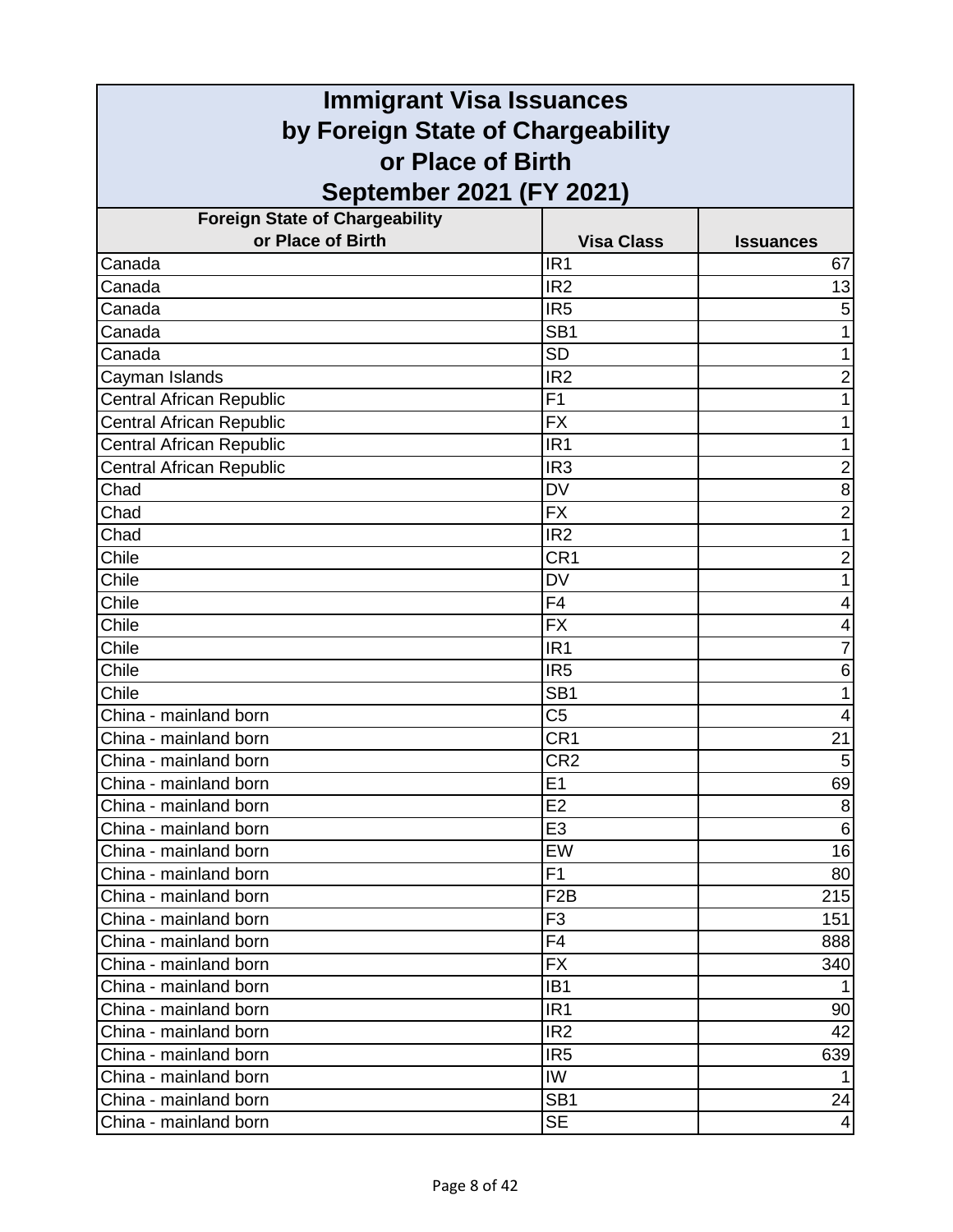|                                                                        | <b>Immigrant Visa Issuances</b> |                         |
|------------------------------------------------------------------------|---------------------------------|-------------------------|
| by Foreign State of Chargeability                                      |                                 |                         |
| or Place of Birth                                                      |                                 |                         |
| September 2021 (FY 2021)                                               |                                 |                         |
| <b>Foreign State of Chargeability</b>                                  |                                 |                         |
| or Place of Birth                                                      | <b>Visa Class</b>               | <b>Issuances</b>        |
| China - mainland born                                                  | <b>SR</b>                       |                         |
| China - mainland born                                                  | T <sub>5</sub>                  | 16                      |
| China - Taiwan born                                                    | CR <sub>1</sub>                 | $\overline{2}$          |
| China - Taiwan born                                                    | <b>DV</b>                       | 56                      |
| China - Taiwan born                                                    | E2                              | 24                      |
| China - Taiwan born                                                    | E <sub>3</sub>                  | $\overline{3}$          |
| China - Taiwan born                                                    | EW                              | $\overline{2}$          |
| China - Taiwan born                                                    | F1                              | $\overline{c}$          |
| China - Taiwan born                                                    | F <sub>2</sub> B                | $\overline{3}$          |
| China - Taiwan born                                                    | F <sub>3</sub>                  | $\overline{7}$          |
| China - Taiwan born                                                    | F <sub>4</sub>                  | 64                      |
| China - Taiwan born                                                    | <b>FX</b>                       | 14                      |
| China - Taiwan born                                                    | IR <sub>1</sub>                 | 6                       |
| China - Taiwan born                                                    | IR <sub>2</sub>                 | $\mathbf{1}$            |
| China - Taiwan born                                                    | IR <sub>3</sub>                 | 4                       |
| China - Taiwan born                                                    | IR <sub>5</sub>                 | 12                      |
| China - Taiwan born                                                    | SB <sub>1</sub>                 | 22                      |
| Christmas Island                                                       | IR <sub>5</sub>                 |                         |
| Colombia                                                               | CR <sub>1</sub>                 | 118                     |
| Colombia                                                               | CR <sub>2</sub>                 | 37                      |
| Colombia                                                               | E1                              |                         |
| Colombia                                                               | E <sub>3</sub>                  | 4                       |
| Colombia                                                               | EW                              | $\overline{2}$          |
| Colombia                                                               | F <sub>1</sub>                  | 12                      |
| Colombia                                                               | F <sub>2</sub> B                | $\overline{\mathbf{4}}$ |
| Colombia                                                               | F <sub>3</sub>                  | $\overline{7}$          |
| Colombia                                                               | F <sub>4</sub>                  | 39                      |
| Colombia                                                               | <b>FX</b>                       | 24                      |
| Colombia                                                               | IH <sub>3</sub>                 | 11                      |
| Colombia                                                               | IR <sub>1</sub>                 | 265                     |
| Colombia                                                               | IR <sub>2</sub>                 | 225                     |
| Colombia                                                               | IR <sub>5</sub>                 | 218                     |
| Colombia                                                               | IW                              | $\overline{2}$          |
| Colombia                                                               | SB <sub>1</sub>                 | 27                      |
| Colombia                                                               | SE<br>CR <sub>1</sub>           | 4<br>$6\overline{6}$    |
| Congo, Democratic Republic of the<br>Congo, Democratic Republic of the | DV                              |                         |
| Congo, Democratic Republic of the                                      | <b>FX</b>                       | 346                     |
| Congo, Democratic Republic of the                                      | IR <sub>1</sub>                 | 30<br>18                |
|                                                                        |                                 |                         |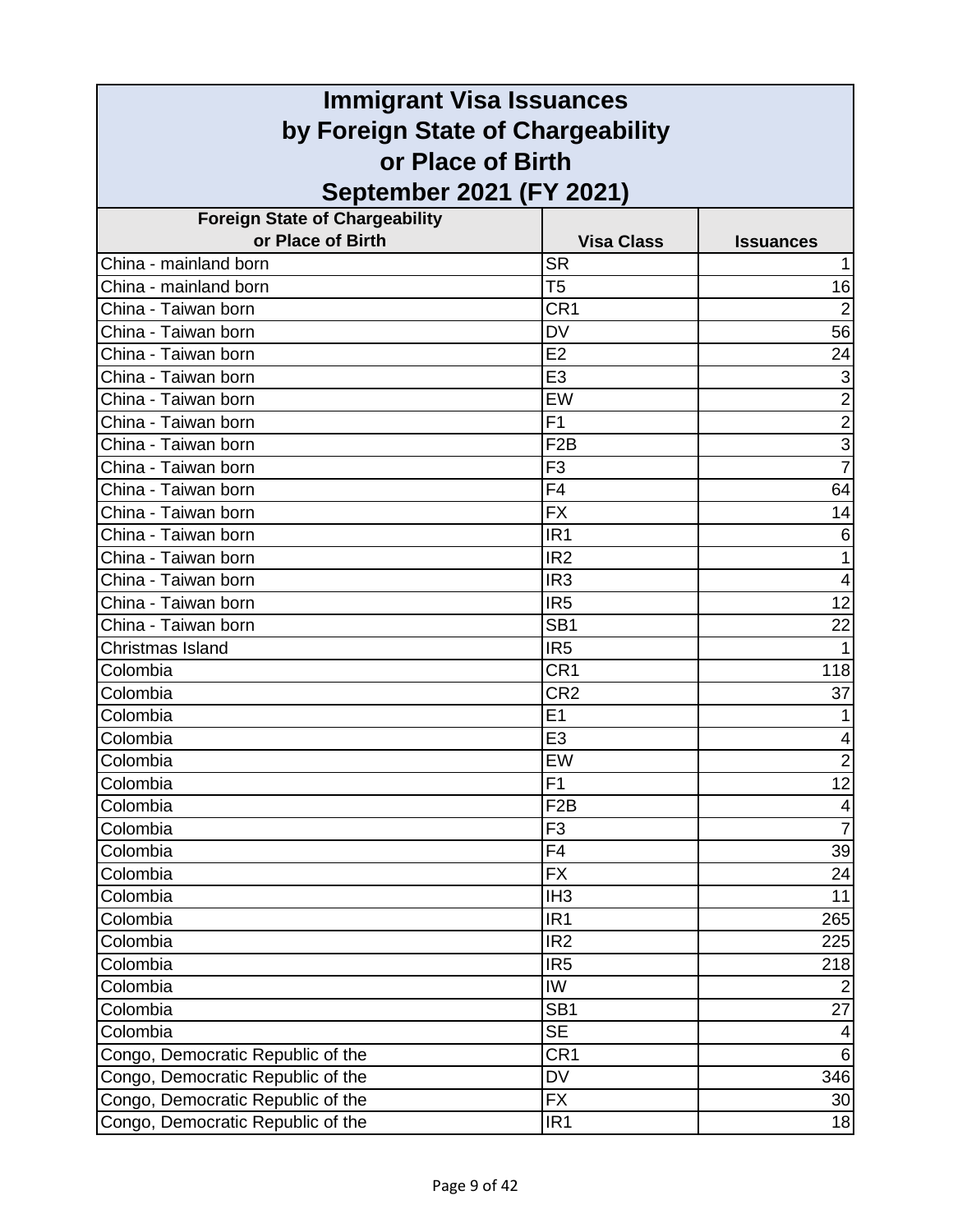| <b>Immigrant Visa Issuances</b>       |                   |                  |
|---------------------------------------|-------------------|------------------|
| by Foreign State of Chargeability     |                   |                  |
| or Place of Birth                     |                   |                  |
| September 2021 (FY 2021)              |                   |                  |
| <b>Foreign State of Chargeability</b> |                   |                  |
| or Place of Birth                     | <b>Visa Class</b> | <b>Issuances</b> |
| Congo, Democratic Republic of the     | IR <sub>2</sub>   |                  |
| Congo, Democratic Republic of the     | IR <sub>5</sub>   | 30               |
| Congo, Republic of the                | <b>DV</b>         | 36               |
| Congo, Republic of the                | IR <sub>1</sub>   |                  |
| Congo, Republic of the                | IR <sub>2</sub>   | 1                |
| Congo, Republic of the                | IR <sub>5</sub>   | $\mathbf 2$      |
| Costa Rica                            | CR <sub>1</sub>   | 3                |
| Costa Rica                            | <b>DV</b>         | 5                |
| Costa Rica                            | F1                | $\overline{2}$   |
| Costa Rica                            | <b>FX</b>         | $\overline{2}$   |
| Costa Rica                            | IH <sub>3</sub>   | 1                |
| Costa Rica                            | IR <sub>1</sub>   | 15               |
| Costa Rica                            | IR <sub>2</sub>   | 12               |
| Costa Rica                            | IR <sub>5</sub>   | 12               |
| Cote d'Ivoire                         | CR <sub>1</sub>   | $\mathbf{3}$     |
| Cote d'Ivoire                         | <b>DV</b>         | $\overline{73}$  |
| Cote d'Ivoire                         | F1                | 16               |
| Cote d'Ivoire                         | F <sub>2</sub> B  | 5                |
| Cote d'Ivoire                         | F <sub>4</sub>    | 5                |
| Cote d'Ivoire                         | <b>FX</b>         | 44               |
| Cote d'Ivoire                         | IR <sub>1</sub>   | 13               |
| Cote d'Ivoire                         | IR <sub>2</sub>   | 21               |
| Cote d'Ivoire                         | IR <sub>5</sub>   | 16               |
| Cote d'Ivoire                         | SD                | $\overline{2}$   |
| Croatia                               | <b>DV</b>         | $\overline{4}$   |
| Croatia                               | F <sub>4</sub>    | $\mathbf{1}$     |
| Croatia                               | IR <sub>1</sub>   | $\overline{2}$   |
| Croatia                               | IR <sub>5</sub>   | $\mathbf{1}$     |
| Cuba                                  | CR <sub>1</sub>   | 3                |
| Cuba                                  | <b>DV</b>         | 219              |
| Cuba                                  | F1                | 4                |
| Cuba                                  | F <sub>2</sub> B  | 1                |
| Cuba                                  | <b>FX</b>         | 63               |
| Cuba                                  | IR <sub>1</sub>   | 15               |
| Cuba                                  | IR2               | 36               |
| Cuba                                  | IR <sub>5</sub>   | 47               |
| Curacao                               | IR <sub>5</sub>   | $\sqrt{2}$       |
| <b>Czech Republic</b>                 | <b>DV</b>         | $\overline{7}$   |
| <b>Czech Republic</b>                 | E <sub>2</sub>    | $\mathbf{1}$     |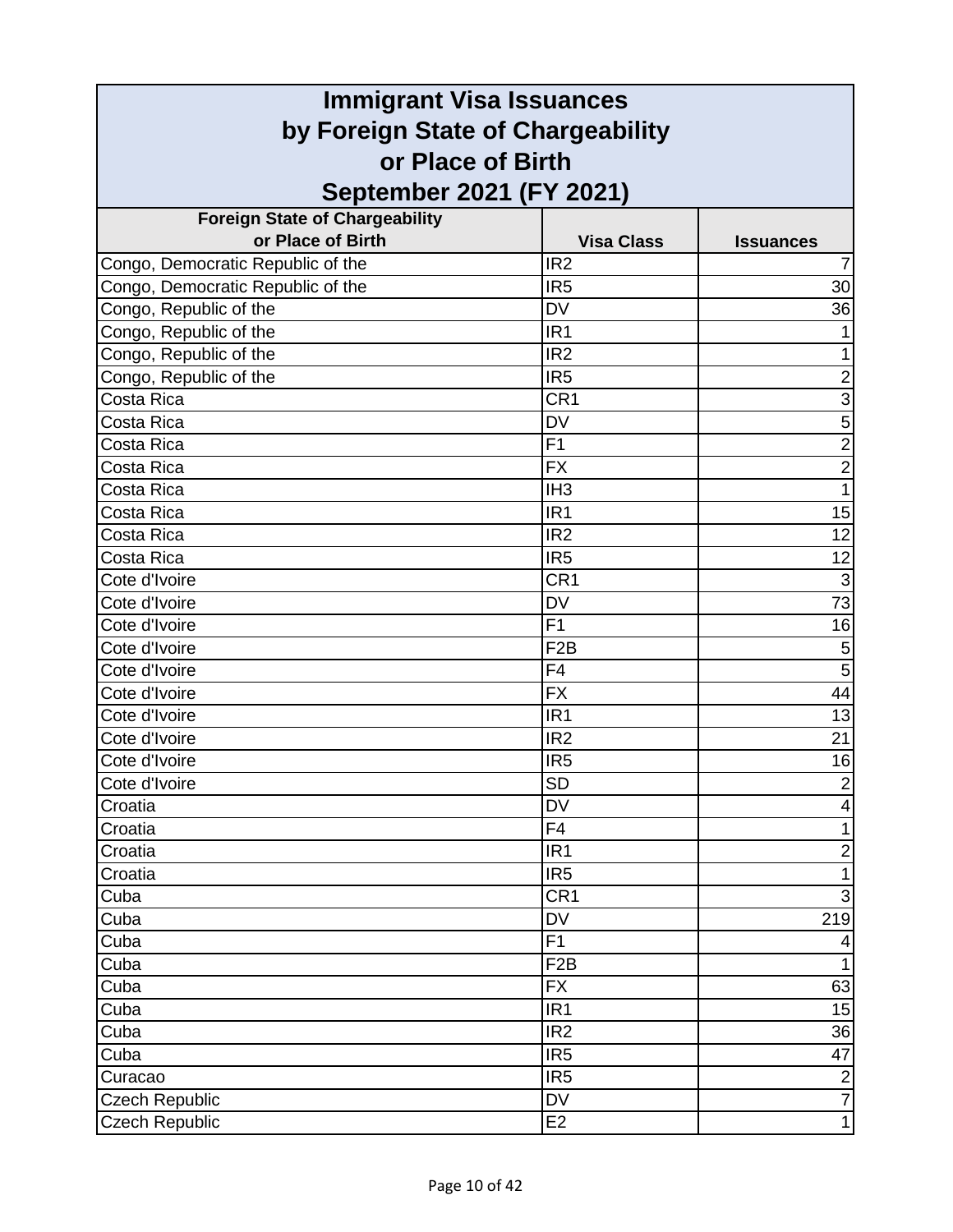| <b>Immigrant Visa Issuances</b>                        |                          |                           |
|--------------------------------------------------------|--------------------------|---------------------------|
| by Foreign State of Chargeability<br>or Place of Birth |                          |                           |
|                                                        |                          |                           |
| <b>Foreign State of Chargeability</b>                  |                          |                           |
| or Place of Birth                                      | <b>Visa Class</b>        | <b>Issuances</b>          |
| <b>Czech Republic</b>                                  | E <sub>3</sub>           |                           |
| <b>Czech Republic</b>                                  | F <sub>1</sub>           | $\overline{2}$            |
| <b>Czech Republic</b>                                  | IR <sub>1</sub>          | 1                         |
| <b>Czech Republic</b>                                  | IR <sub>5</sub>          | $\overline{2}$            |
| <b>Denmark</b>                                         | <b>FX</b>                | 1                         |
| Djibouti                                               | CR <sub>1</sub>          | 1                         |
| Djibouti                                               | <b>DV</b>                | 10                        |
| Djibouti                                               | IR <sub>1</sub>          |                           |
| Djibouti                                               | IR <sub>2</sub>          | $\ensuremath{\mathsf{3}}$ |
| Dominica                                               | E <sub>3</sub>           | $\overline{2}$            |
| Dominica                                               | F <sub>1</sub>           | 25                        |
| Dominica                                               | F <sub>2</sub> B         | 3                         |
| Dominica                                               | F <sub>3</sub>           | $\bf 8$                   |
| Dominica                                               | F <sub>4</sub>           | $\overline{7}$            |
| Dominica                                               | <b>FX</b>                | 13                        |
| Dominica                                               | IR <sub>1</sub>          | $\overline{2}$            |
| Dominica                                               | IR <sub>5</sub>          | 6                         |
| Dominican Republic                                     | BX                       |                           |
| Dominican Republic                                     | CR <sub>1</sub>          | 114                       |
| Dominican Republic                                     | CR <sub>2</sub>          | 25                        |
| Dominican Republic                                     | E2                       | $\overline{3}$            |
| Dominican Republic                                     | E <sub>3</sub>           | $\overline{2}$            |
| Dominican Republic                                     | EW                       | $\overline{3}$            |
| Dominican Republic                                     | $\overline{F1}$          | 166                       |
| Dominican Republic                                     | F <sub>2</sub> B         | 315                       |
| Dominican Republic                                     | F <sub>3</sub>           | 38                        |
| Dominican Republic                                     | F <sub>4</sub>           | 139                       |
| Dominican Republic                                     | $\overline{FX}$          | 359                       |
| Dominican Republic                                     | IB <sub>1</sub>          | $\overline{2}$            |
| Dominican Republic                                     | IH <sub>3</sub>          | 5                         |
| Dominican Republic                                     | IR <sub>1</sub>          | 767                       |
| Dominican Republic                                     | IR <sub>2</sub>          | 663                       |
| Dominican Republic                                     | IR <sub>5</sub>          | 519                       |
| Dominican Republic                                     | IW                       | 10                        |
| Dominican Republic                                     | $\overline{\mathsf{SE}}$ |                           |
| Dominican Republic                                     | <b>SR</b>                | $\overline{5}$            |
| Ecuador                                                | CR <sub>1</sub>          | 17                        |
| Ecuador                                                | CR <sub>2</sub>          | 4                         |
| Ecuador                                                | DV                       | 43                        |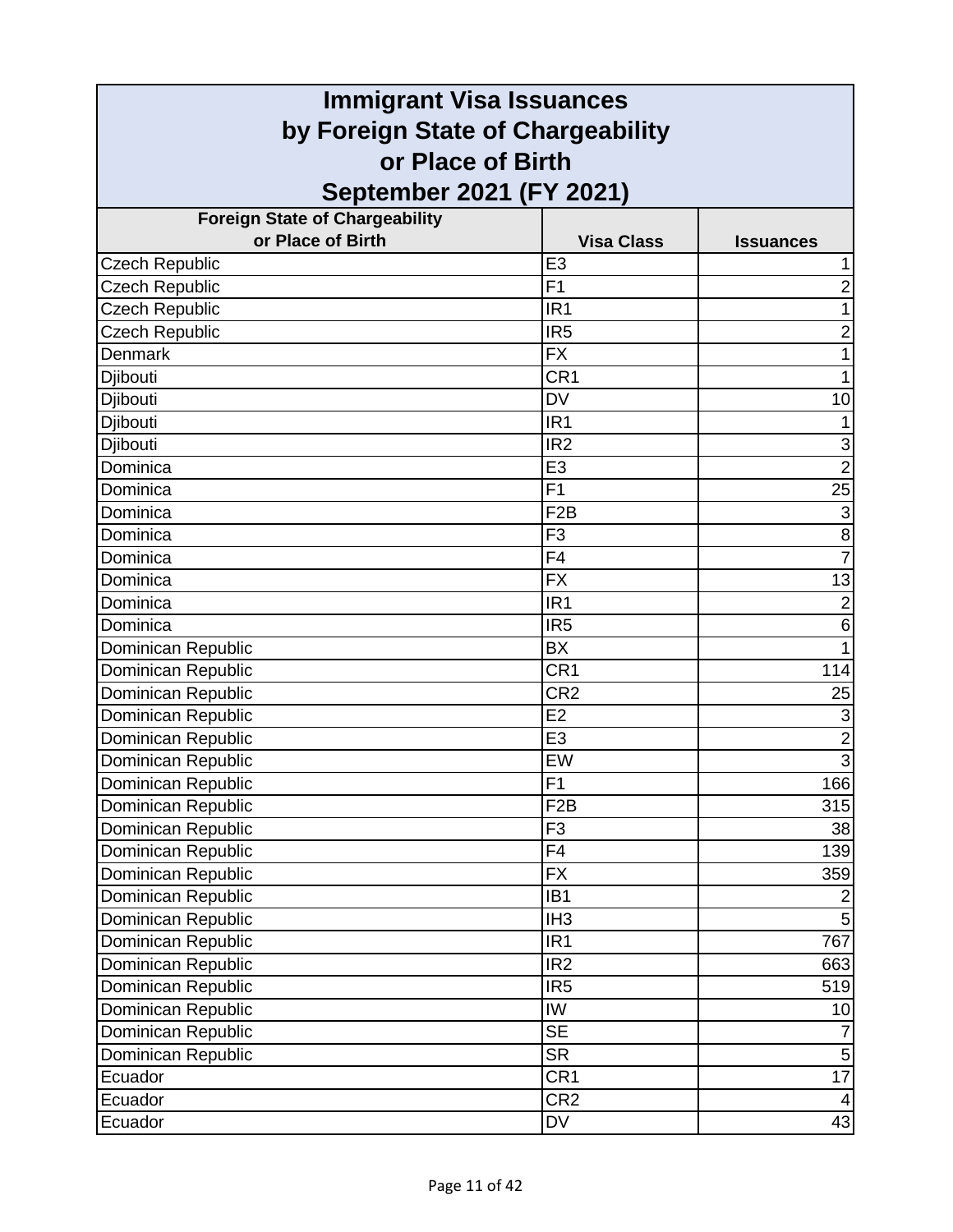| <b>Immigrant Visa Issuances</b>       |                   |                         |
|---------------------------------------|-------------------|-------------------------|
| by Foreign State of Chargeability     |                   |                         |
| or Place of Birth                     |                   |                         |
| September 2021 (FY 2021)              |                   |                         |
| <b>Foreign State of Chargeability</b> |                   |                         |
| or Place of Birth                     | <b>Visa Class</b> | <b>Issuances</b>        |
| Ecuador                               | F <sub>1</sub>    | 155                     |
| Ecuador                               | F <sub>2</sub> A  |                         |
| Ecuador                               | F <sub>2</sub> B  | 150                     |
| Ecuador                               | F <sub>3</sub>    | 140                     |
| Ecuador                               | F4                | 162                     |
| Ecuador                               | <b>FX</b>         | 401                     |
| Ecuador                               | IR <sub>1</sub>   | 87                      |
| Ecuador                               | IR <sub>2</sub>   | 55                      |
| Ecuador                               | IR <sub>5</sub>   | 128                     |
| Ecuador                               | SB <sub>1</sub>   | $\overline{2}$          |
| Egypt                                 | CR <sub>1</sub>   | 7                       |
| Egypt                                 | CR <sub>2</sub>   | 1                       |
| <b>Egypt</b>                          | <b>DV</b>         | 183                     |
| <b>Egypt</b>                          | E1                | 1                       |
| Egypt                                 | E2                | 6                       |
| Egypt                                 | E <sub>3</sub>    | $\,6$                   |
| Egypt                                 | EW                | $\overline{3}$          |
| <b>Egypt</b>                          | F <sub>1</sub>    | $\overline{3}$          |
| Egypt                                 | F <sub>3</sub>    | $\overline{\mathbf{4}}$ |
| <u>Egypt</u>                          | F <sub>4</sub>    | 40                      |
| <b>Egypt</b>                          | <b>FX</b>         | 30                      |
| Egypt                                 | IB <sub>1</sub>   |                         |
| <u>Egypt</u>                          | IR <sub>1</sub>   | 116                     |
| Egypt                                 | IR <sub>2</sub>   | 53                      |
| Egypt                                 | IR <sub>5</sub>   | 46                      |
| Egypt                                 | SB <sub>1</sub>   | $\mathbf{3}$            |
| Egypt                                 | <b>SE</b>         | $\overline{4}$          |
| El Salvador                           | CR <sub>1</sub>   | 35                      |
| El Salvador                           | CR <sub>2</sub>   | 14                      |
| El Salvador                           | E <sub>3</sub>    | 1                       |
| El Salvador                           | EW                | $\mathbf 2$             |
| El Salvador                           | F1                | 154                     |
| El Salvador                           | F <sub>2</sub> B  | 200                     |
| El Salvador                           | F <sub>3</sub>    | 65                      |
| El Salvador                           | F4                | 149                     |
| El Salvador                           | <b>FX</b>         | 490                     |
| El Salvador                           | IB <sub>2</sub>   |                         |
| El Salvador                           | IR <sub>1</sub>   | 194                     |
| El Salvador                           | IR <sub>2</sub>   | 169                     |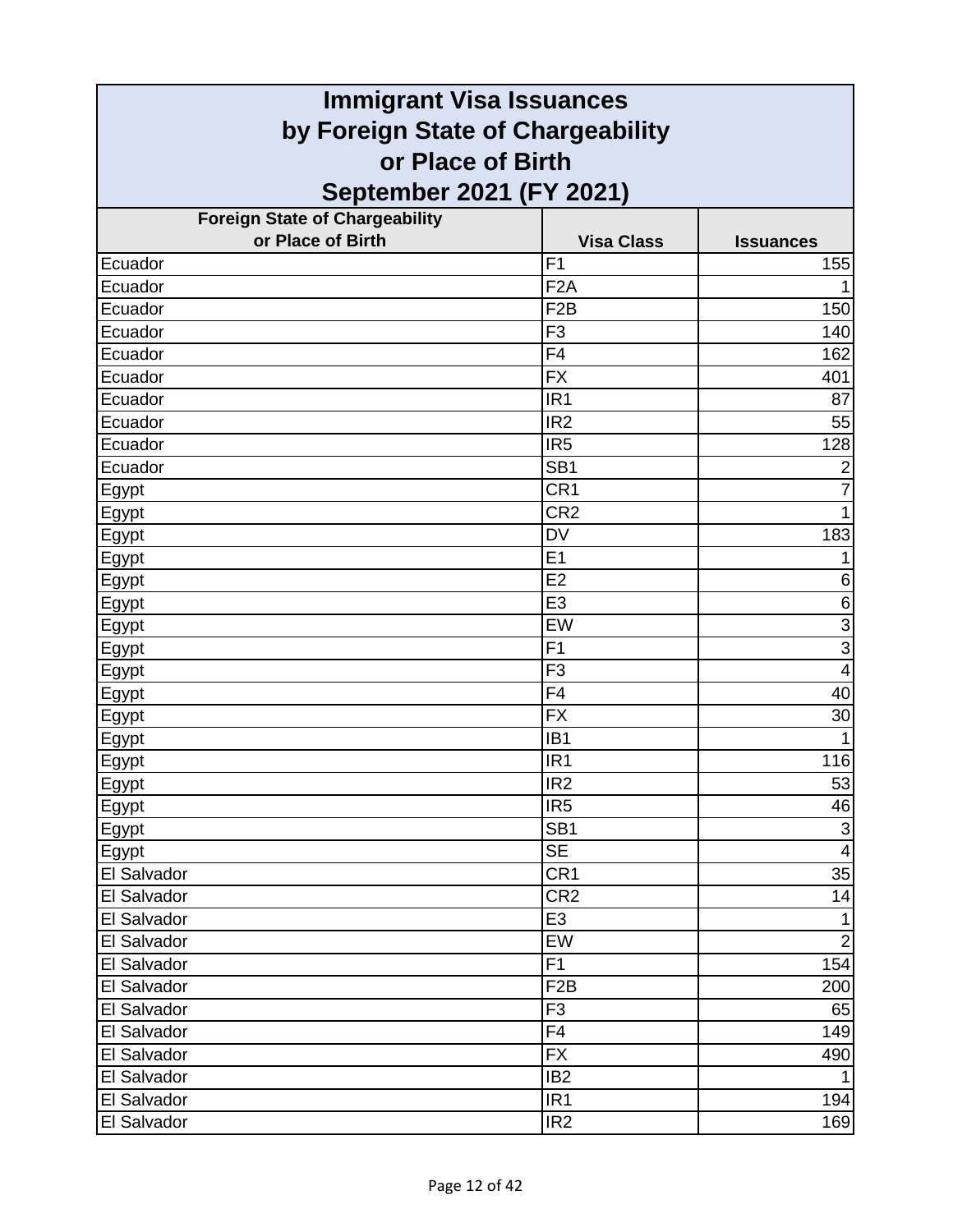| <b>Immigrant Visa Issuances</b>                            |                   |                         |
|------------------------------------------------------------|-------------------|-------------------------|
| by Foreign State of Chargeability                          |                   |                         |
| or Place of Birth                                          |                   |                         |
|                                                            |                   |                         |
| September 2021 (FY 2021)                                   |                   |                         |
| <b>Foreign State of Chargeability</b><br>or Place of Birth | <b>Visa Class</b> |                         |
| El Salvador                                                | IR <sub>5</sub>   | <b>Issuances</b><br>239 |
| El Salvador                                                | IW                | 1                       |
| Eritrea                                                    | <b>DV</b>         | 9                       |
| Eritrea                                                    | F <sub>1</sub>    | 1                       |
| Eritrea                                                    | F <sub>2</sub> B  | $\overline{\mathbf{c}}$ |
| Eritrea                                                    | F <sub>4</sub>    | $\overline{4}$          |
| Eritrea                                                    | <b>FX</b>         | 16                      |
| Eritrea                                                    | IR <sub>1</sub>   | 14                      |
| Eritrea                                                    | IR <sub>2</sub>   | $6\phantom{1}6$         |
| Eritrea                                                    | IR <sub>5</sub>   | 10                      |
| Eritrea                                                    | SB <sub>1</sub>   | 5                       |
| Eritrea                                                    | <b>SE</b>         | 5                       |
| Estonia                                                    | <b>FX</b>         | 1                       |
| Estonia                                                    | IR <sub>1</sub>   | 1                       |
| Estonia                                                    | IR <sub>5</sub>   | 1                       |
| Ethiopia                                                   | CR <sub>1</sub>   | 13                      |
| Ethiopia                                                   | <b>DV</b>         | 23                      |
| Ethiopia                                                   | E <sub>1</sub>    | 1                       |
| Ethiopia                                                   | E <sub>3</sub>    | 8                       |
| Ethiopia                                                   | F <sub>1</sub>    | 4                       |
| Ethiopia                                                   | F <sub>2</sub> B  | 17                      |
| Ethiopia                                                   | F <sub>3</sub>    | 4                       |
| Ethiopia                                                   | F <sub>4</sub>    | 17                      |
| Ethiopia                                                   | $\overline{FX}$   | 84                      |
| Ethiopia                                                   | IR <sub>1</sub>   | 50                      |
| Ethiopia                                                   | IR <sub>2</sub>   | 19                      |
| Ethiopia                                                   | IR <sub>5</sub>   | 20                      |
| Ethiopia                                                   | SB <sub>1</sub>   | $\overline{4}$          |
| Ethiopia                                                   | <b>SE</b>         | 32                      |
| Fiji                                                       | DV                | 148                     |
| Fiji                                                       | F3                | $\overline{4}$          |
| Fiji                                                       | <b>FX</b>         | 12                      |
| Fiji                                                       | IR <sub>1</sub>   | $\overline{2}$          |
| Fiji                                                       | IR <sub>2</sub>   | $\frac{2}{7}$           |
| Fiji                                                       | IR <sub>5</sub>   |                         |
| Fiji                                                       | SB <sub>1</sub>   |                         |
| Finland                                                    | CR <sub>1</sub>   | ن   ن   ن               |
| Finland                                                    | DV                |                         |
| Finland                                                    | IR <sub>1</sub>   |                         |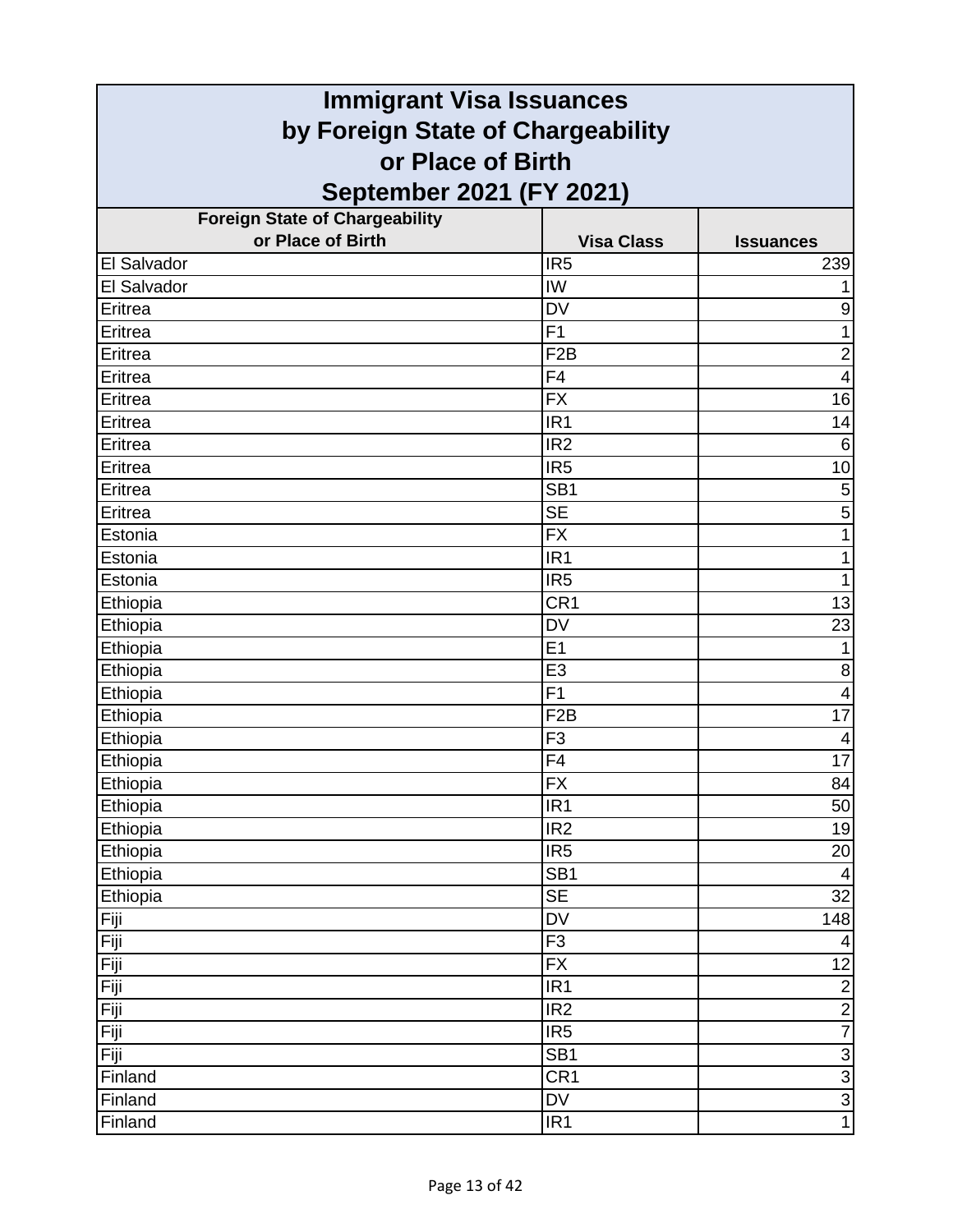| <b>Immigrant Visa Issuances</b>       |                          |                           |
|---------------------------------------|--------------------------|---------------------------|
| by Foreign State of Chargeability     |                          |                           |
| or Place of Birth                     |                          |                           |
| September 2021 (FY 2021)              |                          |                           |
| <b>Foreign State of Chargeability</b> |                          |                           |
| or Place of Birth                     | <b>Visa Class</b>        | <b>Issuances</b>          |
| France                                | CR <sub>1</sub>          | 9                         |
| France                                | <b>DV</b>                | 20                        |
| France                                | E <sub>1</sub>           | 14                        |
| France                                | E2                       | $\overline{2}$            |
| France                                | E <sub>3</sub>           | 4                         |
| France                                | EW                       | $\overline{2}$            |
| France                                | F1                       | 1                         |
| France                                | F <sub>2</sub> B         | $\overline{2}$            |
| France                                | F <sub>4</sub>           | $\overline{c}$            |
| France                                | <b>FX</b>                | $\overline{5}$            |
| France                                | IR <sub>1</sub>          | 11                        |
| France                                | IR <sub>2</sub>          | $\overline{2}$            |
| France                                | IR <sub>5</sub>          | $\,6$                     |
| France                                | SB <sub>1</sub>          | 6                         |
| French Polynesia                      | CR <sub>1</sub>          | 1                         |
| Gabon                                 | <b>DV</b>                | $\overline{c}$            |
| Gabon                                 | F <sub>2</sub> B         | 1                         |
| Gambia, The                           | CR <sub>1</sub>          | $\overline{2}$            |
| Gambia, The                           | CR <sub>2</sub>          | 1                         |
| Gambia, The                           | F <sub>1</sub>           | 1                         |
| Gambia, The                           | F4                       | $\ensuremath{\mathsf{3}}$ |
| Gambia, The                           | <b>FX</b>                | $\mathbf{1}$              |
| Gambia, The                           | IR <sub>1</sub>          | 17                        |
| Gambia, The                           | IR <sub>2</sub>          | 19                        |
| Gambia, The                           | IR <sub>5</sub>          | 12                        |
| Georgia                               | CR <sub>1</sub>          | $\boldsymbol{9}$          |
| Georgia                               | CR <sub>2</sub>          | $\overline{4}$            |
| Georgia                               | $\overline{\mathsf{DV}}$ | 177                       |
| Georgia                               | E1                       | 1                         |
| Georgia                               | F1                       | 1                         |
| Georgia                               | F <sub>2</sub> B         | $\overline{2}$            |
| Georgia                               | F <sub>3</sub>           | $\overline{1}$            |
| Georgia                               | F4                       | $\ensuremath{\mathsf{3}}$ |
| Georgia                               | <b>FX</b>                | $\mathbf{1}$              |
| Georgia                               | IR1                      | $\overline{8}$            |
| Georgia                               | IR <sub>2</sub>          | 15                        |
| Georgia                               | IR <sub>5</sub>          | $\frac{25}{3}$            |
| Georgia                               | SB <sub>1</sub>          | $\overline{9}$            |
| Georgia                               | <b>SE</b>                |                           |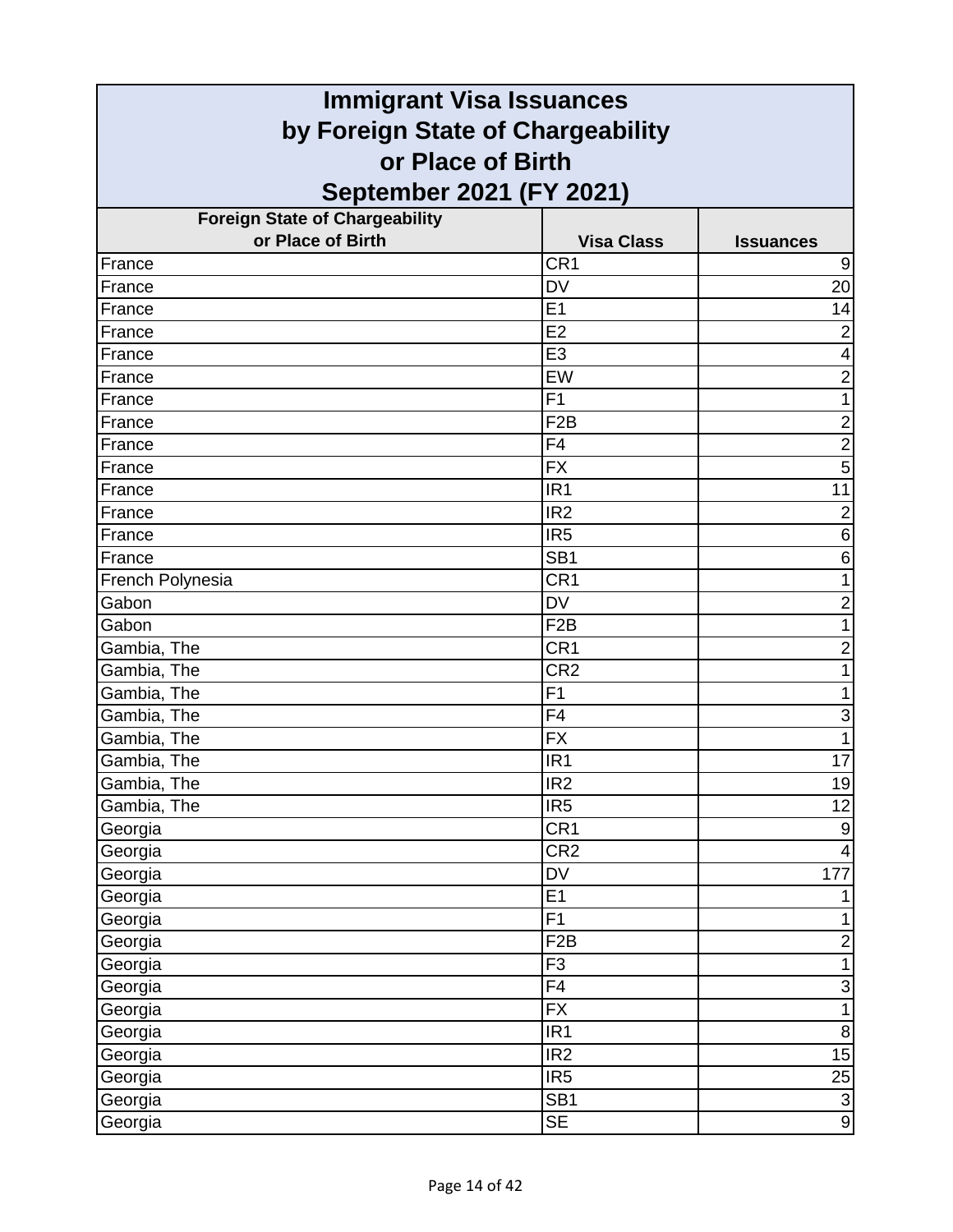| <b>Immigrant Visa Issuances</b>           |                      |                                  |
|-------------------------------------------|----------------------|----------------------------------|
| by Foreign State of Chargeability         |                      |                                  |
| or Place of Birth                         |                      |                                  |
| September 2021 (FY 2021)                  |                      |                                  |
| <b>Foreign State of Chargeability</b>     |                      |                                  |
| or Place of Birth                         | <b>Visa Class</b>    | <b>Issuances</b>                 |
| Germany                                   | CR <sub>1</sub>      | 15                               |
| Germany                                   | CR <sub>2</sub>      | $\overline{2}$                   |
| Germany                                   | <b>DV</b>            | 33                               |
| Germany                                   | E1                   | 11                               |
| Germany                                   | E2                   | 8                                |
| Germany                                   | E <sub>3</sub>       | $\overline{2}$                   |
| Germany                                   | EW                   | 1                                |
| Germany                                   | F <sub>1</sub>       | 4                                |
| Germany                                   | F <sub>2</sub> B     | 1                                |
| Germany                                   | F <sub>3</sub>       | $\,6$                            |
| Germany                                   | F <sub>4</sub>       | 11                               |
| Germany                                   | <b>FX</b>            | $\overline{2}$                   |
| Germany                                   | IR <sub>1</sub>      | 28                               |
| Germany                                   | IR <sub>2</sub>      | 1                                |
| Germany                                   | IR <sub>5</sub>      | 9                                |
| Germany                                   | SB <sub>1</sub>      | $\overline{9}$                   |
| Ghana                                     | CR <sub>1</sub>      | $\overline{3}$                   |
| Ghana                                     | <b>DV</b>            | 109                              |
| Ghana                                     | E <sub>3</sub>       | $\overline{c}$                   |
| Ghana                                     | F <sub>1</sub>       | 6                                |
| Ghana                                     | F <sub>2</sub> B     | $\overline{3}$                   |
| Ghana                                     | F <sub>3</sub>       | $\overline{1}$                   |
| Ghana                                     | F <sub>4</sub>       | 10                               |
| Ghana                                     | $\overline{FX}$      | 18                               |
| Ghana                                     | IB <sub>2</sub>      | $\mathbf{1}$                     |
| Ghana                                     | IH <sub>3</sub>      | $\overline{2}$                   |
| Ghana                                     | IR <sub>1</sub>      | 36                               |
| Ghana                                     | IR <sub>2</sub>      | 32                               |
| Ghana                                     | IR <sub>5</sub>      | 26                               |
| Ghana                                     | SB <sub>1</sub>      | $\overline{5}$                   |
| Ghana                                     | <b>SE</b>            | $\overline{4}$                   |
| Gibraltar                                 | IR <sub>1</sub>      | $\overline{1}$                   |
| <b>Great Britain and Northern Ireland</b> | CR1                  | 47                               |
| Great Britain and Northern Ireland        | CR <sub>2</sub>      | 1<br>$\overline{7}$              |
| <b>Great Britain and Northern Ireland</b> | E1                   |                                  |
| Great Britain and Northern Ireland        | E2                   | $\overline{5}$                   |
| <b>Great Britain and Northern Ireland</b> | E <sub>3</sub><br>EW | $\overline{6}$<br>$\overline{3}$ |
| <b>Great Britain and Northern Ireland</b> |                      | $\overline{5}$                   |
| <b>Great Britain and Northern Ireland</b> | F <sub>1</sub>       |                                  |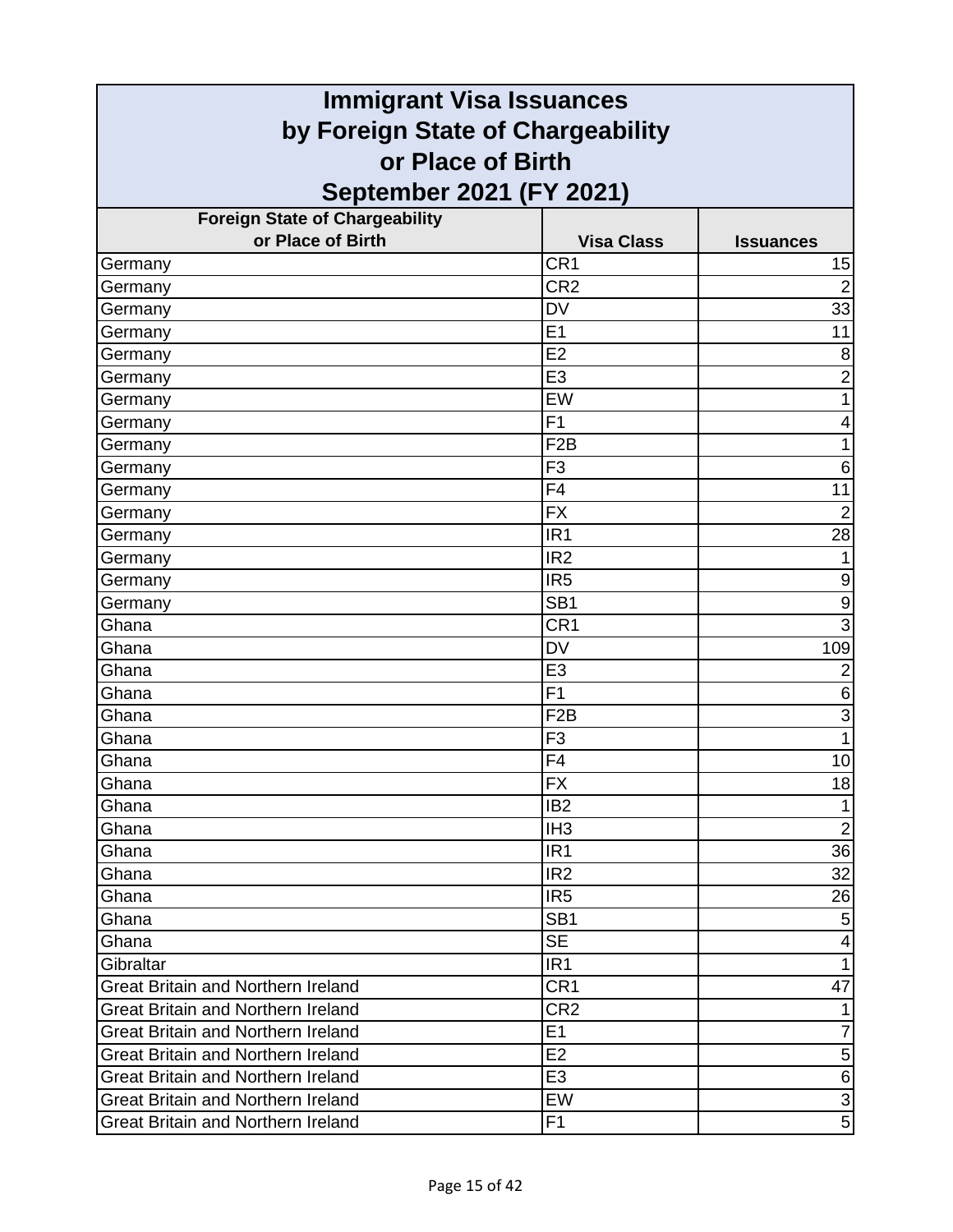| <b>Immigrant Visa Issuances</b>           |                   |                  |
|-------------------------------------------|-------------------|------------------|
| by Foreign State of Chargeability         |                   |                  |
| or Place of Birth                         |                   |                  |
| September 2021 (FY 2021)                  |                   |                  |
| <b>Foreign State of Chargeability</b>     |                   |                  |
| or Place of Birth                         | <b>Visa Class</b> | <b>Issuances</b> |
| <b>Great Britain and Northern Ireland</b> | F <sub>2</sub> B  | 4                |
| <b>Great Britain and Northern Ireland</b> | F <sub>3</sub>    | 15               |
| <b>Great Britain and Northern Ireland</b> | F4                | 9                |
| <b>Great Britain and Northern Ireland</b> | <b>FX</b>         | 7                |
| <b>Great Britain and Northern Ireland</b> | IH <sub>3</sub>   | 1                |
| <b>Great Britain and Northern Ireland</b> | IR <sub>1</sub>   | 72               |
| <b>Great Britain and Northern Ireland</b> | IR <sub>2</sub>   | 16               |
| <b>Great Britain and Northern Ireland</b> | IR <sub>5</sub>   | 54               |
| <b>Great Britain and Northern Ireland</b> | SB <sub>1</sub>   |                  |
| Greece                                    | CR1               | 3                |
| Greece                                    | <b>DV</b>         | 1                |
| Greece                                    | E1                |                  |
| Greece                                    | IR <sub>1</sub>   | $\overline{2}$   |
| Greece                                    | IR <sub>5</sub>   |                  |
| Greece                                    | SB <sub>1</sub>   |                  |
| Grenada                                   | CR <sub>1</sub>   | $\overline{2}$   |
| Grenada                                   | F <sub>1</sub>    | 14               |
| Grenada                                   | F <sub>2</sub> B  | 4                |
| Grenada                                   | F <sub>3</sub>    | 5                |
| Grenada                                   | F <sub>4</sub>    | 3                |
| Grenada                                   | <b>FX</b>         | $\overline{12}$  |
| Grenada                                   | IR <sub>1</sub>   |                  |
| Grenada                                   | IR <sub>2</sub>   | 6                |
| Grenada                                   | IR <sub>3</sub>   |                  |
| Grenada                                   | IR <sub>5</sub>   | 8                |
| Grenada                                   | <b>SE</b>         | $\mathfrak{S}$   |
| Guatemala                                 | CR <sub>1</sub>   | 20               |
| Guatemala                                 | EW                | $\mathbf{1}$     |
| Guatemala                                 | F1                | 10               |
| Guatemala                                 | F <sub>2</sub> B  | 8                |
| Guatemala                                 | F <sub>3</sub>    | 27               |
| Guatemala                                 | F <sub>4</sub>    | 21               |
| Guatemala                                 | <b>FX</b>         | 87               |
| Guatemala                                 | IR <sub>1</sub>   | 403              |
| Guatemala                                 | IR <sub>2</sub>   | 175              |
| Guatemala                                 | IR <sub>5</sub>   | 76               |
| Guatemala                                 | IW                | $\overline{2}$   |
| Guatemala                                 | SB <sub>1</sub>   | 4                |
| Guatemala                                 | SU                | 6                |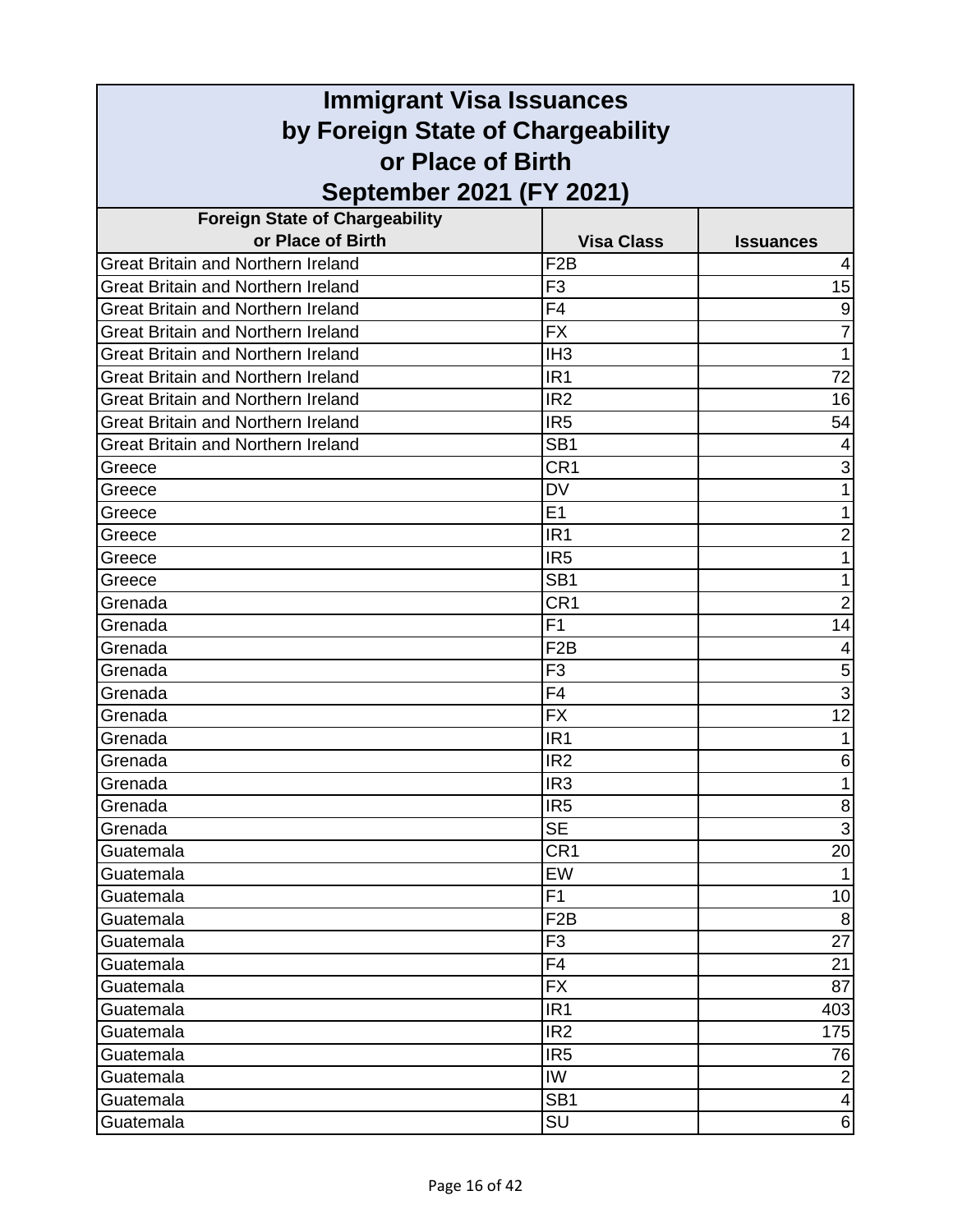| <b>Immigrant Visa Issuances</b>       |                   |                  |
|---------------------------------------|-------------------|------------------|
| by Foreign State of Chargeability     |                   |                  |
| or Place of Birth                     |                   |                  |
| September 2021 (FY 2021)              |                   |                  |
| <b>Foreign State of Chargeability</b> |                   |                  |
| or Place of Birth                     | <b>Visa Class</b> | <b>Issuances</b> |
| Guinea                                | <b>DV</b>         | 17               |
| Guinea                                | <b>FX</b>         | $\overline{4}$   |
| Guinea                                | IR <sub>1</sub>   | 14               |
| Guinea                                | IR <sub>2</sub>   | 5                |
| Guinea                                | IR <sub>5</sub>   | 10               |
| Guinea                                | <b>SE</b>         | $\overline{2}$   |
| Guinea-Bissau                         | IR <sub>2</sub>   | 1                |
| Guyana                                | CR <sub>1</sub>   | 5                |
| Guyana                                | E <sub>3</sub>    | 6                |
| Guyana                                | F1                | 113              |
| Guyana                                | F <sub>2</sub> B  | 38               |
| Guyana                                | F <sub>3</sub>    | 100              |
| Guyana                                | F4                | 59               |
| Guyana                                | <b>FX</b>         | 110              |
| Guyana                                | IR <sub>1</sub>   | 15               |
| Guyana                                | IR <sub>2</sub>   | 24               |
| Guyana                                | IR <sub>5</sub>   | 30               |
| Guyana                                | SB <sub>1</sub>   | $\overline{2}$   |
| Haiti                                 | CR <sub>1</sub>   | $\overline{3}$   |
| Haiti                                 | CR <sub>2</sub>   | 1                |
| Haiti                                 | F1                | 49               |
| Haiti                                 | F <sub>2</sub> B  | 49               |
| Haiti                                 | F <sub>3</sub>    | 41               |
| Haiti                                 | F4                | 16               |
| Haiti                                 | <b>FX</b>         | 59               |
| Haiti                                 | IH <sub>3</sub>   | 16               |
| Haiti                                 | IR <sub>1</sub>   | 61               |
| Haiti                                 | IR <sub>2</sub>   | 94               |
| Haiti                                 | IR <sub>5</sub>   | 122              |
| Haiti                                 | SB <sub>1</sub>   | $\mathbf 2$      |
| Haiti                                 | <b>SE</b>         | $\mathbf{1}$     |
| Honduras                              | CR <sub>1</sub>   | $\boldsymbol{9}$ |
| Honduras                              | CR <sub>2</sub>   | 5                |
| Honduras                              | DV                | 30               |
| Honduras                              | E <sub>3</sub>    | $\overline{3}$   |
| Honduras                              | F1                | 27               |
| Honduras                              | F <sub>2</sub> B  | 33               |
| Honduras                              | F <sub>3</sub>    | 16               |
| Honduras                              | F4                | 38               |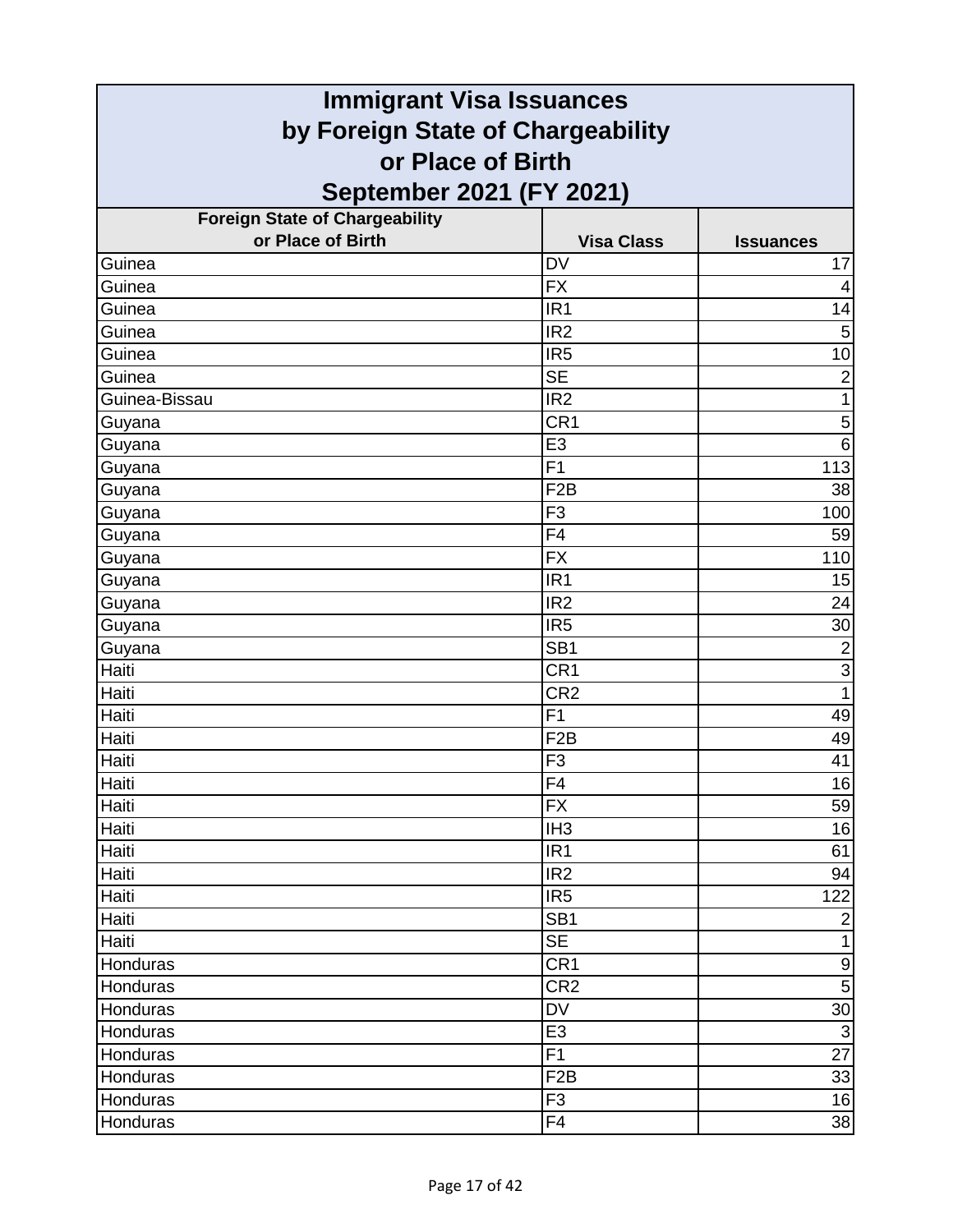| <b>Immigrant Visa Issuances</b>                        |                   |                           |
|--------------------------------------------------------|-------------------|---------------------------|
| by Foreign State of Chargeability<br>or Place of Birth |                   |                           |
|                                                        |                   |                           |
| <b>Foreign State of Chargeability</b>                  |                   |                           |
| or Place of Birth                                      | <b>Visa Class</b> | <b>Issuances</b>          |
| Honduras                                               | <b>FX</b>         | 79                        |
| Honduras                                               | IH <sub>3</sub>   | $\overline{2}$            |
| Honduras                                               | IR <sub>1</sub>   | 297                       |
| Honduras                                               | IR <sub>2</sub>   | 174                       |
| Honduras                                               | IR <sub>5</sub>   | 41                        |
| Honduras                                               | IW                | $\ensuremath{\mathsf{3}}$ |
| Honduras                                               | SB <sub>1</sub>   | 1                         |
| Honduras                                               | <b>SE</b>         | $\overline{2}$            |
| Hong Kong S.A.R.                                       | CR <sub>1</sub>   | $\overline{2}$            |
| Hong Kong S.A.R.                                       | CR <sub>2</sub>   | $\overline{3}$            |
| Hong Kong S.A.R.                                       | <b>DV</b>         | 86                        |
| Hong Kong S.A.R.                                       | E1                | 1                         |
| Hong Kong S.A.R.                                       | E <sub>3</sub>    | $\overline{3}$            |
| Hong Kong S.A.R.                                       | EW                | $\overline{3}$            |
| Hong Kong S.A.R.                                       | F <sub>2</sub> B  | $\mathbf{1}$              |
| Hong Kong S.A.R.                                       | F <sub>3</sub>    | 3                         |
| Hong Kong S.A.R.                                       | F4                | $\overline{37}$           |
| Hong Kong S.A.R.                                       | <b>FX</b>         | $\ensuremath{\mathsf{3}}$ |
| Hong Kong S.A.R.                                       | IR <sub>1</sub>   | $\overline{9}$            |
| Hong Kong S.A.R.                                       | IR <sub>2</sub>   | 6                         |
| Hong Kong S.A.R.                                       | IR <sub>5</sub>   | 23                        |
| Hong Kong S.A.R.                                       | SB <sub>1</sub>   | $\mathbf{1}$              |
| <b>Hungary</b>                                         | CR <sub>1</sub>   | $\overline{2}$            |
| Hungary                                                | DV                | 22                        |
| Hungary                                                | EW                | $\mathbf{1}$              |
| Hungary                                                | F1                | دن                        |
| Hungary                                                | <b>FX</b>         | $\overline{1}$            |
| Hungary                                                | $\overline{IR1}$  | $\mathbf{1}$              |
| Hungary                                                | IR <sub>5</sub>   | $\,6$                     |
| Hungary                                                | SB <sub>1</sub>   | $\mathbf{1}$              |
| India                                                  | CR <sub>1</sub>   | 32                        |
| India                                                  | CR <sub>2</sub>   | $\overline{3}$            |
| India                                                  | E1                | $\overline{3}$            |
| India                                                  | E <sub>2</sub>    | $\mathbf{1}$              |
| India                                                  | E3                | $\overline{77}$           |
| India                                                  | EW                | 4                         |
| India                                                  | F1                | $\overline{\mathbf{4}}$   |
| India                                                  | F2B               | $\bf{8}$                  |
| India                                                  | F <sub>3</sub>    | 209                       |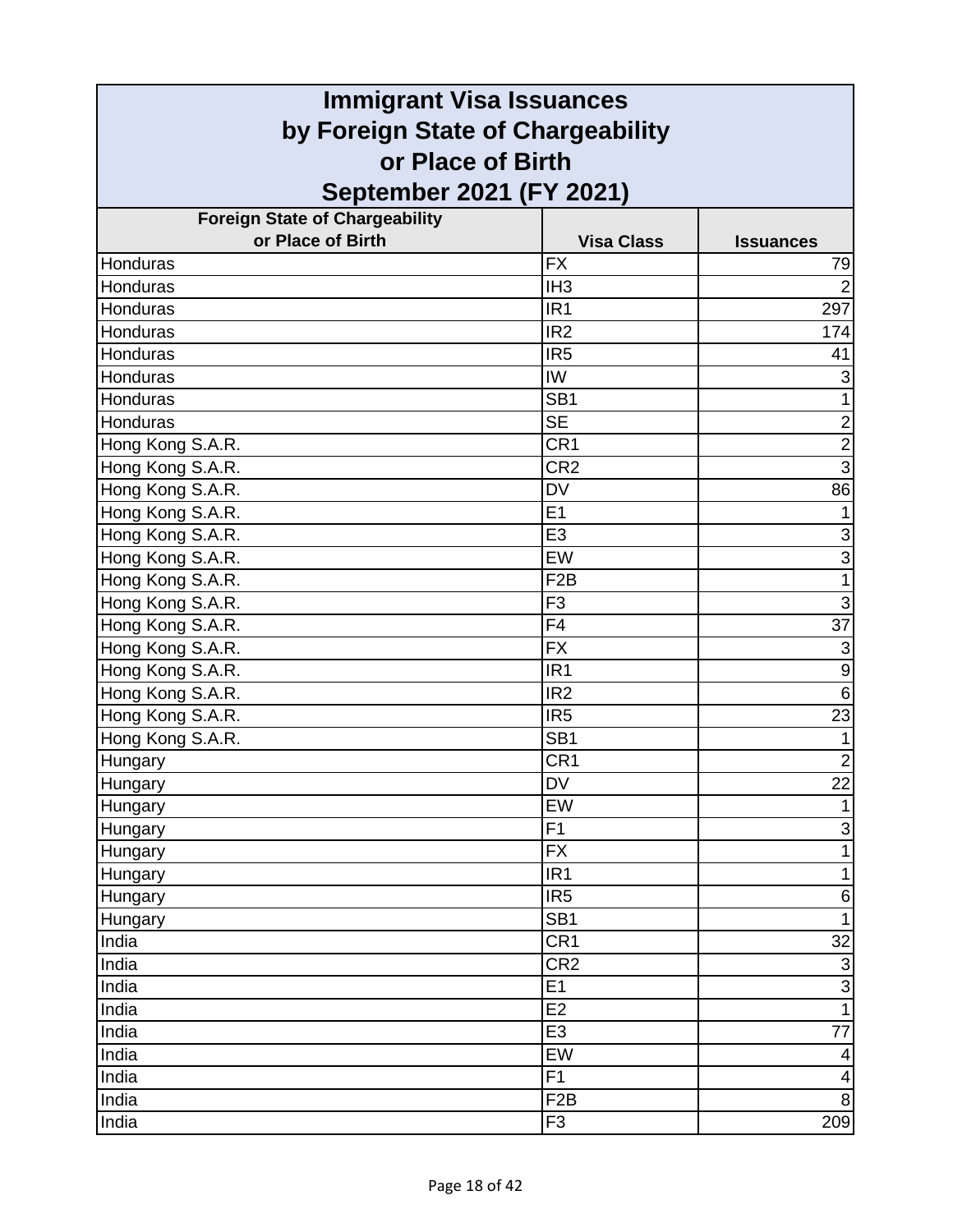| <b>Immigrant Visa Issuances</b>       |                          |                           |
|---------------------------------------|--------------------------|---------------------------|
| by Foreign State of Chargeability     |                          |                           |
| or Place of Birth                     |                          |                           |
| September 2021 (FY 2021)              |                          |                           |
| <b>Foreign State of Chargeability</b> |                          |                           |
| or Place of Birth                     | <b>Visa Class</b>        | <b>Issuances</b>          |
| India                                 | F <sub>4</sub>           | 113                       |
| India                                 | <b>FX</b>                | 66                        |
| India                                 | IH <sub>3</sub>          | 24                        |
| India                                 | IR <sub>1</sub>          | 81                        |
| India                                 | IR <sub>2</sub>          | 27                        |
| India                                 | IR <sub>5</sub>          | 345                       |
| India                                 | SB <sub>1</sub>          | 77                        |
| India                                 | <b>SD</b>                | $\ensuremath{\mathsf{3}}$ |
| India                                 | <b>SE</b>                | 8                         |
| India                                 | $\overline{\mathsf{SU}}$ | $\overline{1}$            |
| Indonesia                             | CR <sub>1</sub>          | 3                         |
| Indonesia                             | CR <sub>2</sub>          | $\overline{1}$            |
| Indonesia                             | <b>DV</b>                | 53                        |
| Indonesia                             | E2                       | 5                         |
| Indonesia                             | F <sub>1</sub>           | $\mathbf{1}$              |
| Indonesia                             | F <sub>2</sub> B         | $\overline{2}$            |
| Indonesia                             | F <sub>3</sub>           | $\overline{5}$            |
| Indonesia                             | F4                       | 14                        |
| Indonesia                             | <b>FX</b>                | 5                         |
| Indonesia                             | IR <sub>1</sub>          | $\overline{3}$            |
| Indonesia                             | IR <sub>2</sub>          | $\overline{4}$            |
| Indonesia                             | IR <sub>5</sub>          | $\overline{9}$            |
| Indonesia                             | SB <sub>1</sub>          | $\overline{8}$            |
| Iran                                  | CR1                      | $\mathbf{1}$              |
| Iran                                  | DV                       | 150                       |
| Iran                                  | E1                       | 20                        |
| Iran                                  | E <sub>2</sub>           | 15                        |
| Iran                                  | E <sub>3</sub>           | $\frac{3}{3}$             |
| Iran                                  | EW                       |                           |
| Iran                                  | F1                       | $\overline{12}$           |
| Iran                                  | F <sub>2</sub> B         | $\overline{3}$            |
| Iran                                  | F <sub>3</sub>           | $\overline{27}$           |
| Iran                                  | F4                       | 54                        |
| Iran                                  | <b>FX</b>                | 22                        |
| Iran                                  | IR <sub>1</sub>          | $\overline{26}$           |
| Iran                                  | IR <sub>2</sub>          | $\overline{3}$            |
| Iran                                  | IR <sub>5</sub>          | $\overline{87}$           |
| Iran                                  | SB <sub>1</sub>          | $\overline{2}$            |
| Iraq                                  | CR <sub>1</sub>          | $\overline{\mathbf{4}}$   |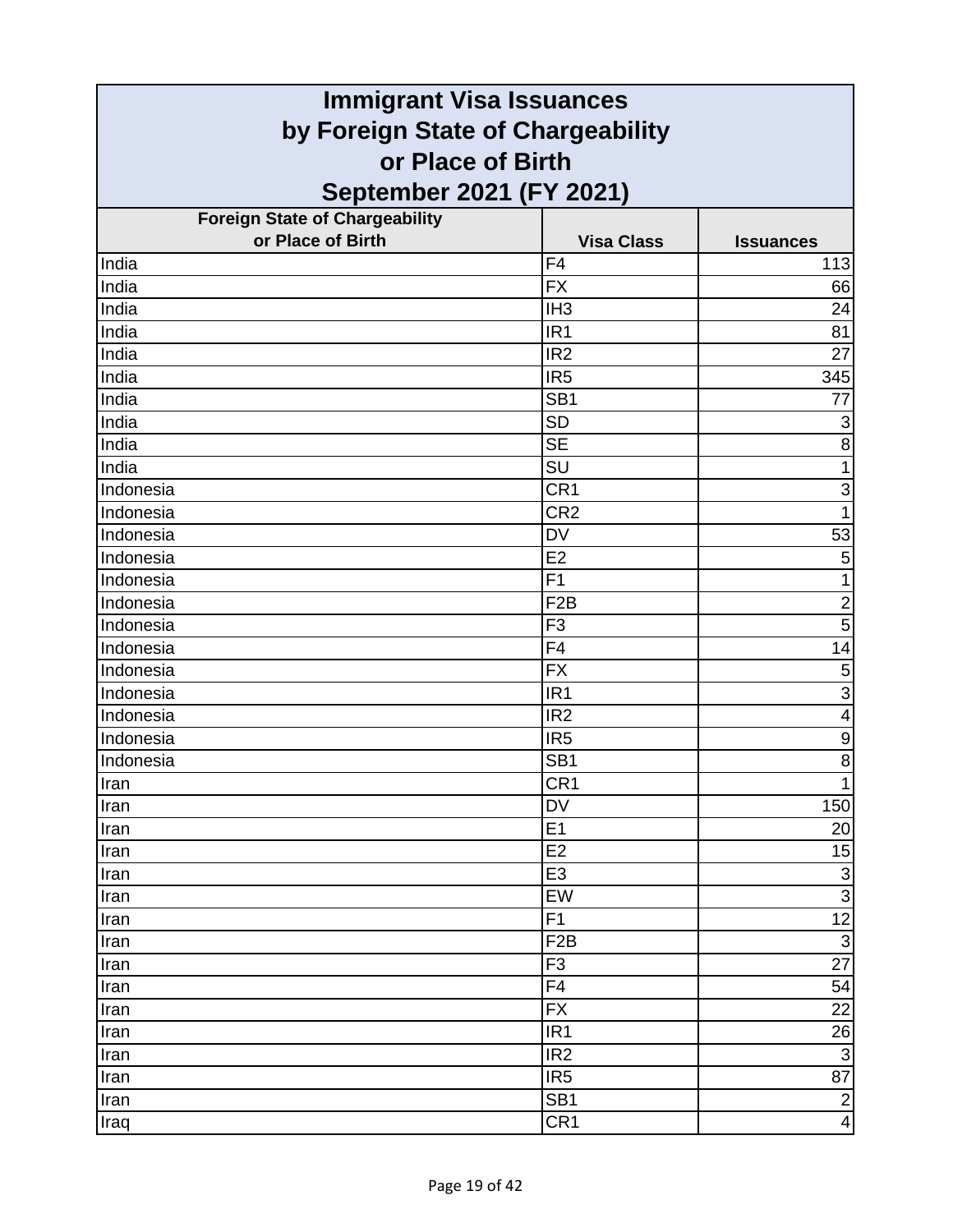| <b>Immigrant Visa Issuances</b>       |                   |                           |
|---------------------------------------|-------------------|---------------------------|
| by Foreign State of Chargeability     |                   |                           |
| or Place of Birth                     |                   |                           |
| <b>September 2021 (FY 2021)</b>       |                   |                           |
| <b>Foreign State of Chargeability</b> |                   |                           |
| or Place of Birth                     | <b>Visa Class</b> | <b>Issuances</b>          |
| Iraq                                  | <b>DV</b>         | 15                        |
| Iraq                                  | F <sub>2</sub> B  | 1                         |
| Iraq                                  | F4                | $\overline{\mathbf{c}}$   |
| Iraq                                  | <b>FX</b>         | $\overline{2}$            |
| Iraq                                  | IR <sub>1</sub>   | 23                        |
| Iraq                                  | IR <sub>2</sub>   | $\overline{3}$            |
| Iraq                                  | IR <sub>5</sub>   | 6                         |
| Iraq                                  | IW                |                           |
| Iraq                                  | SI                | 6                         |
| Iraq                                  | SQ                | 14                        |
| Ireland                               | CR <sub>1</sub>   | 4                         |
| Ireland                               | <b>DV</b>         | 3                         |
| Ireland                               | E1                | 1                         |
| Ireland                               | E <sub>3</sub>    | 7                         |
| Ireland                               | F <sub>4</sub>    |                           |
| Ireland                               | <b>FX</b>         | 1                         |
| Ireland                               | IR <sub>1</sub>   | 3                         |
| Ireland                               | IR <sub>2</sub>   | 1                         |
| Ireland                               | IR <sub>5</sub>   | 6                         |
| Israel                                | CR <sub>1</sub>   | 4                         |
| Israel                                | <b>DV</b>         | 13                        |
| Israel                                | E2                | 4                         |
| <b>Israel</b>                         | EW                | 1                         |
| <b>Israel</b>                         | F <sub>2</sub> B  | 1                         |
| Israel                                | <b>FX</b>         | $\overline{2}$            |
| Israel                                | IR <sub>1</sub>   | 13                        |
| Israel                                | IR <sub>2</sub>   | 17                        |
| Israel                                | IR <sub>5</sub>   | $\ensuremath{\mathsf{3}}$ |
| Israel                                | SB <sub>1</sub>   | $\mathbf{1}$              |
| Italy                                 | C <sub>5</sub>    | $\mathbf{1}$              |
| Italy                                 | CR <sub>1</sub>   | $\mathbf 5$               |
| Italy                                 | DV                | 50                        |
| Italy                                 | E1                | $\overline{2}$            |
| Italy                                 | E <sub>2</sub>    | $\overline{2}$            |
| Italy                                 | E <sub>3</sub>    | $\overline{6}$            |
| Italy                                 | EW                | $\overline{7}$            |
| Italy                                 | F <sub>1</sub>    | $\overline{2}$            |
| Italy                                 | F <sub>2</sub> B  | $\frac{2}{1}$             |
| Italy                                 | F <sub>3</sub>    |                           |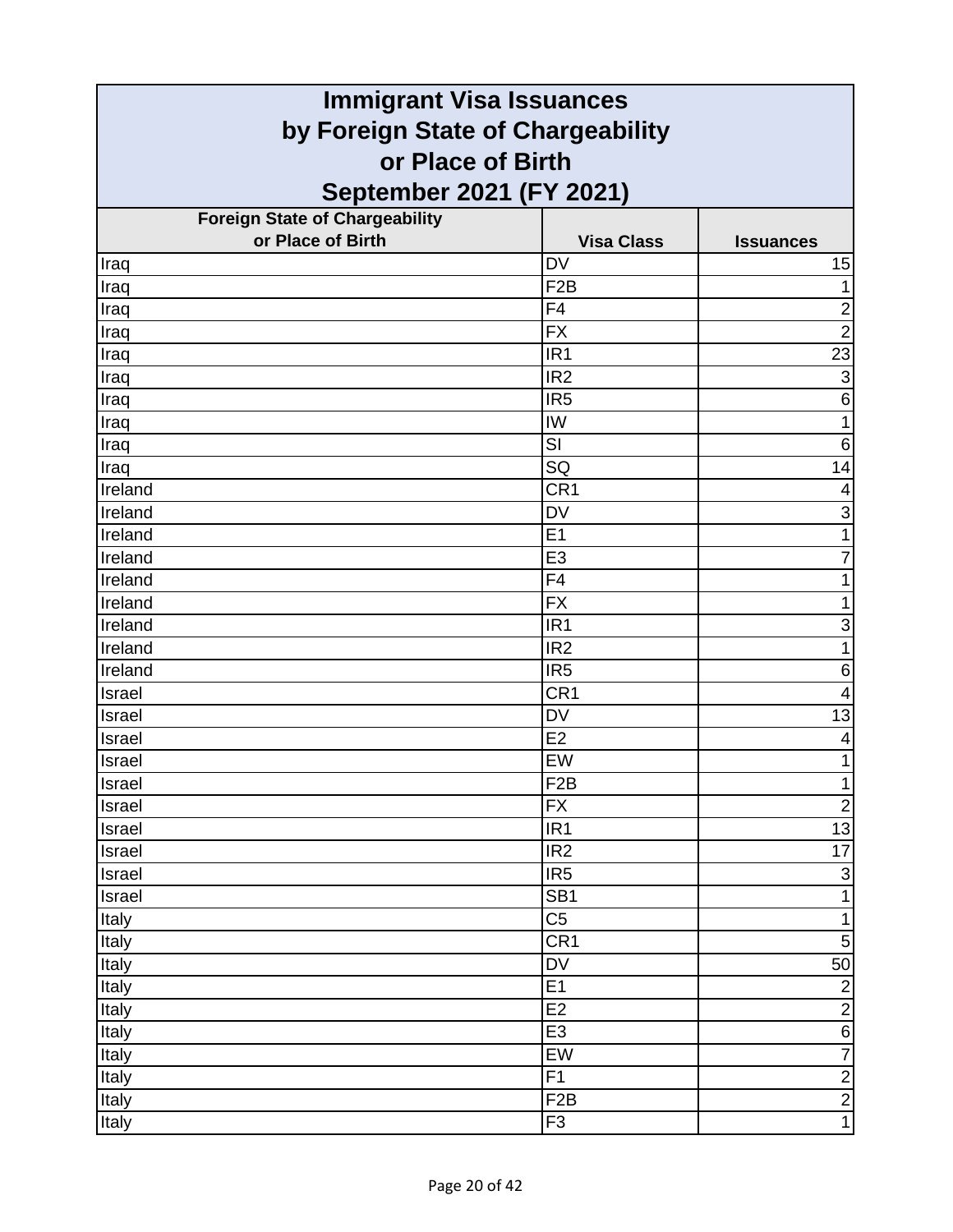| <b>Immigrant Visa Issuances</b>                        |                   |                  |
|--------------------------------------------------------|-------------------|------------------|
| by Foreign State of Chargeability<br>or Place of Birth |                   |                  |
|                                                        |                   |                  |
| <b>Foreign State of Chargeability</b>                  |                   |                  |
| or Place of Birth                                      | <b>Visa Class</b> | <b>Issuances</b> |
| Italy                                                  | F <sub>4</sub>    | 6                |
| Italy                                                  | IR <sub>1</sub>   | $\,6$            |
| Italy                                                  | IR <sub>2</sub>   | $\overline{2}$   |
| Italy                                                  | IR <sub>5</sub>   | 22               |
| Italy                                                  | SB <sub>1</sub>   | 5                |
| Jamaica                                                | CR <sub>1</sub>   | $\overline{7}$   |
| Jamaica                                                | CR <sub>2</sub>   | $\overline{2}$   |
| Jamaica                                                | E <sub>3</sub>    | 49               |
| Jamaica                                                | F1                | 66               |
| Jamaica                                                | F <sub>2</sub> B  | 27               |
| Jamaica                                                | F <sub>3</sub>    | 21               |
| Jamaica                                                | F4                | 18               |
| Jamaica                                                | <b>FX</b>         | 17               |
| Jamaica                                                | IR <sub>1</sub>   | 48               |
| Jamaica                                                | IR <sub>2</sub>   | 82               |
| Jamaica                                                | IR <sub>3</sub>   | $\overline{2}$   |
| Jamaica                                                | IR4               | $\overline{2}$   |
| Jamaica                                                | IR <sub>5</sub>   | 52               |
| Jamaica                                                | SB <sub>1</sub>   | $\overline{2}$   |
| Jamaica                                                | <b>SE</b>         | 4                |
| Japan                                                  | CR <sub>1</sub>   | 10               |
| Japan                                                  | <b>DV</b>         | 110              |
| Japan                                                  | E1                | $\mathbf 2$      |
| Japan                                                  | E3                | 10               |
| Japan                                                  | EW                | $\mathbf{1}$     |
| Japan                                                  | F1                | $\mathsf 3$      |
| Japan                                                  | F4                | $\overline{2}$   |
| Japan                                                  | <b>FX</b>         | 14               |
| Japan                                                  | IR <sub>1</sub>   | 32               |
| Japan                                                  | IR <sub>2</sub>   | $\overline{2}$   |
| Japan                                                  | IR <sub>5</sub>   | 10               |
| Japan                                                  | SB <sub>1</sub>   | $\overline{7}$   |
| Jordan                                                 | CR <sub>1</sub>   | 11               |
| Jordan                                                 | DV                | 354              |
| Jordan                                                 | E2                |                  |
| <b>Jordan</b>                                          | E <sub>3</sub>    | 1                |
| Jordan                                                 | F1                | $\mathsf 3$      |
| Jordan                                                 | F3                | 16               |
| Jordan                                                 | F4                | 25               |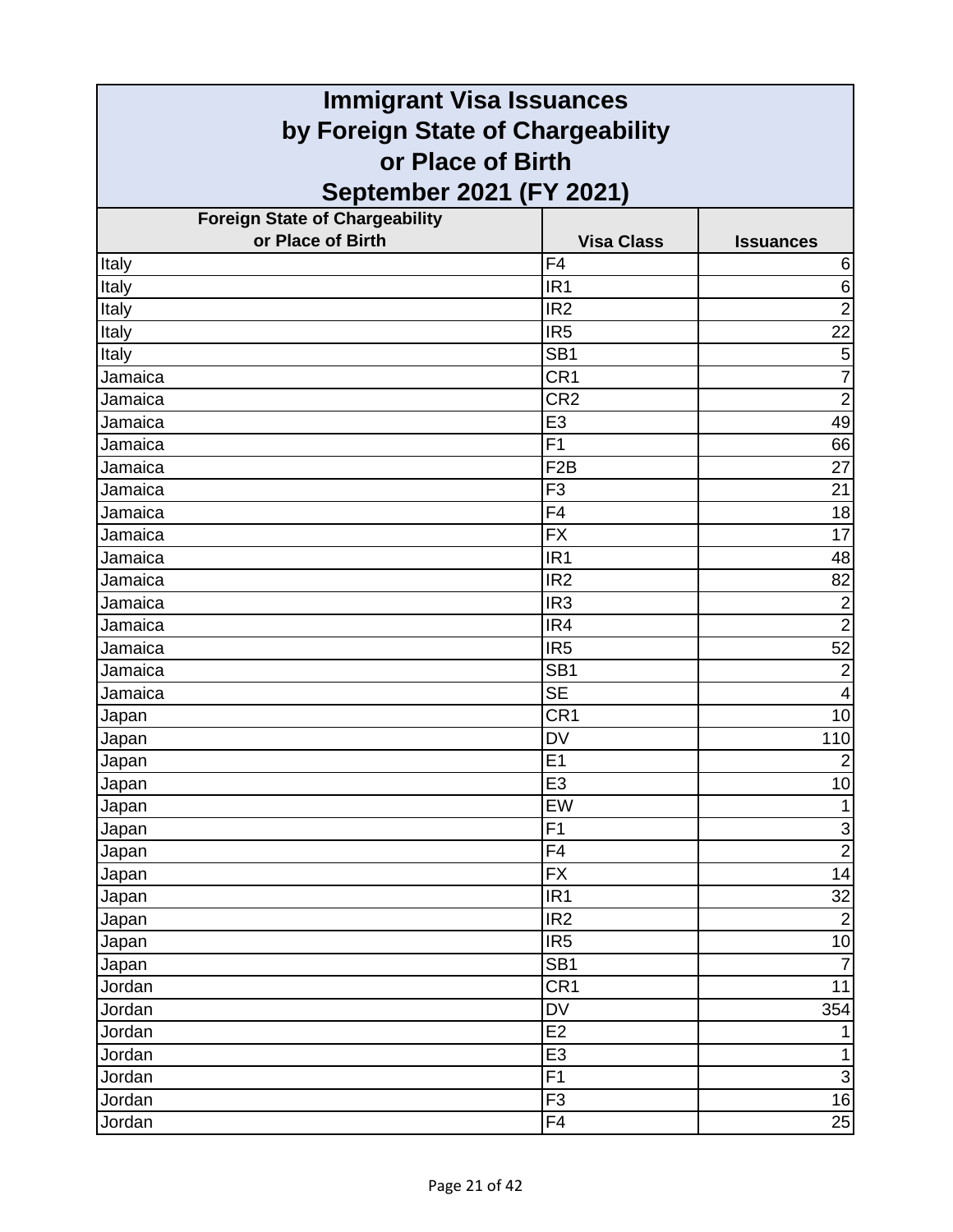| <b>Immigrant Visa Issuances</b>       |                   |                         |
|---------------------------------------|-------------------|-------------------------|
| by Foreign State of Chargeability     |                   |                         |
| or Place of Birth                     |                   |                         |
| September 2021 (FY 2021)              |                   |                         |
| <b>Foreign State of Chargeability</b> |                   |                         |
| or Place of Birth                     | <b>Visa Class</b> | <b>Issuances</b>        |
| Jordan                                | <b>FX</b>         | 22                      |
| Jordan                                | IR <sub>1</sub>   | 33                      |
| Jordan                                | IR <sub>2</sub>   | 22                      |
| Jordan                                | IR <sub>5</sub>   | 15                      |
| Jordan                                | IW                |                         |
| Jordan                                | SB <sub>1</sub>   | 1                       |
| Jordan                                | <b>SE</b>         | 14                      |
| Kazakhstan                            | <b>DV</b>         | 74                      |
| Kazakhstan                            | E <sub>1</sub>    | $\overline{2}$          |
| Kazakhstan                            | E2                | 1                       |
| Kazakhstan                            | E <sub>3</sub>    | 1                       |
| Kazakhstan                            | F <sub>1</sub>    | 1                       |
| Kazakhstan                            | F <sub>3</sub>    | 6                       |
| Kazakhstan                            | F <sub>4</sub>    | 1                       |
| Kazakhstan                            | <b>FX</b>         | 3                       |
| Kazakhstan                            | IR <sub>1</sub>   | $\overline{2}$          |
| Kazakhstan                            | IR <sub>5</sub>   | $\overline{15}$         |
| Kenya                                 | <b>BX</b>         | 4                       |
| Kenya                                 | CR <sub>1</sub>   | 5                       |
| Kenya                                 | <b>DV</b>         | 107                     |
| Kenya                                 | E2                | $\overline{7}$          |
| Kenya                                 | E <sub>3</sub>    | 19                      |
| Kenya                                 | F <sub>1</sub>    | $\overline{7}$          |
| Kenya                                 | F2B               | $\overline{\mathbf{r}}$ |
| Kenya                                 | F <sub>3</sub>    | $\overline{4}$          |
| Kenya                                 | F4                | 14                      |
| Kenya                                 | <b>FX</b>         | 29                      |
| Kenya                                 | IB1               | $\mathbf{1}$            |
| Kenya                                 | IR <sub>1</sub>   | $\overline{37}$         |
| Kenya                                 | IR <sub>2</sub>   | 60                      |
| Kenya                                 | IR <sub>5</sub>   | 31                      |
| Kenya                                 | SB <sub>1</sub>   | 6                       |
| Kenya                                 | <b>SE</b>         | دن                      |
| Korea, North                          | IR <sub>5</sub>   | $\mathbf{1}$            |
| Korea, South                          | CR <sub>1</sub>   | 26                      |
| Korea, South                          | CR <sub>2</sub>   | $\overline{3}$          |
| Korea, South                          | E <sub>1</sub>    | $\overline{2}$          |
| Korea, South                          | E2                | 131                     |
| Korea, South                          | E <sub>3</sub>    | 34                      |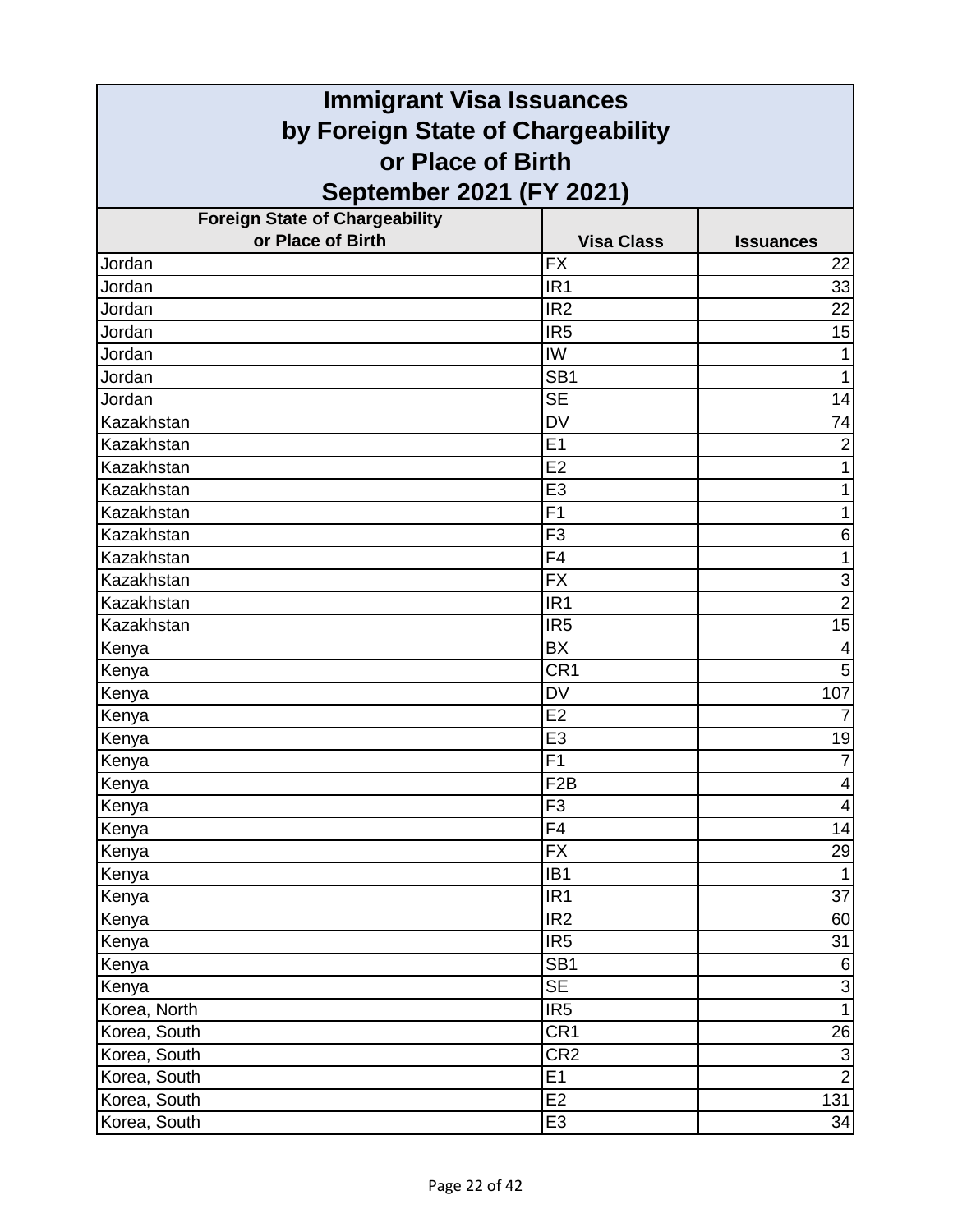| <b>Immigrant Visa Issuances</b>                            |                   |                           |
|------------------------------------------------------------|-------------------|---------------------------|
| by Foreign State of Chargeability                          |                   |                           |
| or Place of Birth                                          |                   |                           |
|                                                            |                   |                           |
| September 2021 (FY 2021)                                   |                   |                           |
| <b>Foreign State of Chargeability</b><br>or Place of Birth | <b>Visa Class</b> |                           |
| Korea, South                                               | EW                | <b>Issuances</b><br>23    |
| Korea, South                                               | F <sub>1</sub>    | $6\phantom{1}6$           |
| Korea, South                                               | F <sub>2</sub> B  | $\overline{9}$            |
| Korea, South                                               | F <sub>3</sub>    | 12                        |
| Korea, South                                               | F4                | 36                        |
| Korea, South                                               | <b>FX</b>         | 28                        |
| Korea, South                                               | IR <sub>1</sub>   | 21                        |
| Korea, South                                               | IR <sub>2</sub>   |                           |
| Korea, South                                               | IR <sub>3</sub>   | 3                         |
| Korea, South                                               | IR <sub>5</sub>   | 54                        |
| Korea, South                                               | SB <sub>1</sub>   | 8                         |
| Korea, South                                               | T <sub>5</sub>    | 3                         |
| Kosovo                                                     | CR <sub>2</sub>   | $\overline{2}$            |
| Kosovo                                                     | <b>DV</b>         | 59                        |
| Kosovo                                                     | F1                |                           |
| Kosovo                                                     | F <sub>2</sub> B  | 1                         |
| Kosovo                                                     | F4                | $\overline{7}$            |
| Kosovo                                                     | <b>FX</b>         | $\boldsymbol{9}$          |
| Kosovo                                                     | IR <sub>1</sub>   | $\overline{4}$            |
| Kosovo                                                     | IR <sub>5</sub>   | 24                        |
| Kuwait                                                     | <b>DV</b>         | 35                        |
| Kuwait                                                     | F <sub>1</sub>    | 1                         |
| Kuwait                                                     | F4                | $\overline{7}$            |
| Kuwait                                                     | $\overline{FX}$   | $\frac{3}{5}$             |
| Kuwait                                                     | IR <sub>1</sub>   |                           |
| Kuwait                                                     | IR <sub>2</sub>   | $\overline{2}$            |
| Kuwait                                                     | IR <sub>5</sub>   | $\overline{\mathcal{A}}$  |
| Kuwait                                                     | $\overline{SB1}$  | 1                         |
| Kyrgyzstan                                                 | CR1               |                           |
| Kyrgyzstan                                                 | DV                | 196                       |
| Kyrgyzstan                                                 | F1                | $\overline{2}$            |
| Kyrgyzstan                                                 | F <sub>2</sub> B  |                           |
| Kyrgyzstan                                                 | <b>FX</b>         | $\ensuremath{\mathsf{3}}$ |
| Kyrgyzstan                                                 | IR <sub>1</sub>   | $\overline{7}$            |
| Kyrgyzstan                                                 | IR <sub>2</sub>   | $\mathbf 5$               |
| Kyrgyzstan                                                 | IR <sub>5</sub>   | $\,6$                     |
| Kyrgyzstan                                                 | <b>SE</b>         | $\mathbf 2$               |
| Laos                                                       | CR <sub>1</sub>   | 1                         |
| Laos                                                       | IR <sub>1</sub>   | $\mathbf{1}$              |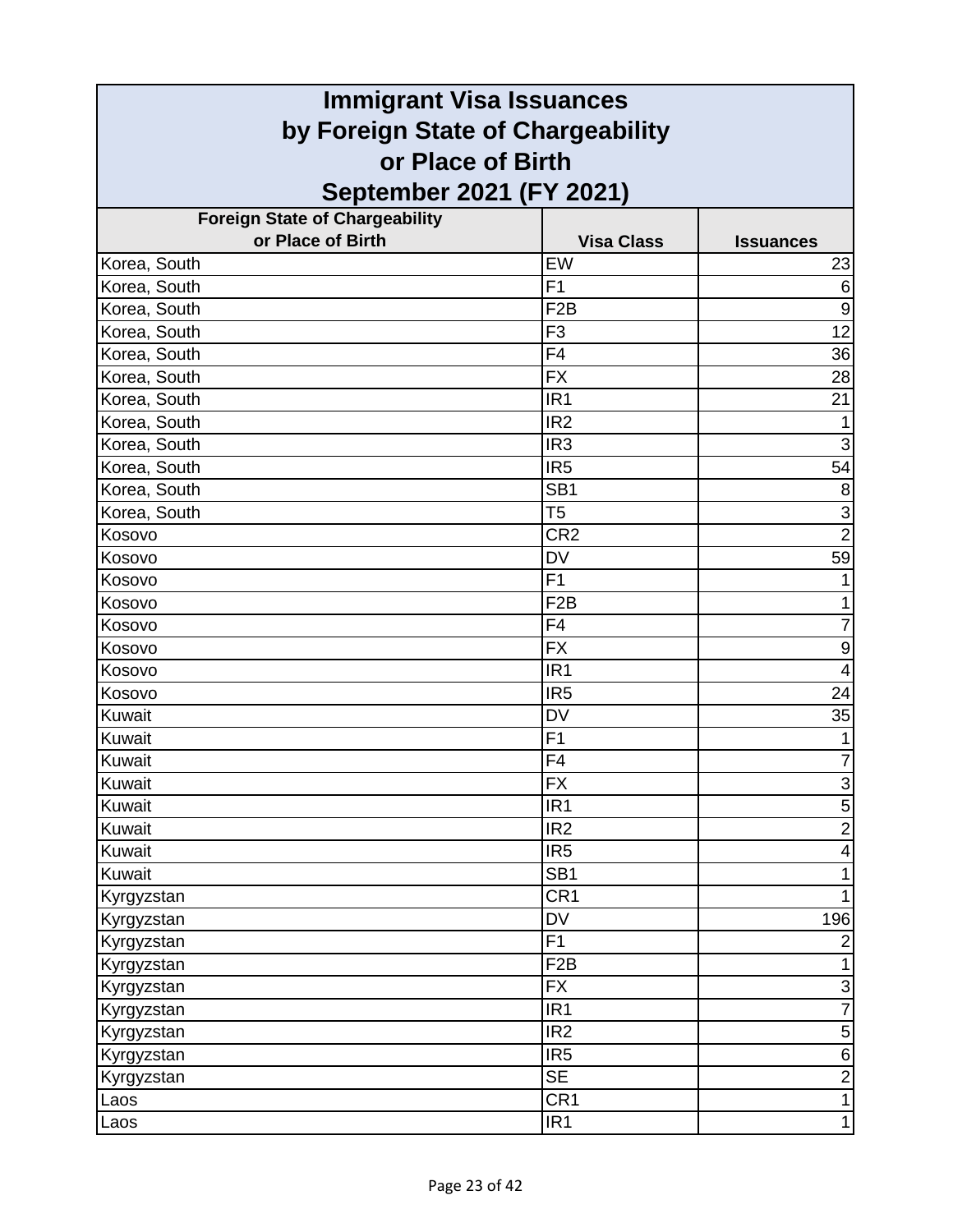| <b>Immigrant Visa Issuances</b>       |                   |                         |
|---------------------------------------|-------------------|-------------------------|
| by Foreign State of Chargeability     |                   |                         |
| or Place of Birth                     |                   |                         |
| September 2021 (FY 2021)              |                   |                         |
| <b>Foreign State of Chargeability</b> |                   |                         |
| or Place of Birth                     | <b>Visa Class</b> | <b>Issuances</b>        |
| Latvia                                | DV                | 14                      |
| Latvia                                | IH <sub>3</sub>   | 4                       |
| Latvia                                | IR <sub>5</sub>   | 4                       |
| Lebanon                               | CR <sub>1</sub>   | $\boldsymbol{9}$        |
| Lebanon                               | <b>DV</b>         | 55                      |
| Lebanon                               | E <sub>2</sub>    | 1                       |
| Lebanon                               | E <sub>3</sub>    | 5                       |
| Lebanon                               | F1                | $\,6$                   |
| Lebanon                               | F <sub>2</sub> B  | $\overline{2}$          |
| Lebanon                               | F <sub>3</sub>    | 13                      |
| Lebanon                               | F4                | 36                      |
| Lebanon                               | <b>FX</b>         | $\overline{7}$          |
| Lebanon                               | IR <sub>1</sub>   | 24                      |
| Lebanon                               | IR <sub>2</sub>   | 15                      |
| Lebanon                               | IR <sub>5</sub>   | 67                      |
| Lebanon                               | SB <sub>1</sub>   | 1                       |
| Liberia                               | <b>DV</b>         | 25                      |
| Liberia                               | F <sub>1</sub>    | $\mathbf 2$             |
| Liberia                               | F4                | $\overline{\mathbf{4}}$ |
| Liberia                               | <b>FX</b>         | 16                      |
| Liberia                               | IR <sub>1</sub>   | 10                      |
| Liberia                               | IR <sub>2</sub>   | 14                      |
| Liberia                               | IR <sub>3</sub>   | 6                       |
| Liberia                               | IR <sub>5</sub>   | $\overline{7}$          |
| Liberia                               | <b>SE</b>         | $\overline{5}$          |
| Libya                                 | CR1               | $\overline{2}$          |
| Libya                                 | <b>DV</b>         | 20                      |
| Libya                                 | E1                | $\mathbf{1}$            |
| Libya                                 | E2                | $\mathbf 2$             |
| Libya                                 | E <sub>3</sub>    | $\mathbf{1}$            |
| Libya                                 | F1                | $\overline{2}$          |
| Libya                                 | F2B               | $\overline{1}$          |
| Libya                                 | <b>FX</b>         | $\mathsf 3$             |
| Libya                                 | IR <sub>1</sub>   | $\overline{8}$          |
| Libya                                 | IR2               | $\overline{9}$          |
| Libya                                 | IR <sub>5</sub>   | $\overline{5}$          |
| Lithuania                             | CR <sub>1</sub>   | $\overline{1}$          |
| Lithuania                             | DV                | 19                      |
| Lithuania                             | E <sub>3</sub>    | $\mathbf{1}$            |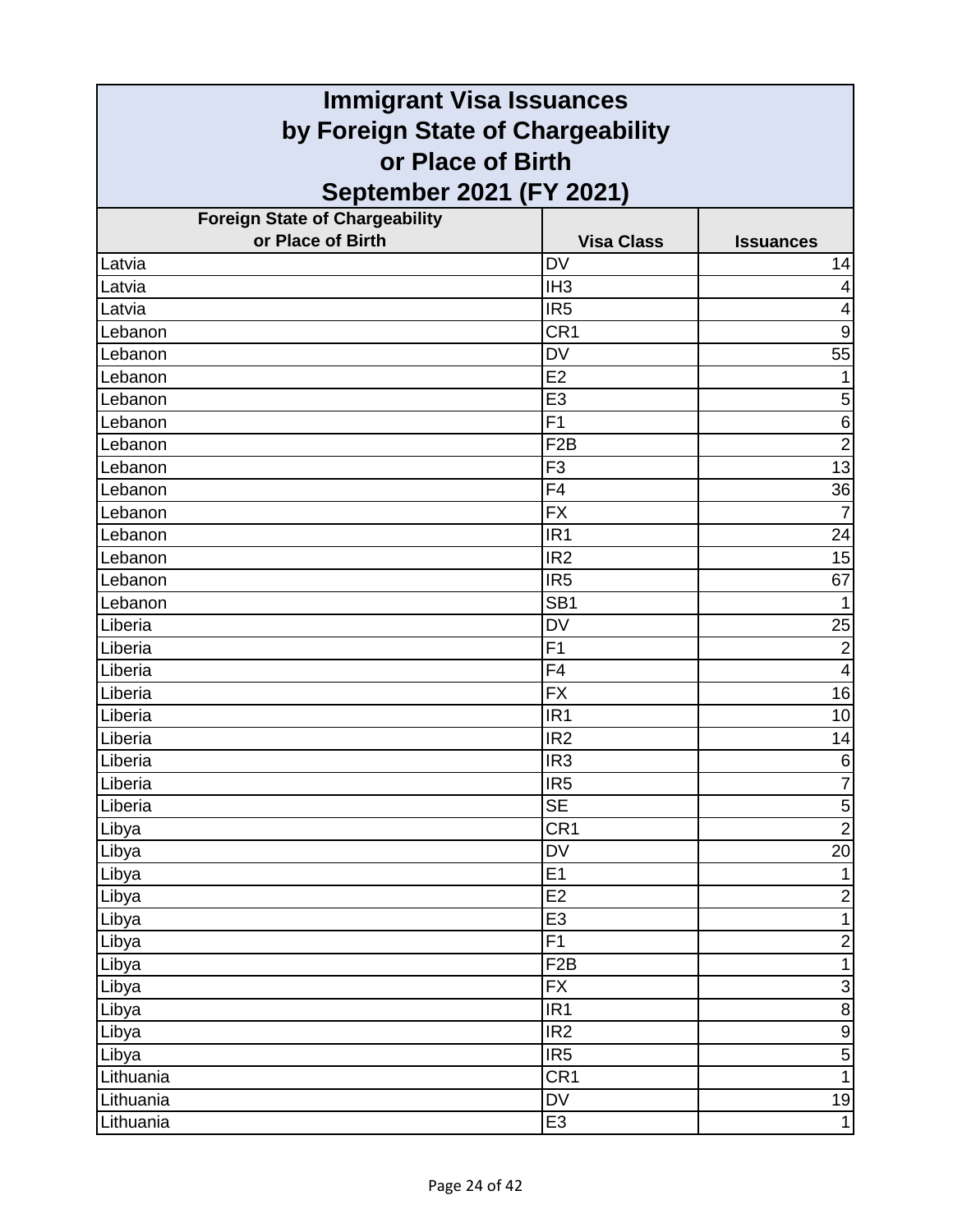| <b>Immigrant Visa Issuances</b>                        |                          |                           |
|--------------------------------------------------------|--------------------------|---------------------------|
| by Foreign State of Chargeability<br>or Place of Birth |                          |                           |
|                                                        |                          |                           |
| <b>Foreign State of Chargeability</b>                  |                          |                           |
| or Place of Birth                                      | <b>Visa Class</b>        | <b>Issuances</b>          |
| Lithuania                                              | F <sub>1</sub>           | $\ensuremath{\mathsf{3}}$ |
| Lithuania                                              | F <sub>2</sub> B         | 1                         |
| Lithuania                                              | F <sub>4</sub>           | 1                         |
| Lithuania                                              | <b>FX</b>                | $\overline{c}$            |
| Lithuania                                              | IH <sub>3</sub>          | 1                         |
| Lithuania                                              | IR <sub>1</sub>          | $\overline{2}$            |
| Lithuania                                              | IR <sub>5</sub>          | 10                        |
| Lithuania                                              | SB <sub>1</sub>          | 5                         |
| Macau                                                  | F4                       | $\overline{2}$            |
| Madagascar                                             | $\overline{FX}$          | 1                         |
| Madagascar                                             | <b>SE</b>                | $\overline{c}$            |
| Malawi                                                 | E <sub>3</sub>           |                           |
| Malawi                                                 | F4                       | 1                         |
| Malawi                                                 | <b>FX</b>                |                           |
| Malawi                                                 | IR <sub>1</sub>          |                           |
| Malawi                                                 | IR <sub>2</sub>          | $\overline{c}$            |
| Malawi                                                 | IR <sub>3</sub>          | $\overline{3}$            |
| Malawi                                                 | IR <sub>5</sub>          | 6                         |
| Malawi                                                 | <b>SE</b>                | $\overline{2}$            |
| Malaysia                                               | CR <sub>1</sub>          | 1                         |
| Malaysia                                               | <b>DV</b>                | 7                         |
| Malaysia                                               | E1                       | 1                         |
| Malaysia                                               | E <sub>2</sub>           | 1                         |
| Malaysia                                               | E3                       | $\overline{2}$            |
| Malaysia                                               | F <sub>1</sub>           | $\overline{1}$            |
| Malaysia                                               | F <sub>3</sub>           | $\,6$                     |
| Malaysia                                               | F4                       | $\boldsymbol{9}$          |
| Malaysia                                               | $\overline{FX}$          | $\overline{7}$            |
| Malaysia                                               | IR <sub>1</sub>          | 4                         |
| Malaysia                                               | IR <sub>2</sub>          | 1                         |
| Malaysia                                               | IR <sub>5</sub>          | 4                         |
| Malaysia                                               | IW                       | 1                         |
| Malaysia                                               | SB <sub>1</sub>          | $\mathbf 2$               |
| Mali                                                   | CR1                      | 1                         |
| Mali                                                   | $\overline{\mathsf{DV}}$ | $\boldsymbol{2}$          |
| Mali                                                   | $\overline{F4}$          |                           |
| Mali                                                   | IR <sub>1</sub>          | ن  ن  ن  ن                |
| Mali                                                   | IR2                      |                           |
| Mali                                                   | IR <sub>5</sub>          |                           |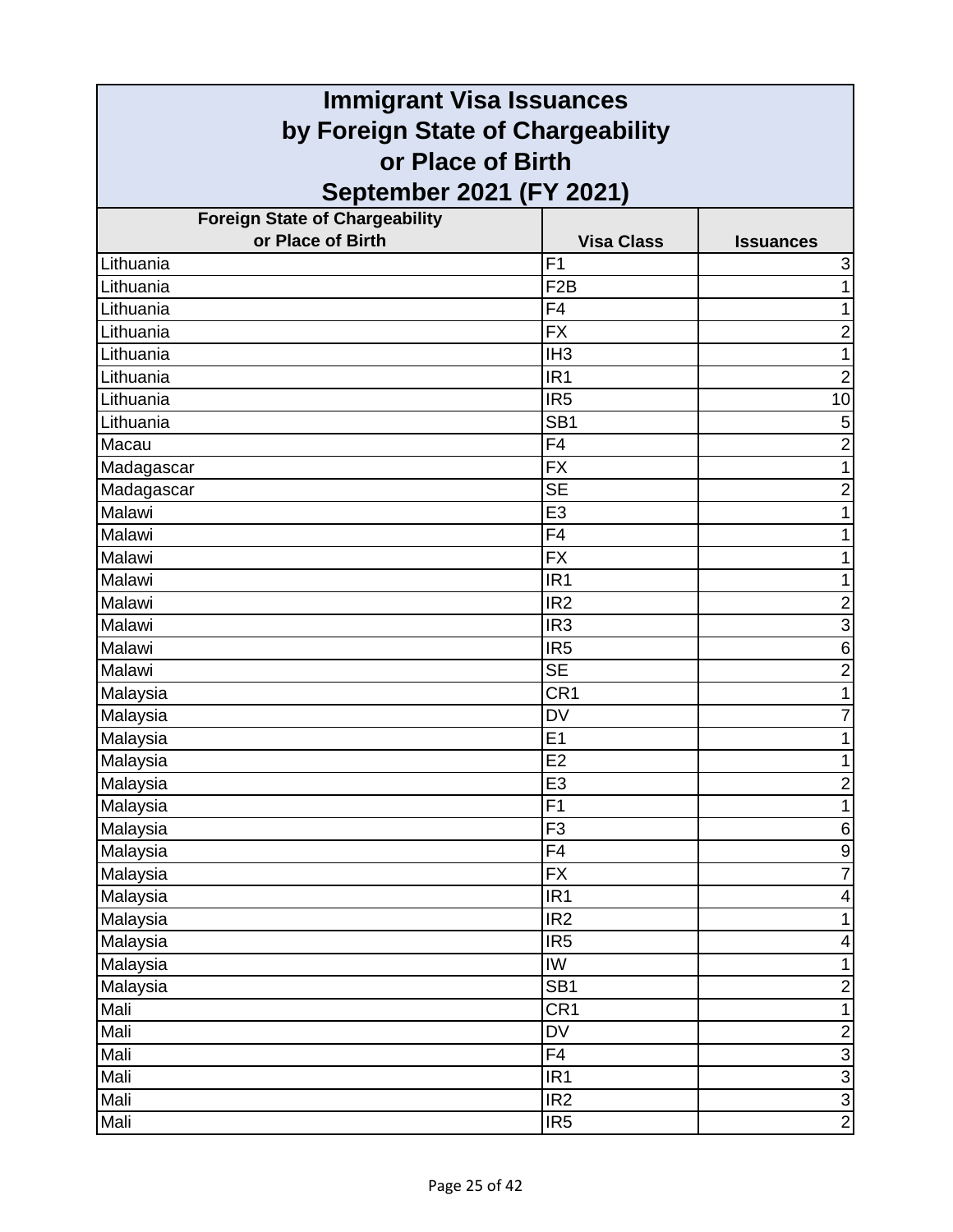| <b>Immigrant Visa Issuances</b>       |                   |                  |
|---------------------------------------|-------------------|------------------|
| by Foreign State of Chargeability     |                   |                  |
| or Place of Birth                     |                   |                  |
| September 2021 (FY 2021)              |                   |                  |
| <b>Foreign State of Chargeability</b> |                   |                  |
| or Place of Birth                     | <b>Visa Class</b> | <b>Issuances</b> |
| Malta                                 | F <sub>1</sub>    |                  |
| Mauritania                            | <b>DV</b>         | 5                |
| Mauritania                            | <b>FX</b>         | 1                |
| Mauritania                            | IR <sub>1</sub>   | 3                |
| Mauritania                            | IR <sub>2</sub>   | 5                |
| <b>Mauritius</b>                      | IR <sub>1</sub>   | 1                |
| Mexico                                | CR <sub>1</sub>   | 59               |
| Mexico                                | CR <sub>2</sub>   | 11               |
| Mexico                                | E1                | 5                |
| Mexico                                | E2                | $\overline{1}$   |
| Mexico                                | E <sub>3</sub>    | 12               |
| Mexico                                | EW                |                  |
| Mexico                                | F <sub>1</sub>    | 117              |
| Mexico                                | F <sub>2</sub> B  | 114              |
| Mexico                                | F <sub>3</sub>    | 151              |
| Mexico                                | F4                | 457              |
| Mexico                                | <b>FX</b>         | 1,848            |
| Mexico                                | IB <sub>1</sub>   | $\overline{2}$   |
| Mexico                                | IH <sub>3</sub>   | 5                |
| Mexico                                | IR <sub>1</sub>   | 2,904            |
| Mexico                                | IR <sub>2</sub>   | 886              |
| Mexico                                | IR <sub>5</sub>   | 1,628            |
| Mexico                                | IW                | 16               |
| Mexico                                | SB <sub>1</sub>   |                  |
| Mexico                                | <b>SE</b>         | 7                |
| Mexico                                | SU                | 1                |
| Moldova                               | CR <sub>1</sub>   | $\mathbf 2$      |
| Moldova                               | CR <sub>2</sub>   | $\overline{2}$   |
| Moldova                               | <b>DV</b>         | 42               |
| Moldova                               | E1                | $\overline{3}$   |
| Moldova                               | F1                | $rac{3}{7}$      |
| Moldova                               | F <sub>2</sub> B  |                  |
| Moldova                               | F <sub>3</sub>    | 12               |
| Moldova                               | F4                | $\overline{7}$   |
| Moldova                               | $\overline{FX}$   | 54               |
| Moldova                               | IR <sub>1</sub>   | $\overline{2}$   |
| Moldova                               | IR <sub>5</sub>   | 25               |
| Moldova                               | <b>SE</b>         | $\sigma$         |
| Mongolia                              | CR <sub>1</sub>   | $\mathbf{1}$     |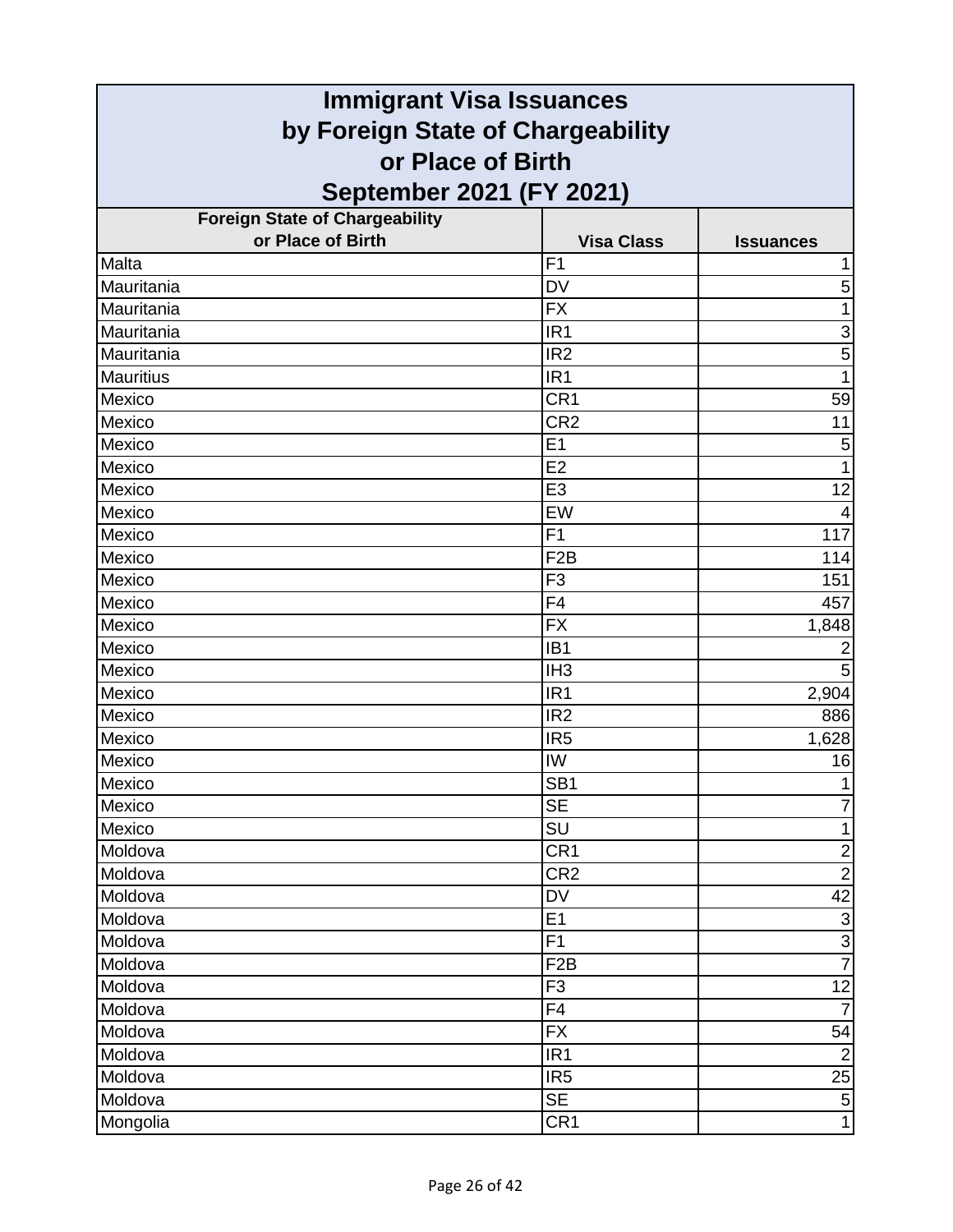| <b>Immigrant Visa Issuances</b>                        |                   |                  |
|--------------------------------------------------------|-------------------|------------------|
| by Foreign State of Chargeability<br>or Place of Birth |                   |                  |
|                                                        |                   |                  |
| <b>Foreign State of Chargeability</b>                  |                   |                  |
| or Place of Birth                                      | <b>Visa Class</b> | <b>Issuances</b> |
| Mongolia                                               | <b>DV</b>         | 138              |
| Mongolia                                               | F <sub>2</sub> B  | 4                |
| Mongolia                                               | <b>FX</b>         | 3                |
| Mongolia                                               | IR <sub>5</sub>   | 4                |
| Mongolia                                               | SB <sub>1</sub>   | 1                |
| Montenegro                                             | <b>DV</b>         | 1                |
| Montenegro                                             | F1                |                  |
| Montenegro                                             | F4                | 8                |
| Montenegro                                             | IR <sub>1</sub>   | 1                |
| Montenegro                                             | IR <sub>2</sub>   | 1                |
| Montenegro                                             | IR <sub>5</sub>   | $\overline{2}$   |
| Morocco                                                | CR <sub>1</sub>   | 25               |
| Morocco                                                | <b>DV</b>         | 401              |
| Morocco                                                | E <sub>3</sub>    | 1                |
| Morocco                                                | F <sub>1</sub>    | $\overline{2}$   |
| Morocco                                                | F <sub>2</sub> A  | $\overline{2}$   |
| Morocco                                                | F <sub>2</sub> B  | 4                |
| Morocco                                                | F <sub>3</sub>    | 3                |
| Morocco                                                | F4                | 59               |
| Morocco                                                | <b>FX</b>         | 29               |
| Morocco                                                | IR <sub>1</sub>   | $\overline{37}$  |
| Morocco                                                | IR <sub>2</sub>   | 8                |
| Morocco                                                | IR4               | $\overline{2}$   |
| Morocco                                                | IR <sub>5</sub>   | 62               |
| Morocco                                                | IW                | 1                |
| Morocco                                                | SB <sub>1</sub>   | $\boldsymbol{9}$ |
| Morocco                                                | <b>SE</b>         | $\overline{3}$   |
| Mozambique                                             | IR1               | $\mathbf{1}$     |
| Nepal                                                  | CR <sub>1</sub>   | 34               |
| Nepal                                                  | <b>DV</b>         | 777              |
| Nepal                                                  | E1                | 4                |
| Nepal                                                  | E <sub>2</sub>    | 4                |
| Nepal                                                  | E <sub>3</sub>    | 26               |
| Nepal                                                  | EW                | $\boldsymbol{9}$ |
| Nepal                                                  | F1                | $\overline{3}$   |
| Nepal                                                  | F <sub>2</sub> B  | $\overline{6}$   |
| Nepal                                                  | F4                | 61               |
| Nepal                                                  | <b>FX</b>         | 203              |
| Nepal                                                  | IR <sub>1</sub>   | 26               |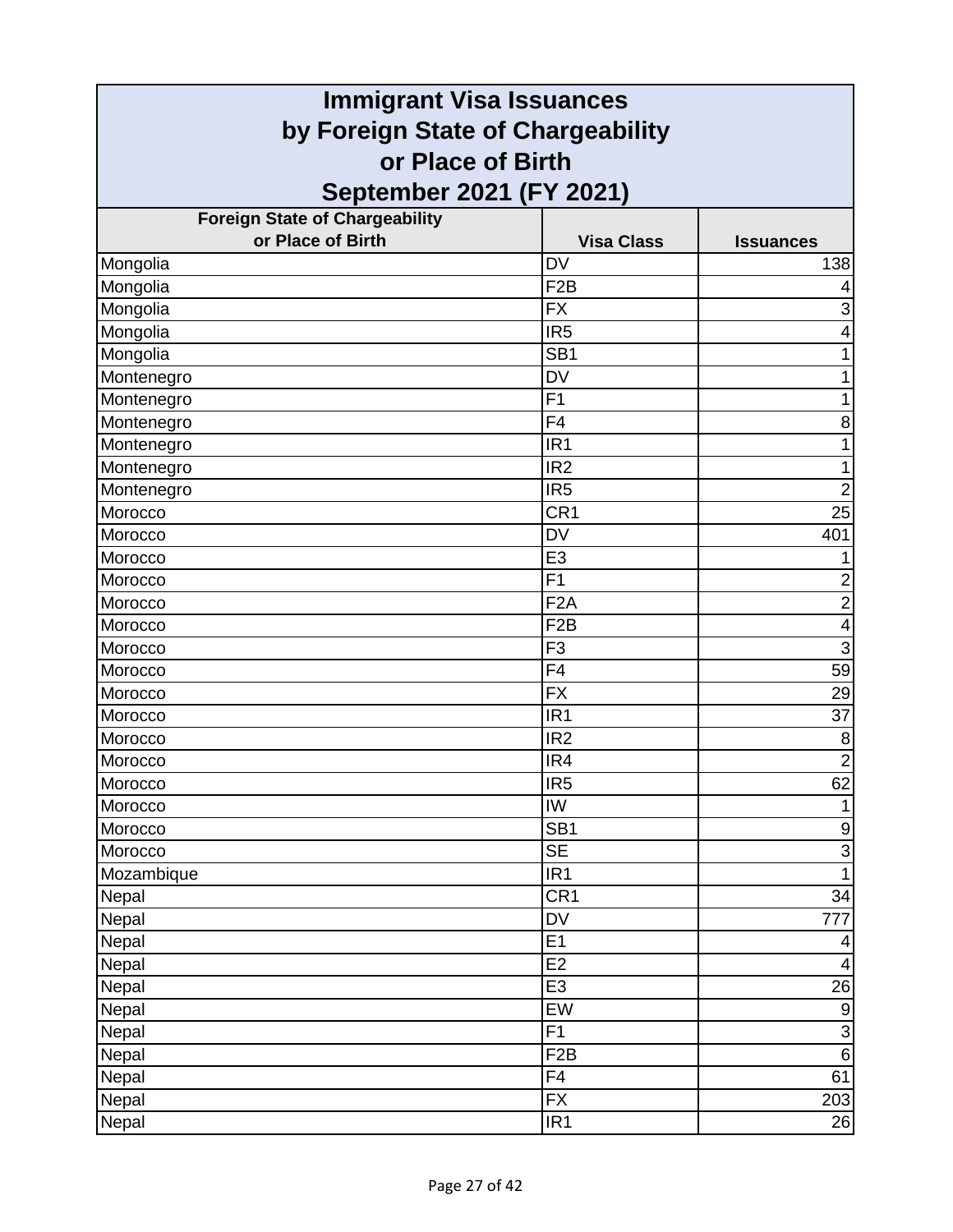| <b>Immigrant Visa Issuances</b>       |                                   |                  |
|---------------------------------------|-----------------------------------|------------------|
| by Foreign State of Chargeability     |                                   |                  |
| or Place of Birth                     |                                   |                  |
| September 2021 (FY 2021)              |                                   |                  |
| <b>Foreign State of Chargeability</b> |                                   |                  |
| or Place of Birth                     | <b>Visa Class</b>                 | <b>Issuances</b> |
| Nepal                                 | IR <sub>2</sub>                   | 6                |
| Nepal                                 | IR <sub>5</sub>                   | 100              |
| Nepal                                 | SB <sub>1</sub>                   | 8                |
| Nepal                                 | <b>SE</b>                         | 3                |
| Netherlands                           | CR <sub>1</sub>                   | $\overline{2}$   |
| Netherlands                           | <b>DV</b>                         | 6                |
| Netherlands                           | F1                                | 1                |
| Netherlands                           | F <sub>4</sub>                    | 4                |
| Netherlands                           | <b>FX</b>                         | 3                |
| Netherlands                           | IR <sub>1</sub>                   | $\overline{2}$   |
| Netherlands                           | IR <sub>2</sub>                   | $\overline{3}$   |
| Netherlands                           | SB <sub>1</sub>                   | 1                |
| New Zealand                           | <b>DV</b>                         | 14               |
| New Zealand                           | E1                                | 1                |
| Nicaragua                             | CR <sub>1</sub>                   | 5                |
| Nicaragua                             | CR <sub>2</sub>                   | $\overline{2}$   |
| Nicaragua                             | <b>DV</b>                         | 21               |
| Nicaragua                             | E <sub>3</sub>                    | 1                |
| Nicaragua                             | F1                                | 33               |
| Nicaragua                             | F <sub>2</sub> B                  | 28               |
| Nicaragua                             | F <sub>3</sub>                    | $\overline{9}$   |
| Nicaragua                             | F4                                | $\overline{18}$  |
| Nicaragua                             | <b>FX</b>                         | 47               |
| Nicaragua                             | IR1                               | 25               |
| Nicaragua                             | IR <sub>2</sub>                   | 23               |
| Nicaragua                             | IR <sub>3</sub>                   | $\mathbf{1}$     |
| Nicaragua                             | IR <sub>5</sub>                   | 18               |
| Nicaragua                             | $\overline{\mathsf{I}\mathsf{W}}$ | 3                |
| Nicaragua                             | SB <sub>1</sub>                   | $\overline{2}$   |
| Nicaragua                             | SE                                | $\overline{7}$   |
| Niger                                 | DV                                | $\overline{5}$   |
| Niger                                 | <b>FX</b>                         | $\overline{1}$   |
| Niger                                 | IR <sub>2</sub>                   | $\overline{2}$   |
| Niger                                 | IR <sub>5</sub>                   | 1                |
| Niger                                 | $\overline{\text{SE}}$            | $\mathbf{1}$     |
| Nigeria                               | CR <sub>1</sub>                   | $\overline{7}$   |
| Nigeria                               | E1                                | $\,6$            |
| Nigeria                               | E2                                | $\overline{3}$   |
| Nigeria                               | E <sub>3</sub>                    | 23               |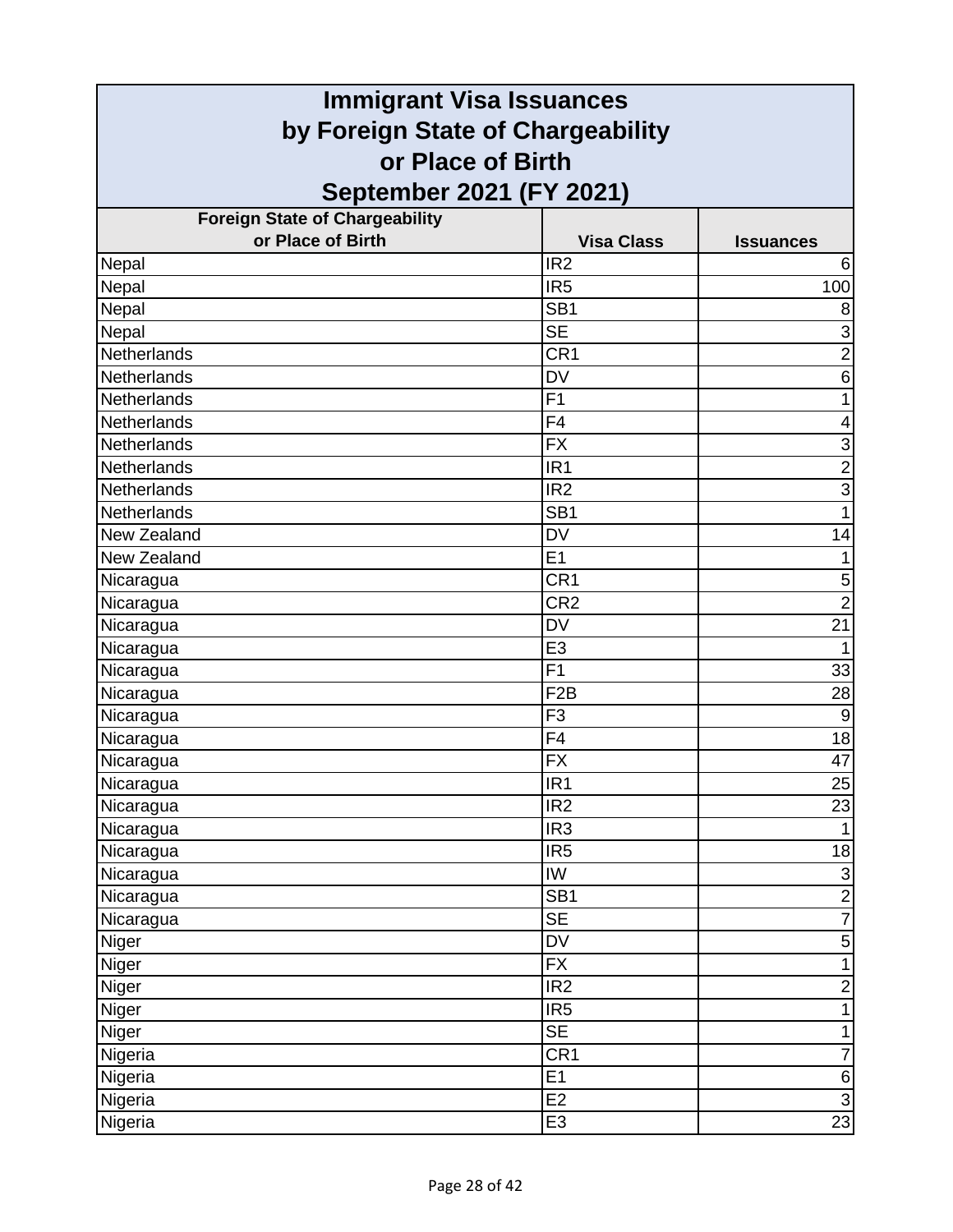| <b>Immigrant Visa Issuances</b>       |                   |                           |
|---------------------------------------|-------------------|---------------------------|
| by Foreign State of Chargeability     |                   |                           |
| or Place of Birth                     |                   |                           |
| September 2021 (FY 2021)              |                   |                           |
| <b>Foreign State of Chargeability</b> |                   |                           |
| or Place of Birth                     | <b>Visa Class</b> | <b>Issuances</b>          |
| Nigeria                               | F <sub>1</sub>    | 14                        |
| Nigeria                               | F <sub>2</sub> B  | $\overline{2}$            |
| Nigeria                               | F <sub>3</sub>    | 10                        |
| Nigeria                               | F4                | 59                        |
| Nigeria                               | <b>FX</b>         | 4                         |
| Nigeria                               | IR <sub>1</sub>   | 27                        |
| Nigeria                               | IR <sub>2</sub>   | 26                        |
| Nigeria                               | IR <sub>3</sub>   | $\overline{4}$            |
| Nigeria                               | IR <sub>5</sub>   | 75                        |
| Nigeria                               | SB <sub>1</sub>   | $\overline{c}$            |
| Nigeria                               | <b>SD</b>         | $\mathbf{1}$              |
| Nigeria                               | <b>SE</b>         | 10                        |
| North Macedonia                       | CR <sub>1</sub>   | 3                         |
| North Macedonia                       | <b>DV</b>         | $\overline{13}$           |
| North Macedonia                       | E <sub>3</sub>    | 4                         |
| North Macedonia                       | EW                | 4                         |
| North Macedonia                       | F <sub>3</sub>    | $\overline{2}$            |
| North Macedonia                       | F <sub>4</sub>    | $\overline{7}$            |
| North Macedonia                       | <b>FX</b>         | $\boldsymbol{9}$          |
| North Macedonia                       | IR <sub>1</sub>   | $\,$ 6 $\,$               |
| North Macedonia                       | IR <sub>2</sub>   | $\overline{2}$            |
| North Macedonia                       | IR <sub>5</sub>   | 5                         |
| North Macedonia                       | SB <sub>1</sub>   | 1                         |
| Norway                                | IR <sub>2</sub>   |                           |
| Oman                                  | CR <sub>1</sub>   | $\mathbf{1}$              |
| Oman                                  | <b>DV</b>         | $\overline{c}$            |
| Oman                                  | F <sub>2</sub> B  | $\mathbf{1}$              |
| Pakistan                              | CQ                | $\overline{2}$            |
| Pakistan                              | CR <sub>1</sub>   | 20                        |
| Pakistan                              | E <sub>2</sub>    | $\overline{\mathcal{A}}$  |
| Pakistan                              | E <sub>3</sub>    | 10                        |
| Pakistan                              | EW                | 8                         |
| Pakistan                              | F <sub>1</sub>    | 11                        |
| Pakistan                              | F <sub>2</sub> A  | $\ensuremath{\mathsf{3}}$ |
| Pakistan                              | F <sub>2</sub> B  | $\infty$                  |
| Pakistan                              | F <sub>3</sub>    | 52                        |
| Pakistan                              | F <sub>4</sub>    | 252                       |
| Pakistan                              | <b>FX</b>         | 41                        |
| Pakistan                              | IR <sub>1</sub>   | 205                       |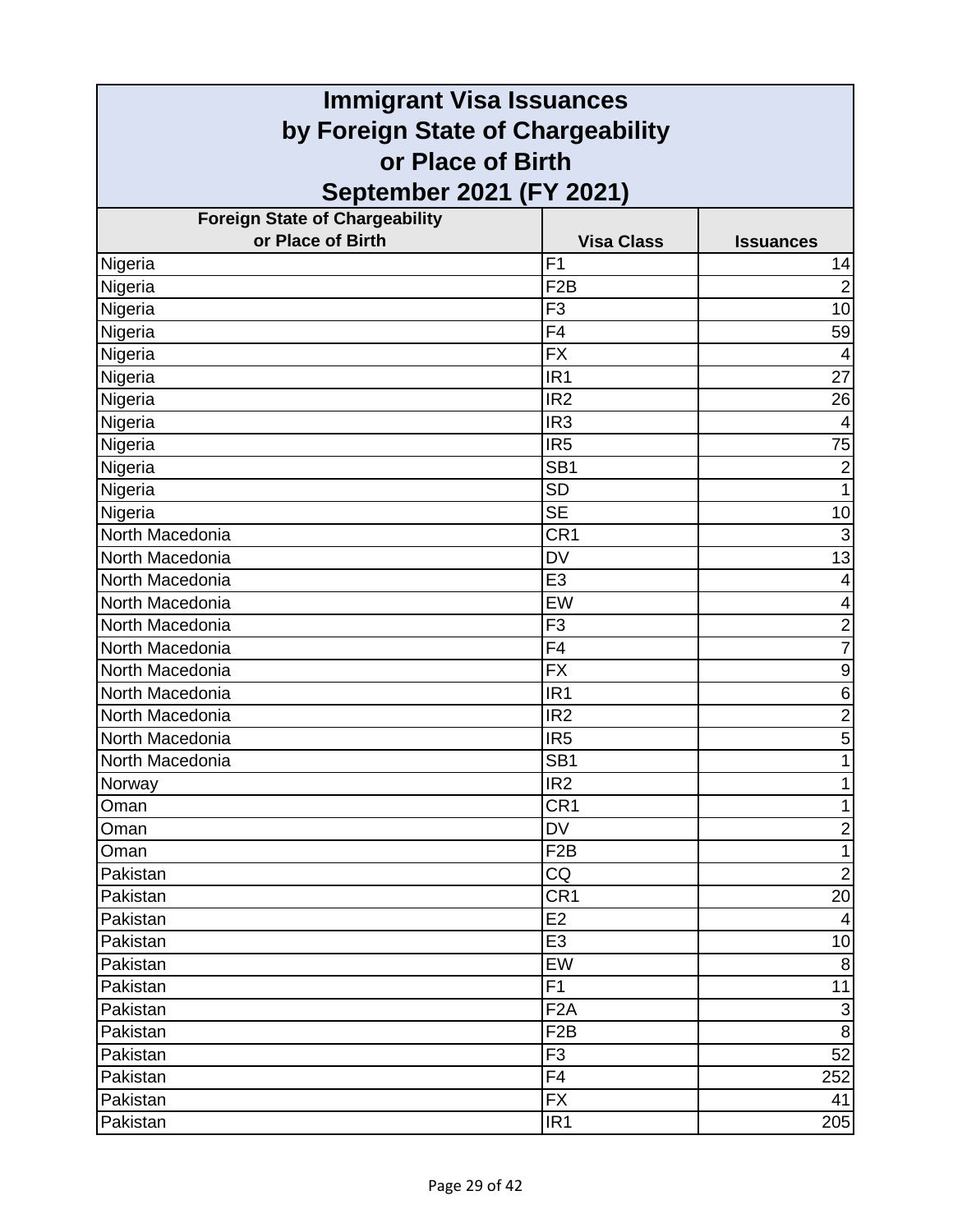| <b>Immigrant Visa Issuances</b>       |                   |                  |
|---------------------------------------|-------------------|------------------|
| by Foreign State of Chargeability     |                   |                  |
| or Place of Birth                     |                   |                  |
| September 2021 (FY 2021)              |                   |                  |
| <b>Foreign State of Chargeability</b> |                   |                  |
| or Place of Birth                     | <b>Visa Class</b> | <b>Issuances</b> |
| Pakistan                              | IR <sub>2</sub>   | 33               |
| Pakistan                              | IR4               | 1                |
| Pakistan                              | IR <sub>5</sub>   | 163              |
| Pakistan                              | IW                | 1                |
| Pakistan                              | SB <sub>1</sub>   | 8                |
| Pakistan                              | <b>SE</b>         | 15               |
| Pakistan                              | <b>SR</b>         | $\overline{2}$   |
| Panama                                | CR <sub>1</sub>   |                  |
| Panama                                | <b>DV</b>         | 1                |
| Panama                                | F <sub>1</sub>    | 8                |
| Panama                                | F <sub>2</sub> B  | 1                |
| Panama                                | F <sub>3</sub>    | 12               |
| Panama                                | F4                | $\overline{7}$   |
| Panama                                | <b>FX</b>         | $\overline{3}$   |
| Panama                                | IR <sub>1</sub>   | $\overline{7}$   |
| Panama                                | IR <sub>2</sub>   | $\boldsymbol{9}$ |
| Panama                                | IR <sub>5</sub>   | 4                |
| Panama                                | SB <sub>1</sub>   | $\overline{2}$   |
| Paraguay                              | CR <sub>1</sub>   | 1                |
| Paraguay                              | F <sub>1</sub>    | 1                |
| Paraguay                              | F <sub>4</sub>    | 5                |
| Paraguay                              | IR <sub>1</sub>   | 1                |
| Paraguay                              | IR <sub>2</sub>   | 3                |
| Paraguay                              | IR <sub>5</sub>   | س <mark>ا</mark> |
| Peru                                  | CR <sub>1</sub>   |                  |
| Peru                                  | <b>DV</b>         | 356              |
| Peru                                  | F1                | 11               |
| Peru                                  | F2B               | $\overline{7}$   |
| Peru                                  | F4                | 16               |
| Peru                                  | <b>FX</b>         | $\overline{5}$   |
| Peru                                  | IR <sub>1</sub>   | 28               |
| Peru                                  | IR <sub>2</sub>   | 21               |
| Peru                                  | IR <sub>5</sub>   | 35               |
| Peru                                  | IW                | 1                |
| Peru                                  | SB <sub>1</sub>   | 21               |
| Philippines                           | CR <sub>1</sub>   | 130              |
| Philippines                           | CR <sub>2</sub>   | 31               |
| Philippines                           | E <sub>2</sub>    | $\overline{2}$   |
| Philippines                           | E <sub>3</sub>    | 299              |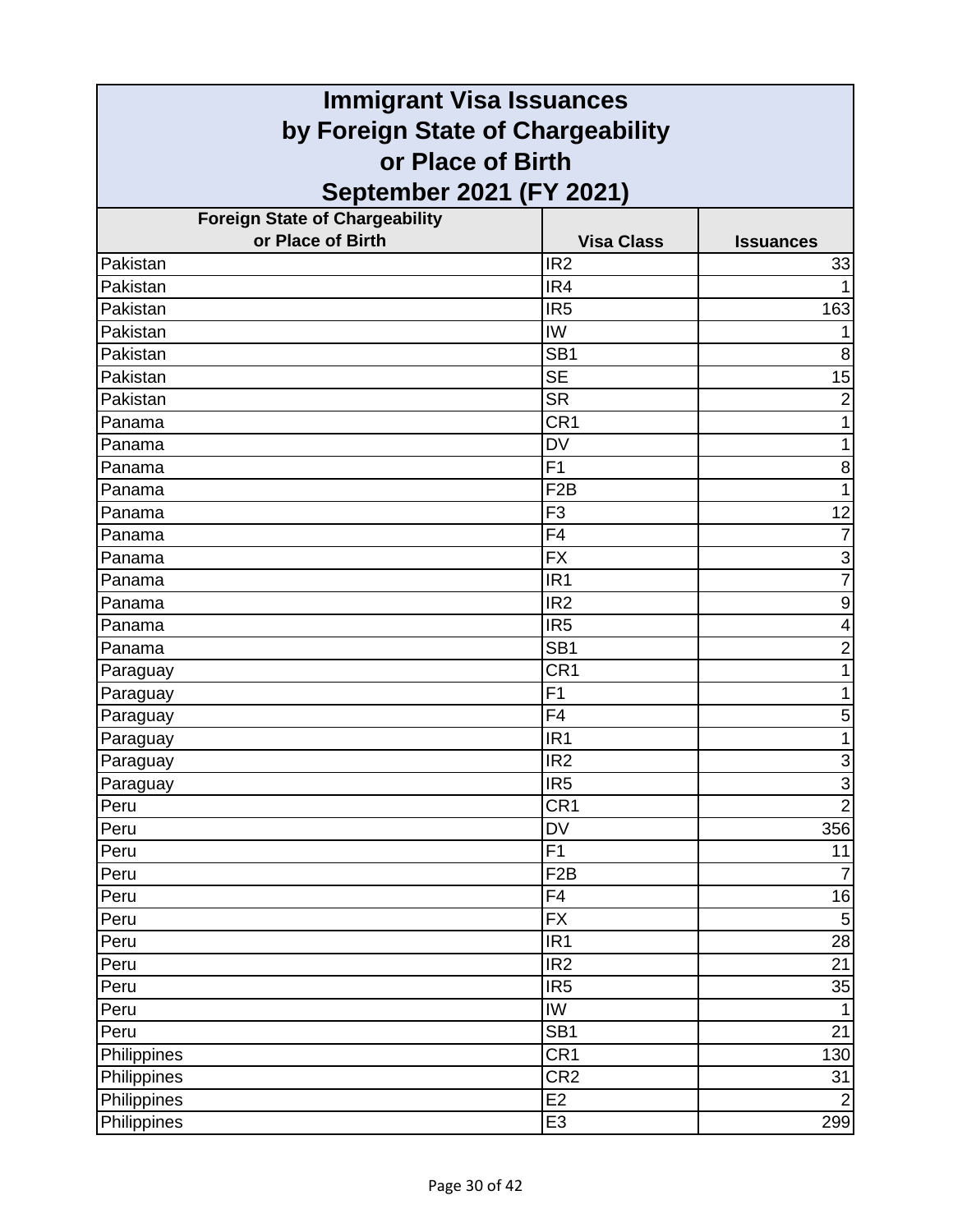| <b>Immigrant Visa Issuances</b>       |                   |                  |
|---------------------------------------|-------------------|------------------|
| by Foreign State of Chargeability     |                   |                  |
| or Place of Birth                     |                   |                  |
| September 2021 (FY 2021)              |                   |                  |
| <b>Foreign State of Chargeability</b> |                   |                  |
| or Place of Birth                     | <b>Visa Class</b> | <b>Issuances</b> |
| Philippines                           | EW                | 28               |
| Philippines                           | F <sub>1</sub>    | 38               |
| Philippines                           | F <sub>2</sub> B  | 38               |
| Philippines                           | F <sub>3</sub>    | 36               |
| Philippines                           | F4                | 42               |
| Philippines                           | <b>FX</b>         | 48               |
| Philippines                           | IB <sub>1</sub>   | 1                |
| Philippines                           | IH4               | $\mathbf{3}$     |
| Philippines                           | IR <sub>1</sub>   | 200              |
| Philippines                           | IR <sub>2</sub>   | 235              |
| Philippines                           | IR <sub>5</sub>   | 46               |
| Philippines                           | IW                | 7                |
| Philippines                           | SB <sub>1</sub>   | 4                |
| Philippines                           | <b>SE</b>         | 11               |
| Poland                                | CR <sub>1</sub>   | 5                |
| Poland                                | <b>DV</b>         | 37               |
| Poland                                | E1                | 1                |
| Poland                                | E2                | 4                |
| Poland                                | E <sub>3</sub>    | 14               |
| Poland                                | EW                | 32               |
| Poland                                | F <sub>1</sub>    | 12               |
| Poland                                | F <sub>2</sub> B  | 5                |
| Poland                                | F <sub>3</sub>    | 35               |
| Poland                                | $\overline{F4}$   | 25               |
| Poland                                | <b>FX</b>         | 23               |
| Poland                                | IH <sub>3</sub>   | $\mathbf{1}$     |
| Poland                                | IR <sub>1</sub>   | 6                |
| Poland                                | IR2               | $\overline{3}$   |
| Poland                                | IR <sub>5</sub>   | $\overline{21}$  |
| Poland                                | SB <sub>1</sub>   | $\bf 8$          |
| Portugal                              | CR <sub>1</sub>   | $\overline{3}$   |
| Portugal                              | E <sub>3</sub>    | $\overline{1}$   |
| Portugal                              | EW                | $\mathbf{1}$     |
| Portugal                              | F1                | 3                |
| Portugal                              | $\overline{F4}$   | $\frac{3}{1}$    |
| Portugal                              | <b>FX</b>         |                  |
| Portugal                              | IR <sub>1</sub>   |                  |
| Portugal                              | IR <sub>2</sub>   | $\mathbf{1}$     |
| Portugal                              | IR <sub>5</sub>   | $\overline{3}$   |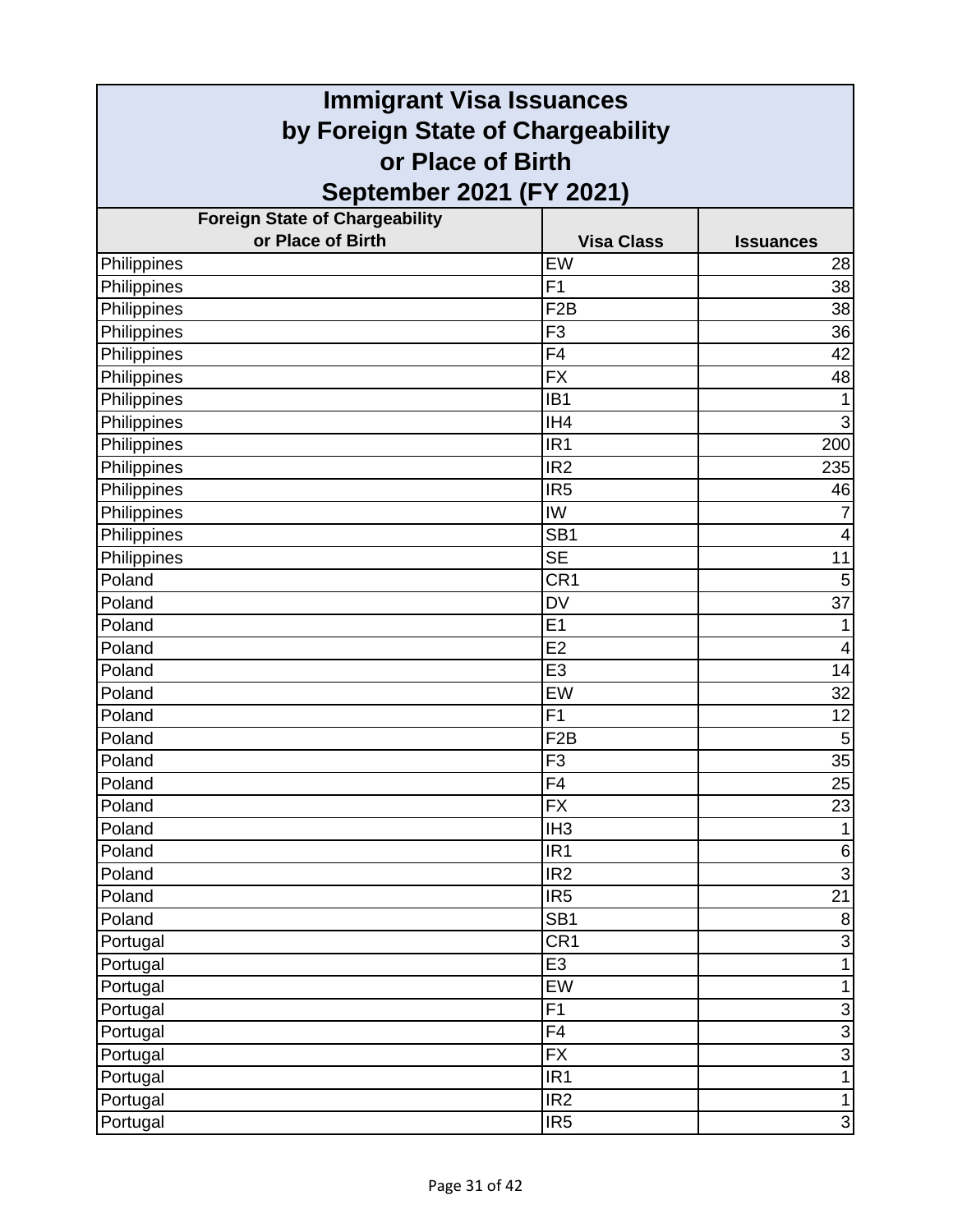| <b>Immigrant Visa Issuances</b>       |                   |                  |
|---------------------------------------|-------------------|------------------|
| by Foreign State of Chargeability     |                   |                  |
| or Place of Birth                     |                   |                  |
| September 2021 (FY 2021)              |                   |                  |
| <b>Foreign State of Chargeability</b> |                   |                  |
| or Place of Birth                     | <b>Visa Class</b> | <b>Issuances</b> |
| Qatar                                 | <b>DV</b>         |                  |
| Qatar                                 | E2                | $\overline{2}$   |
| Qatar                                 | E <sub>3</sub>    | 4                |
| Qatar                                 | <b>FX</b>         | 1                |
| Qatar                                 | IR <sub>1</sub>   | $\overline{c}$   |
| Qatar                                 | IR <sub>2</sub>   | 1                |
| Qatar                                 | <b>SE</b>         | 4                |
| Romania                               | CR <sub>1</sub>   |                  |
| Romania                               | <b>DV</b>         | 40               |
| Romania                               | E2                | $\overline{2}$   |
| Romania                               | EW                | 4                |
| Romania                               | F <sub>1</sub>    | $\overline{c}$   |
| Romania                               | F4                | $\overline{5}$   |
| Romania                               | <b>FX</b>         | 1                |
| Romania                               | IB <sub>1</sub>   |                  |
| Romania                               | IR <sub>1</sub>   | 6                |
| Romania                               | IR <sub>5</sub>   | 10               |
| Romania                               | SB <sub>1</sub>   | $\mathbf{3}$     |
| Russia                                | CR <sub>1</sub>   | 6                |
| Russia                                | CR <sub>2</sub>   |                  |
| Russia                                | <b>DV</b>         | 191              |
| Russia                                | E1                | 15               |
| Russia                                | E <sub>2</sub>    | 1                |
| Russia                                | E3                | $\mathbf{3}$     |
| Russia                                | EW                | $\overline{3}$   |
| Russia                                | F1                | $\overline{2}$   |
| Russia                                | F <sub>2</sub> B  | $\mathbf{1}$     |
| Russia                                | F <sub>3</sub>    | $\,6$            |
| Russia                                | F4                | 11               |
| Russia                                | <b>FX</b>         | 15               |
| Russia                                | IR <sub>1</sub>   | 17               |
| Russia                                | IR <sub>2</sub>   | $\sqrt{5}$       |
| Russia                                | IR <sub>5</sub>   | 48               |
| Russia                                | SB <sub>1</sub>   | 10               |
| Russia                                | <b>SE</b>         | 6                |
| Rwanda                                | CR <sub>1</sub>   | $\mathbf{1}$     |
| Rwanda                                | DV                | 81               |
| Rwanda                                | F1                | 1                |
| Rwanda                                | <b>FX</b>         | 19               |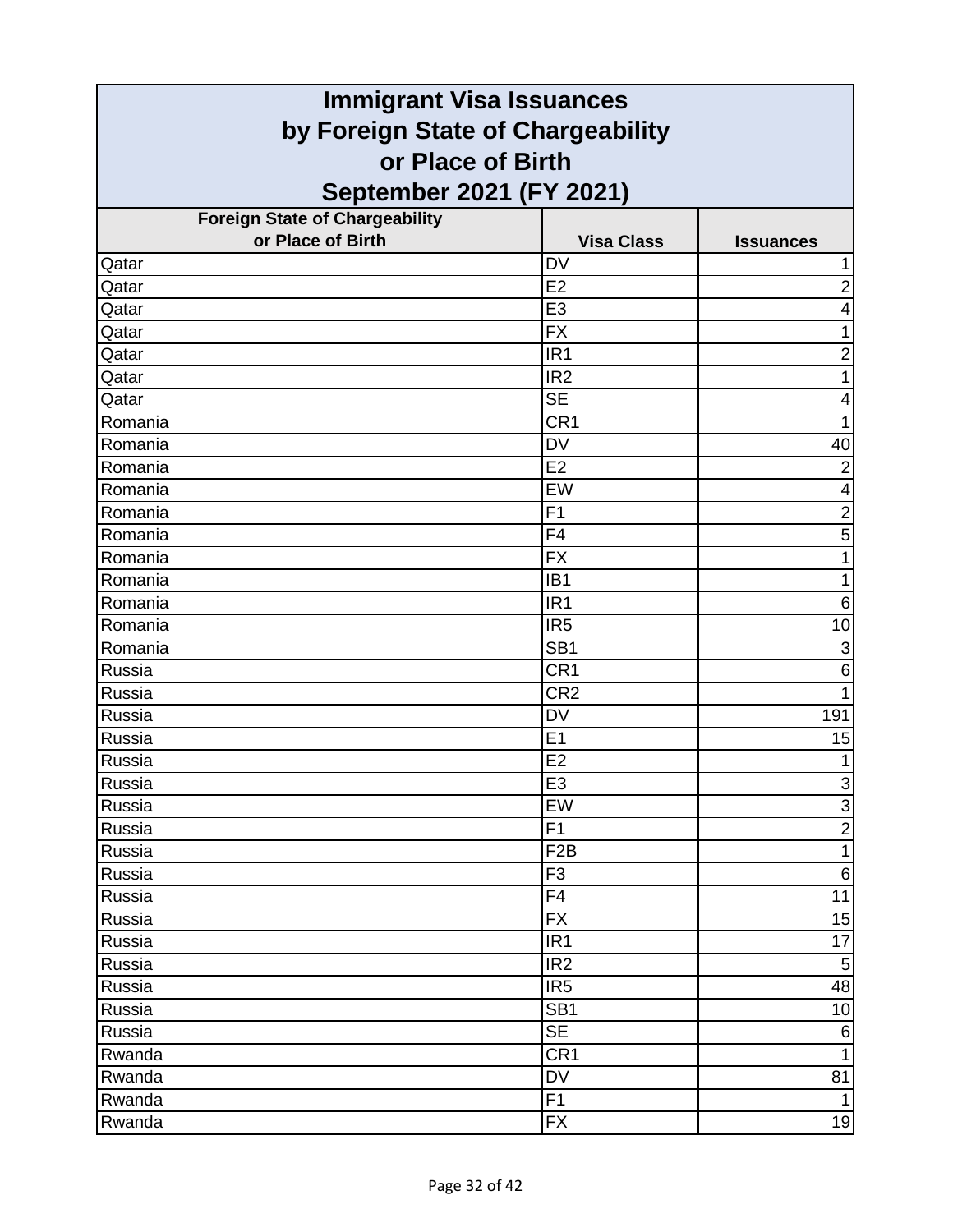| <b>Immigrant Visa Issuances</b>         |                   |                           |
|-----------------------------------------|-------------------|---------------------------|
| by Foreign State of Chargeability       |                   |                           |
| or Place of Birth                       |                   |                           |
| September 2021 (FY 2021)                |                   |                           |
| <b>Foreign State of Chargeability</b>   |                   |                           |
| or Place of Birth                       | <b>Visa Class</b> | <b>Issuances</b>          |
| Rwanda                                  | IR <sub>1</sub>   |                           |
| Rwanda                                  | IR <sub>2</sub>   | 2                         |
| Rwanda                                  | IR <sub>5</sub>   | 4                         |
| <b>Saint Kitts and Nevis</b>            | CR <sub>1</sub>   |                           |
| Saint Kitts and Nevis                   | F <sub>1</sub>    | 9                         |
| <b>Saint Kitts and Nevis</b>            | F <sub>3</sub>    | 4                         |
| <b>Saint Kitts and Nevis</b>            | F <sub>4</sub>    | 2                         |
| <b>Saint Kitts and Nevis</b>            | <b>FX</b>         | 4                         |
| <b>Saint Kitts and Nevis</b>            | IR <sub>5</sub>   |                           |
| <b>Saint Kitts and Nevis</b>            | SB <sub>1</sub>   | 1                         |
| Saint Lucia                             | E <sub>3</sub>    | $\overline{2}$            |
| Saint Lucia                             | F1                | 28                        |
| Saint Lucia                             | F <sub>2</sub> B  | $\overline{2}$            |
| Saint Lucia                             | F <sub>3</sub>    | 14                        |
| Saint Lucia                             | F <sub>4</sub>    |                           |
| Saint Lucia                             | <b>FX</b>         | 13                        |
| Saint Lucia                             | IR <sub>1</sub>   | 3                         |
| Saint Lucia                             | IR <sub>2</sub>   | $\overline{c}$            |
| Saint Lucia                             | IR <sub>5</sub>   | 3                         |
| Saint Lucia                             | IW                |                           |
| <b>Saint Martin</b>                     | F <sub>2</sub> B  |                           |
| <b>Saint Martin</b>                     | IR <sub>2</sub>   |                           |
| Saint Vincent and the Grenadines        | F <sub>1</sub>    | 4                         |
| Saint Vincent and the Grenadines        | F2B               | $\overline{\mathbf{c}}$   |
| Saint Vincent and the Grenadines        | F <sub>4</sub>    | $\overline{2}$            |
| Saint Vincent and the Grenadines        | <b>FX</b>         | 1                         |
| Saint Vincent and the Grenadines        | IR <sub>2</sub>   | $\overline{2}$            |
| Saint Vincent and the Grenadines        | IR <sub>3</sub>   | $\ensuremath{\mathsf{3}}$ |
| <b>Saint Vincent and the Grenadines</b> | IR <sub>5</sub>   | 4                         |
| Saint Vincent and the Grenadines        | SB <sub>1</sub>   | 1                         |
| Samoa                                   | <b>DV</b>         |                           |
| Sao Tome and Principe                   | IR <sub>5</sub>   |                           |
| Saudi Arabia                            | CR <sub>1</sub>   | 11                        |
| Saudi Arabia                            | <b>DV</b>         | 71                        |
| Saudi Arabia                            | E <sub>3</sub>    |                           |
| Saudi Arabia                            | F <sub>2</sub> B  | 1                         |
| Saudi Arabia                            | F <sub>3</sub>    | $\ensuremath{\mathsf{3}}$ |
| Saudi Arabia                            | F <sub>4</sub>    | 1                         |
| Saudi Arabia                            | FX                | $\mathbf{3}$              |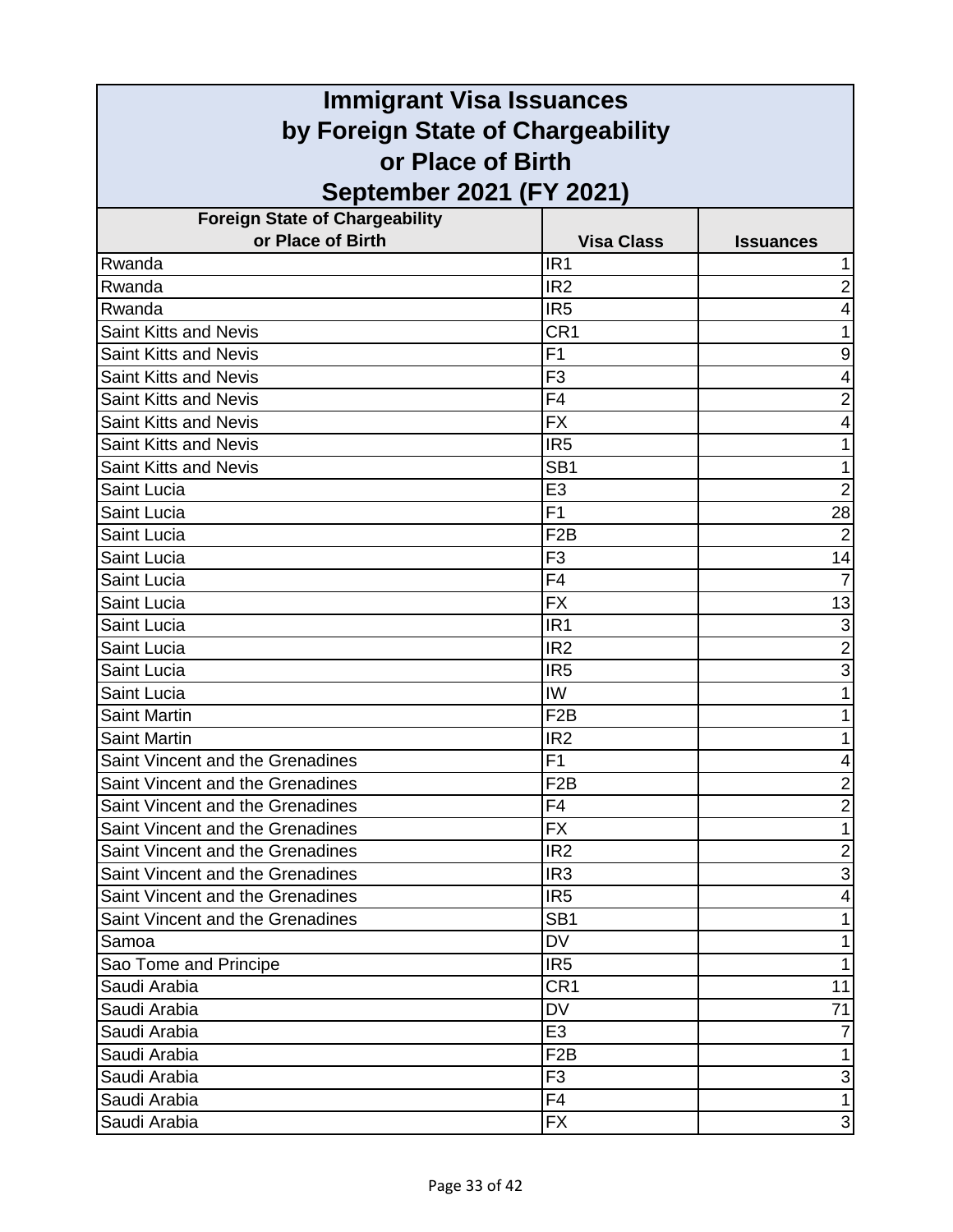| <b>Immigrant Visa Issuances</b>                        |                   |                          |
|--------------------------------------------------------|-------------------|--------------------------|
| by Foreign State of Chargeability<br>or Place of Birth |                   |                          |
|                                                        |                   |                          |
| <b>Foreign State of Chargeability</b>                  |                   |                          |
| or Place of Birth                                      | <b>Visa Class</b> | <b>Issuances</b>         |
| Saudi Arabia                                           | IR <sub>1</sub>   | 24                       |
| Saudi Arabia                                           | IR <sub>2</sub>   | 18                       |
| Saudi Arabia                                           | IR <sub>5</sub>   | 3                        |
| Saudi Arabia                                           | SB <sub>1</sub>   | 1                        |
| Senegal                                                | CR <sub>1</sub>   | 1                        |
| Senegal                                                | <b>DV</b>         | 4                        |
| Senegal                                                | F <sub>1</sub>    | 3                        |
| Senegal                                                | F4                |                          |
| Senegal                                                | <b>FX</b>         | 1                        |
| Senegal                                                | IR <sub>1</sub>   | $\overline{7}$           |
| Senegal                                                | IR <sub>2</sub>   | 18                       |
| Senegal                                                | IR <sub>5</sub>   | 3                        |
| Senegal                                                | SB <sub>1</sub>   | $\overline{2}$           |
| Senegal                                                | <b>SE</b>         | $\,6$                    |
| Serbia                                                 | CR <sub>1</sub>   | $\overline{\mathbf{c}}$  |
| Serbia                                                 | <b>DV</b>         | $6\phantom{1}$           |
| Serbia                                                 | F <sub>2</sub> B  | $\overline{2}$           |
| Serbia                                                 | F4                | 5                        |
| Serbia                                                 | <b>FX</b>         | 10                       |
| Serbia                                                 | IR <sub>1</sub>   | $\overline{c}$           |
| Serbia                                                 | IR <sub>2</sub>   | $\overline{3}$           |
| Serbia                                                 | IR <sub>5</sub>   | $\overline{3}$           |
| Sierra Leone                                           | CR <sub>1</sub>   | 19                       |
| Sierra Leone                                           | CR2               | $\overline{\mathcal{A}}$ |
| Sierra Leone                                           | DV                | $\overline{43}$          |
| Sierra Leone                                           | E <sub>3</sub>    | $\overline{2}$           |
| Sierra Leone                                           | F <sub>1</sub>    | 20                       |
| Sierra Leone                                           | F <sub>2</sub> B  | $\overline{3}$           |
| Sierra Leone                                           | F4                | $\overline{12}$          |
| Sierra Leone                                           | <b>FX</b>         | 81                       |
| Sierra Leone                                           | IR <sub>1</sub>   | 39                       |
| Sierra Leone                                           | IR <sub>2</sub>   | 96                       |
| Sierra Leone                                           | IR <sub>3</sub>   | 8                        |
| Sierra Leone                                           | IR <sub>5</sub>   | 60                       |
| Sierra Leone                                           | <b>SE</b>         | $\bf 8$                  |
| Singapore                                              | E <sub>3</sub>    | 1                        |
| Singapore                                              | F <sub>3</sub>    | $\boldsymbol{2}$         |
| Singapore                                              | F4                | $\mathbf{1}$             |
| Singapore                                              | <b>FX</b>         | $\overline{2}$           |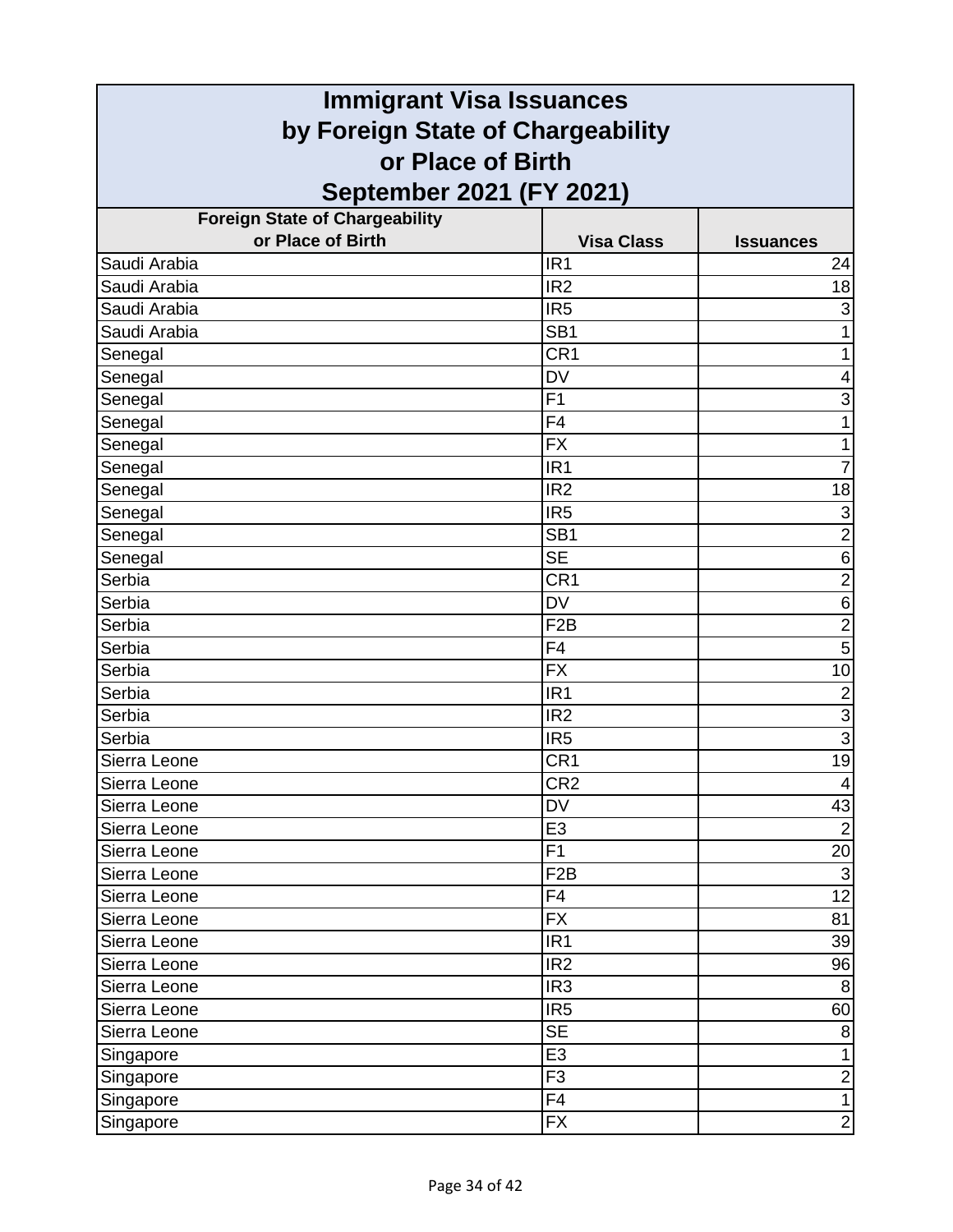| <b>Immigrant Visa Issuances</b>       |                   |                           |
|---------------------------------------|-------------------|---------------------------|
| by Foreign State of Chargeability     |                   |                           |
| or Place of Birth                     |                   |                           |
| <b>September 2021 (FY 2021)</b>       |                   |                           |
| <b>Foreign State of Chargeability</b> |                   |                           |
| or Place of Birth                     | <b>Visa Class</b> | <b>Issuances</b>          |
| Singapore                             | IR <sub>1</sub>   |                           |
| Singapore                             | IR <sub>2</sub>   | 3                         |
| Singapore                             | SB <sub>1</sub>   | 6                         |
| <b>Sint Maarten</b>                   | E <sub>3</sub>    | $\overline{c}$            |
| Slovakia                              | <b>DV</b>         | 1                         |
| Slovakia                              | E1                | 1                         |
| Slovakia                              | E <sub>3</sub>    |                           |
| Slovakia                              | <b>FX</b>         |                           |
| Slovakia                              | IR <sub>1</sub>   | 1                         |
| Slovakia                              | IR <sub>5</sub>   | $\overline{\mathbf{c}}$   |
| Slovenia                              | <b>DV</b>         | $\overline{3}$            |
| Somalia                               | F <sub>1</sub>    | 5                         |
| Somalia                               | F <sub>2</sub> B  | $\overline{3}$            |
| Somalia                               | <b>FX</b>         | $\overline{8}$            |
| Somalia                               | IR <sub>1</sub>   | 29                        |
| Somalia                               | IR <sub>2</sub>   | 41                        |
| Somalia                               | IR <sub>5</sub>   | 17                        |
| South Africa                          | CR <sub>1</sub>   | $\mathbf{3}$              |
| South Africa                          | <b>DV</b>         | 47                        |
| South Africa                          | F <sub>3</sub>    | 5                         |
| South Africa                          | F <sub>4</sub>    | $\overline{7}$            |
| South Africa                          | <b>FX</b>         | 1                         |
| South Africa                          | IR <sub>1</sub>   | 7                         |
| South Africa                          | IR <sub>2</sub>   | $\ensuremath{\mathsf{3}}$ |
| South Africa                          | IR <sub>5</sub>   | $\overline{13}$           |
| South Africa                          | SB <sub>1</sub>   | ω                         |
| South Sudan                           | DV                | $\overline{2}$            |
| South Sudan                           | IR <sub>1</sub>   | $\overline{3}$            |
| South Sudan                           | IR <sub>2</sub>   | 1                         |
| South Sudan                           | IR <sub>5</sub>   | $\mathbf{1}$              |
| Spain                                 | CR <sub>1</sub>   | $\boldsymbol{9}$          |
| Spain                                 | <b>DV</b>         | 23                        |
| Spain                                 | E1                | $\sqrt{5}$                |
| Spain                                 | E <sub>3</sub>    | $\overline{7}$            |
| Spain                                 | EW                | $\mathbf{1}$              |
| Spain                                 | <b>FX</b>         | 6                         |
| Spain                                 | IR <sub>1</sub>   | $\overline{7}$            |
| Spain                                 | IR <sub>2</sub>   | $\overline{2}$            |
| Spain                                 | IR <sub>5</sub>   | $\overline{3}$            |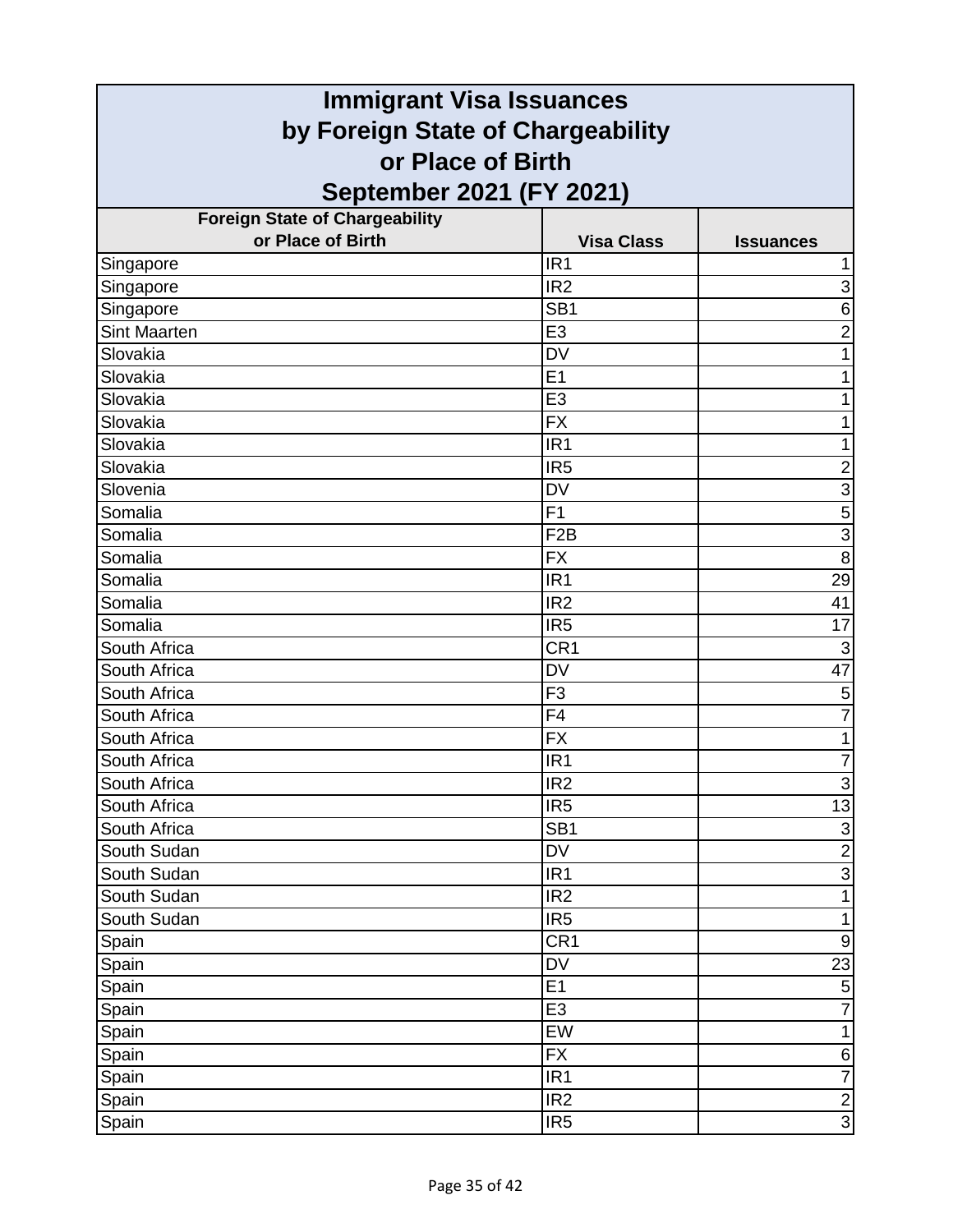| <b>Immigrant Visa Issuances</b>                        |                   |                          |
|--------------------------------------------------------|-------------------|--------------------------|
| by Foreign State of Chargeability<br>or Place of Birth |                   |                          |
|                                                        |                   |                          |
| <b>Foreign State of Chargeability</b>                  |                   |                          |
| or Place of Birth                                      | <b>Visa Class</b> | <b>Issuances</b>         |
| Spain                                                  | SB <sub>1</sub>   |                          |
| Sri Lanka                                              | CR <sub>1</sub>   | 3                        |
| Sri Lanka                                              | CR <sub>2</sub>   | 3                        |
| Sri Lanka                                              | DV                | 301                      |
| Sri Lanka                                              | E2                |                          |
| Sri Lanka                                              | F <sub>4</sub>    | 4                        |
| Sri Lanka                                              | <b>FX</b>         | $\overline{\mathbf{c}}$  |
| Sri Lanka                                              | IR <sub>1</sub>   | $\overline{2}$           |
| Sri Lanka                                              | IR <sub>2</sub>   | 1                        |
| Sri Lanka                                              | IR <sub>5</sub>   | 11                       |
| Sri Lanka                                              | SB <sub>1</sub>   |                          |
| Sri Lanka                                              | <b>SE</b>         |                          |
| Sudan                                                  | <b>DV</b>         | 123                      |
| Sudan                                                  | F <sub>2</sub> B  |                          |
| Sudan                                                  | <b>FX</b>         |                          |
| Sudan                                                  | IR <sub>1</sub>   | 11                       |
| Sudan                                                  | IR <sub>2</sub>   | 7                        |
| Sudan                                                  | IR <sub>5</sub>   | 10                       |
| Sudan                                                  | <b>SE</b>         | $\overline{2}$           |
| Suriname                                               | F <sub>1</sub>    | $\overline{2}$           |
| Suriname                                               | IR <sub>2</sub>   | 1                        |
| Suriname                                               | IR <sub>5</sub>   | 1                        |
| Sweden                                                 | CR <sub>1</sub>   | 1                        |
| Sweden                                                 | DV                | 3                        |
| Sweden                                                 | E1                | $\overline{1}$           |
| Sweden                                                 | F4                | $\overline{c}$           |
| Sweden                                                 | IR <sub>1</sub>   | 1                        |
| Sweden                                                 | IR <sub>2</sub>   | 1                        |
| Switzerland                                            | CR <sub>1</sub>   | 1                        |
| Switzerland                                            | <b>DV</b>         | 11                       |
| Switzerland                                            | E1                | $\overline{c}$           |
| Switzerland                                            | E <sub>3</sub>    | $\overline{2}$           |
| Switzerland                                            | EW                | 1                        |
| Switzerland                                            | IR <sub>1</sub>   | $\mathbf{3}$             |
| Switzerland                                            | IR2               | $\overline{2}$           |
| Syria                                                  | CR <sub>1</sub>   | $\overline{\mathcal{A}}$ |
| Syria                                                  | DV                | 39                       |
| Syria                                                  | E <sub>3</sub>    | $\overline{3}$           |
| Syria                                                  | F <sub>1</sub>    | $\,6$                    |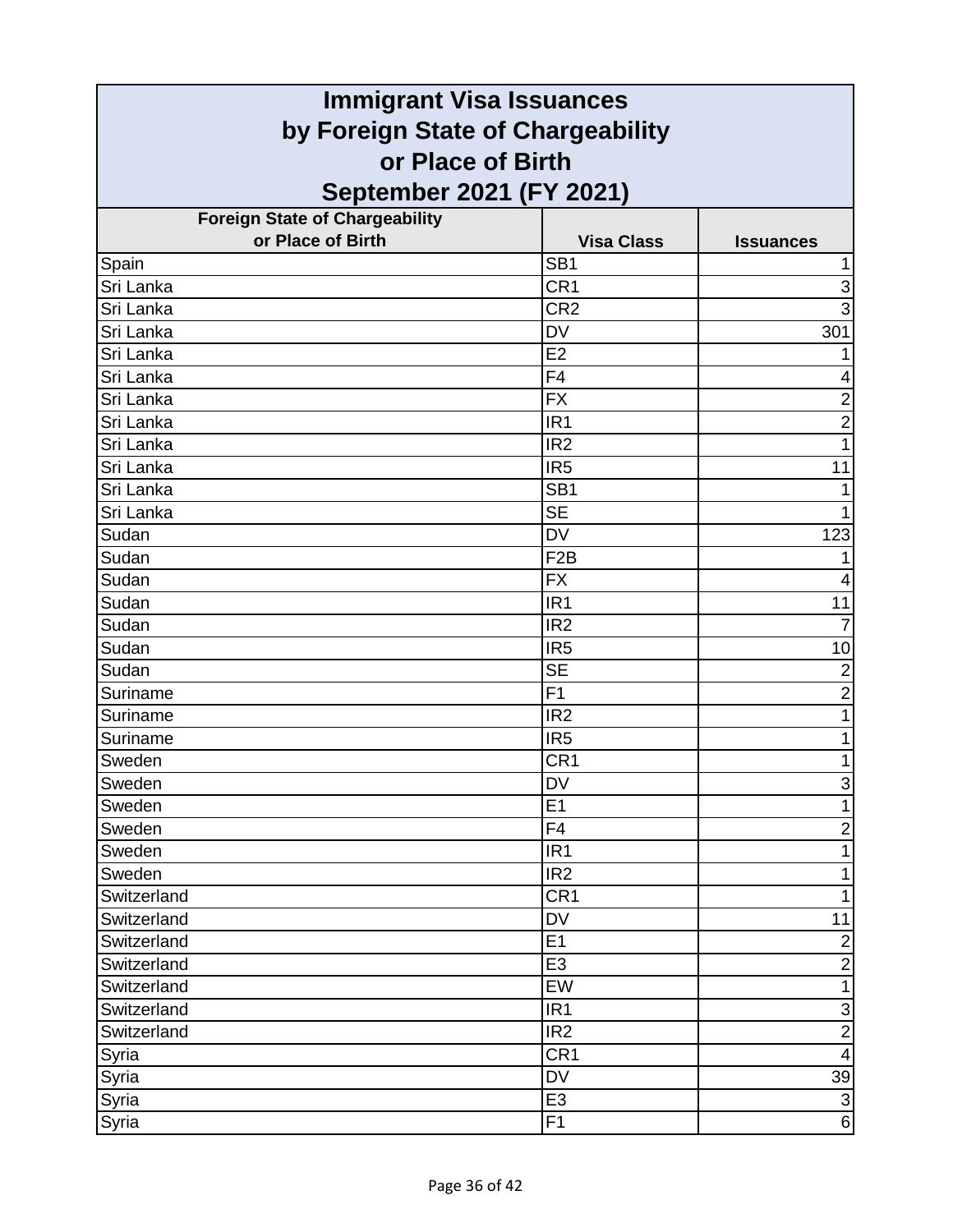| <b>Immigrant Visa Issuances</b>       |                   |                         |
|---------------------------------------|-------------------|-------------------------|
| by Foreign State of Chargeability     |                   |                         |
| or Place of Birth                     |                   |                         |
| September 2021 (FY 2021)              |                   |                         |
| <b>Foreign State of Chargeability</b> |                   |                         |
| or Place of Birth                     | <b>Visa Class</b> | <b>Issuances</b>        |
| Syria                                 | F <sub>2</sub> B  |                         |
| Syria                                 | F <sub>3</sub>    | 11                      |
| Syria                                 | F4                | 24                      |
| Syria                                 | <b>FX</b>         | 4                       |
| Syria                                 | IR <sub>1</sub>   | $\boldsymbol{9}$        |
| Syria                                 | IR <sub>5</sub>   | 30                      |
| Syria                                 | SB <sub>1</sub>   |                         |
| Tajikistan                            | <b>DV</b>         | 74                      |
| Tajikistan                            | F1                | 1                       |
| Tajikistan                            | F <sub>2</sub> B  | $\overline{2}$          |
| Tajikistan                            | <b>FX</b>         | 10                      |
| Tajikistan                            | IR <sub>1</sub>   | $\overline{c}$          |
| Tajikistan                            | IR <sub>5</sub>   | 1                       |
| Tajikistan                            | SB <sub>1</sub>   | 1                       |
| Tanzania                              | CR <sub>1</sub>   | 1                       |
| Tanzania                              | <b>DV</b>         | 3                       |
| Tanzania                              | F <sub>2</sub> B  | 5                       |
| Tanzania                              | F4                | 6                       |
| Tanzania                              | <b>FX</b>         | $\boldsymbol{9}$        |
| Tanzania                              | IR <sub>1</sub>   | $\overline{c}$          |
| Tanzania                              | IR <sub>2</sub>   | $\overline{\mathbf{4}}$ |
| Tanzania                              | IR <sub>5</sub>   | $\overline{7}$          |
| Thailand                              | CR <sub>1</sub>   | 13                      |
| Thailand                              | CR2               | $\overline{2}$          |
| Thailand                              | <b>DV</b>         | $\overline{12}$         |
| Thailand                              | E <sub>3</sub>    | $\overline{2}$          |
| Thailand                              | F1                | $\overline{3}$          |
| Thailand                              | F <sub>2</sub> B  | $\overline{1}$          |
| Thailand                              | F4                | $\overline{\mathbf{4}}$ |
| Thailand                              | <b>FX</b>         | $\mathbf{1}$            |
| Thailand                              | IR <sub>1</sub>   | 37                      |
| <b>Thailand</b>                       | IR <sub>2</sub>   | 26                      |
| Thailand                              | IR <sub>5</sub>   | 15                      |
| <b>Thailand</b>                       | IW                | $\overline{2}$          |
| Thailand                              | SB <sub>1</sub>   | 14                      |
| Togo                                  | CR <sub>1</sub>   | $\boldsymbol{9}$        |
| Togo                                  | DV                | 50                      |
| Togo                                  | F1                | 18                      |
| Togo                                  | F <sub>2</sub> B  | 5 <sub>5</sub>          |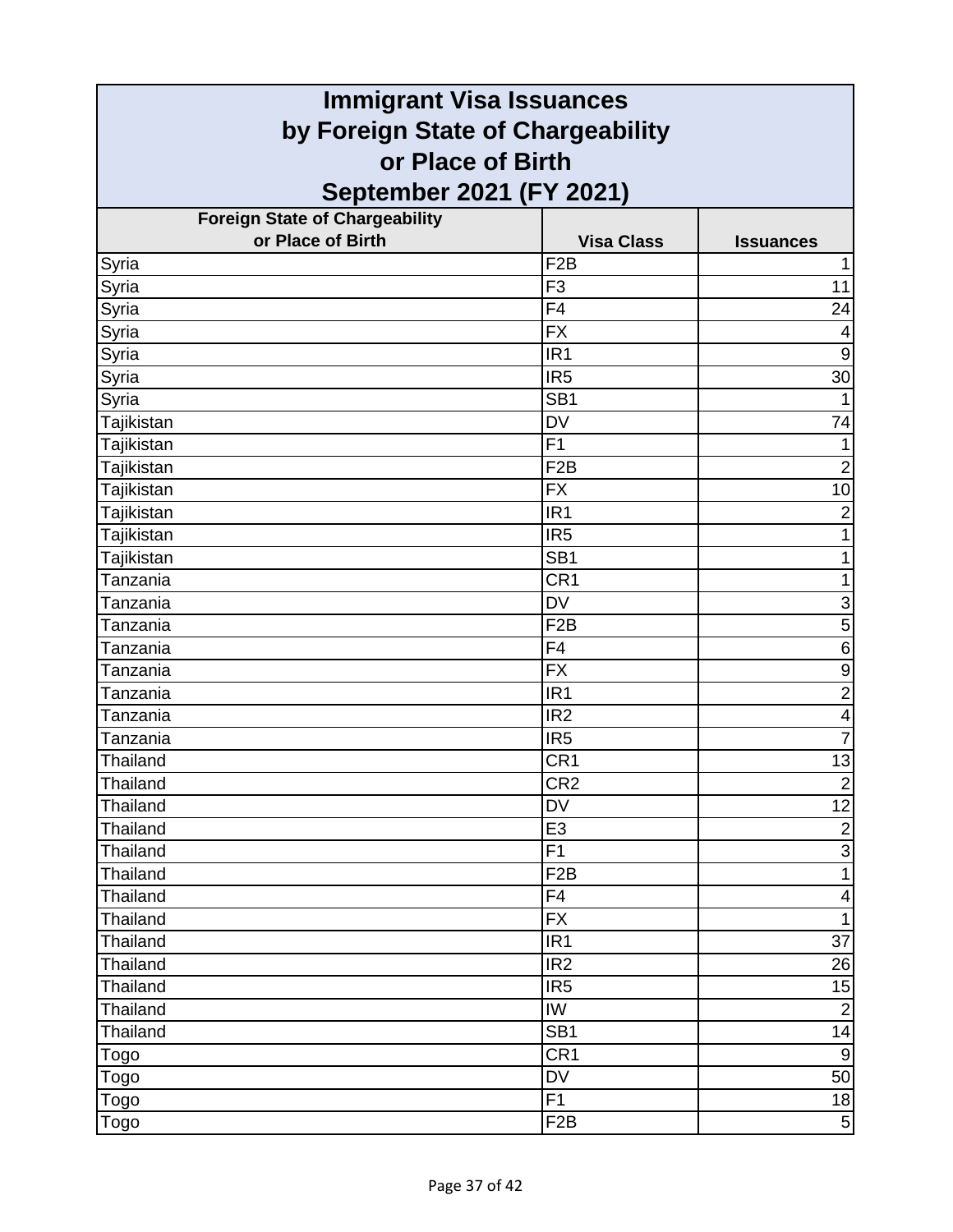|                                                            | <b>Immigrant Visa Issuances</b> |                  |
|------------------------------------------------------------|---------------------------------|------------------|
| by Foreign State of Chargeability                          |                                 |                  |
| or Place of Birth                                          |                                 |                  |
| September 2021 (FY 2021)                                   |                                 |                  |
|                                                            |                                 |                  |
| <b>Foreign State of Chargeability</b><br>or Place of Birth | <b>Visa Class</b>               | <b>Issuances</b> |
| Togo                                                       | F4                              |                  |
| Togo                                                       | <b>FX</b>                       | 100              |
| Togo                                                       | IR <sub>1</sub>                 | 20               |
| Togo                                                       | IR <sub>2</sub>                 | 31               |
| Togo                                                       | IR <sub>5</sub>                 | 37               |
| Tonga                                                      | <b>DV</b>                       | 6                |
| <b>Trinidad and Tobago</b>                                 | CR <sub>1</sub>                 | 5                |
| Trinidad and Tobago                                        | CR <sub>2</sub>                 | 1                |
| Trinidad and Tobago                                        | <b>DV</b>                       | $\,8\,$          |
| Trinidad and Tobago                                        | F1                              | $\overline{3}$   |
| <b>Trinidad and Tobago</b>                                 | F <sub>2</sub> B                | $\overline{4}$   |
| <b>Trinidad and Tobago</b>                                 | F <sub>3</sub>                  | 8                |
| <b>Trinidad and Tobago</b>                                 | F <sub>4</sub>                  | 6                |
| <b>Trinidad and Tobago</b>                                 | <b>FX</b>                       | 1                |
| Trinidad and Tobago                                        | IB <sub>2</sub>                 | 1                |
| <b>Trinidad and Tobago</b>                                 | IR <sub>1</sub>                 | $\overline{c}$   |
| Trinidad and Tobago                                        | IR <sub>2</sub>                 | $\overline{5}$   |
| Trinidad and Tobago                                        | IR <sub>5</sub>                 | 39               |
| <b>Trinidad and Tobago</b>                                 | SB <sub>1</sub>                 | 23               |
| Tunisia                                                    | CR <sub>1</sub>                 |                  |
| Tunisia                                                    | <b>DV</b>                       | 26               |
| <b>Tunisia</b>                                             | E <sub>2</sub>                  | 1                |
| Tunisia                                                    | F <sub>2</sub> B                | $\mathbf 2$      |
| Tunisia                                                    | F4                              | $\frac{2}{1}$    |
| Tunisia                                                    | <b>FX</b>                       |                  |
| Tunisia                                                    | IR <sub>1</sub>                 | $\mathsf 3$      |
| Tunisia                                                    | IR <sub>5</sub>                 | $\overline{1}$   |
| Turkey                                                     | CR <sub>1</sub>                 | 13               |
| <b>Turkey</b>                                              | CR <sub>2</sub>                 |                  |
| Turkey                                                     | DV                              | 140              |
| Turkey                                                     | E1                              | $\overline{3}$   |
| <b>Turkey</b>                                              | E2                              | 1                |
| <b>Turkey</b>                                              | E <sub>3</sub>                  | $\mathbf{1}$     |
| <b>Turkey</b>                                              | EW                              | $\overline{2}$   |
| Turkey                                                     | F1                              | $\overline{3}$   |
| Turkey                                                     | F <sub>2</sub> B                | $\overline{2}$   |
| Turkey                                                     | F <sub>3</sub>                  | 10               |
| <b>Turkey</b>                                              | F4                              | 34               |
| Turkey                                                     | <b>FX</b>                       | 15               |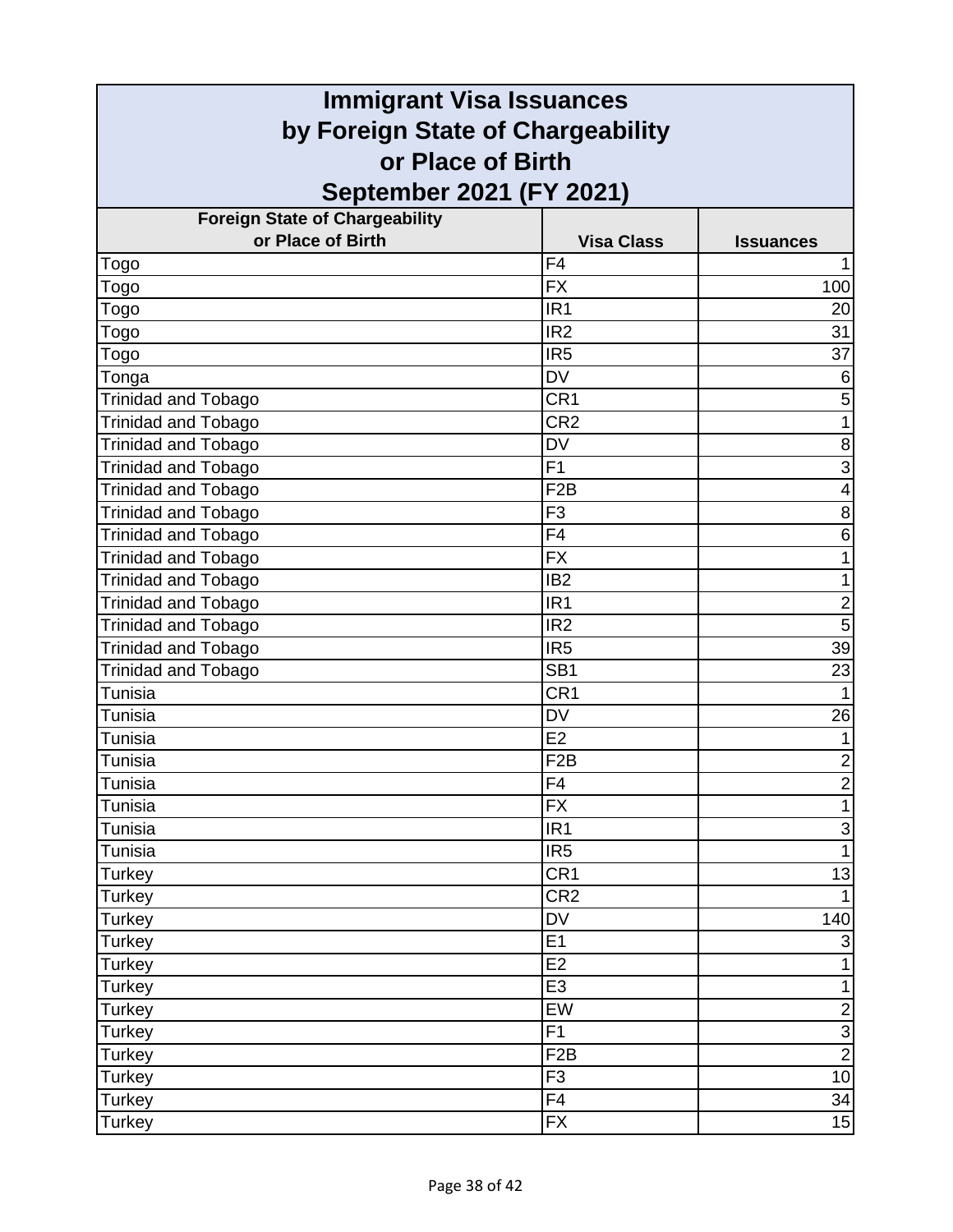| <b>Immigrant Visa Issuances</b>                        |                   |                  |
|--------------------------------------------------------|-------------------|------------------|
| by Foreign State of Chargeability<br>or Place of Birth |                   |                  |
|                                                        |                   |                  |
| <b>Foreign State of Chargeability</b>                  |                   |                  |
| or Place of Birth                                      | <b>Visa Class</b> | <b>Issuances</b> |
| Turkey                                                 | IR <sub>1</sub>   | 14               |
| Turkey                                                 | IR <sub>2</sub>   | 9                |
| Turkey                                                 | IR <sub>5</sub>   | $\overline{22}$  |
| Turkey                                                 | SQ                | $\overline{2}$   |
| Turkmenistan                                           | <b>DV</b>         | 199              |
| Turkmenistan                                           | <b>FX</b>         | 10               |
| Turkmenistan                                           | IR <sub>1</sub>   |                  |
| Turkmenistan                                           | IR <sub>5</sub>   | $\overline{2}$   |
| Turkmenistan                                           | SB <sub>1</sub>   | 1                |
| <b>Turks and Caicos Islands</b>                        | E <sub>3</sub>    | 1                |
| <b>Turks and Caicos Islands</b>                        | IR <sub>2</sub>   | 4                |
| Uganda                                                 | CR <sub>1</sub>   | 1                |
| Uganda                                                 | <b>DV</b>         | 19               |
| Uganda                                                 | F1                | $\overline{2}$   |
| Uganda                                                 | F4                | 3                |
| Uganda                                                 | <b>FX</b>         | 11               |
| Uganda                                                 | IR <sub>1</sub>   | 9                |
| Uganda                                                 | IR <sub>2</sub>   | $\,6$            |
| Uganda                                                 | IR <sub>5</sub>   | $\overline{3}$   |
| Ukraine                                                | CR <sub>1</sub>   | 10               |
| Ukraine                                                | <b>DV</b>         | 405              |
| <b>Ukraine</b>                                         | E1                | 24               |
| Ukraine                                                | E <sub>2</sub>    | $\overline{17}$  |
| Ukraine                                                | E3                | 14               |
| Ukraine                                                | EW                | 19               |
| Ukraine                                                | F1                | 32               |
| Ukraine                                                | F <sub>2</sub> B  | 10               |
| Ukraine                                                | F <sub>3</sub>    | 28               |
| Ukraine                                                | F4                | 21               |
| Ukraine                                                | <b>FX</b>         | 102              |
| Ukraine                                                | IR <sub>1</sub>   | 15               |
| Ukraine                                                | IR <sub>2</sub>   |                  |
| Ukraine                                                | IR <sub>3</sub>   | 20               |
| Ukraine                                                | IR4               | 4                |
| Ukraine                                                | IR <sub>5</sub>   | 362              |
| <b>Ukraine</b>                                         | SB <sub>1</sub>   | 5                |
| <b>United Arab Emirates</b>                            | CR <sub>1</sub>   | 1                |
| <b>United Arab Emirates</b>                            | <b>DV</b>         | 12               |
| <b>United Arab Emirates</b>                            | E <sub>3</sub>    | 21               |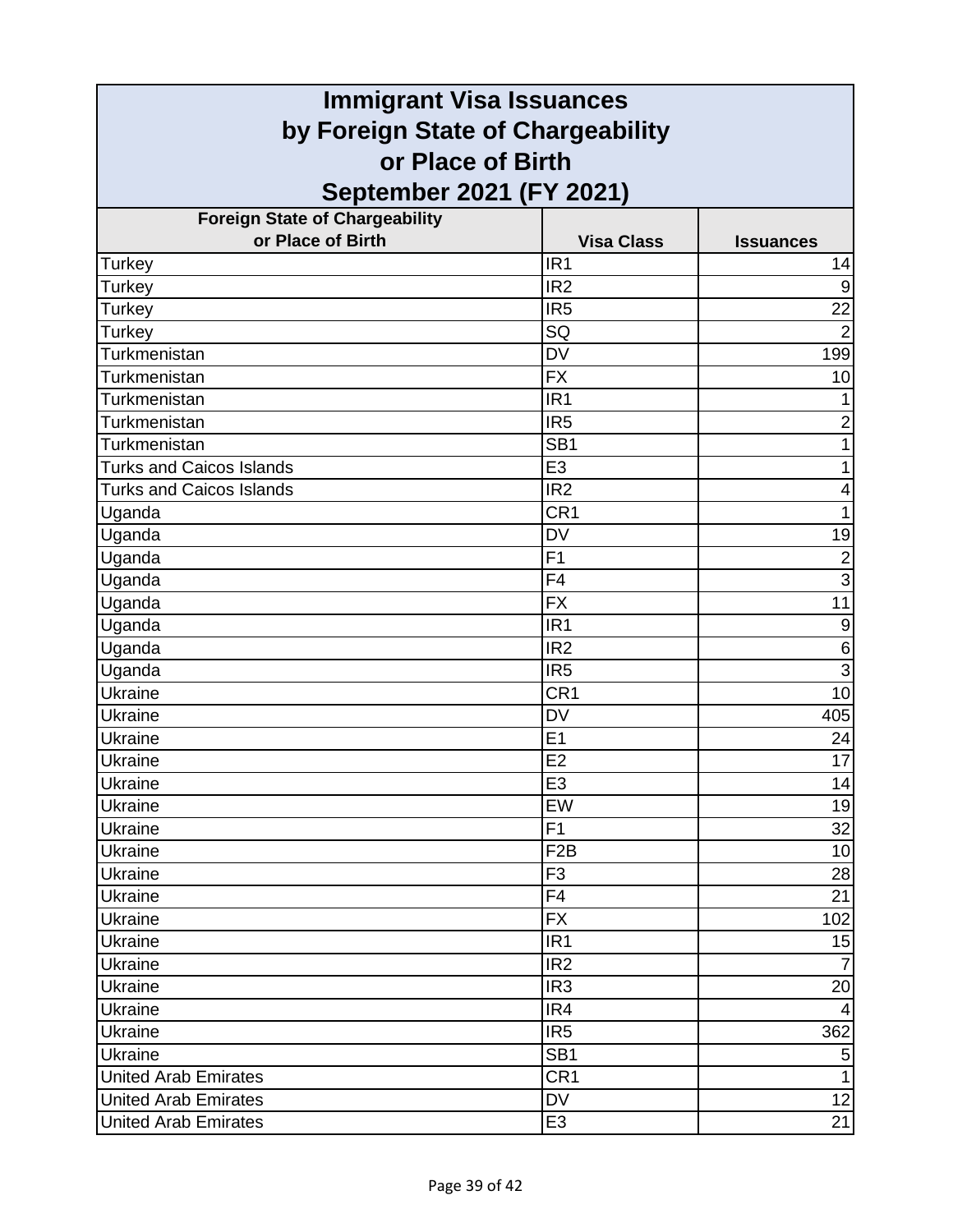| <b>Immigrant Visa Issuances</b>       |                   |                         |
|---------------------------------------|-------------------|-------------------------|
| by Foreign State of Chargeability     |                   |                         |
| or Place of Birth                     |                   |                         |
| September 2021 (FY 2021)              |                   |                         |
| <b>Foreign State of Chargeability</b> |                   |                         |
| or Place of Birth                     | <b>Visa Class</b> | <b>Issuances</b>        |
| <b>United Arab Emirates</b>           | F <sub>4</sub>    |                         |
| <b>United Arab Emirates</b>           | <b>FX</b>         | 5                       |
| <b>United Arab Emirates</b>           | IR <sub>1</sub>   | 4                       |
| United Arab Emirates                  | IR <sub>2</sub>   | 4                       |
| <b>United Arab Emirates</b>           | IR <sub>5</sub>   | 1                       |
| <b>United Arab Emirates</b>           | SB <sub>1</sub>   | $\overline{2}$          |
| <b>United Arab Emirates</b>           | SQ                | $\overline{3}$          |
| Uruguay                               | <b>DV</b>         | $\overline{2}$          |
| Uruguay                               | EW                | $\overline{2}$          |
| Uruguay                               | F <sub>3</sub>    | 1                       |
| Uruguay                               | <b>FX</b>         | 3                       |
| Uruguay                               | IR <sub>1</sub>   | 1                       |
| Uruguay                               | IR <sub>2</sub>   | 1                       |
| Uruguay                               | IR <sub>5</sub>   | $\overline{\mathbf{c}}$ |
| <b>Uzbekistan</b>                     | CR1               | $\overline{4}$          |
| Uzbekistan                            | <b>DV</b>         | 64                      |
| <b>Uzbekistan</b>                     | $\overline{F1}$   |                         |
| Uzbekistan                            | F <sub>2</sub> B  | 3                       |
| Uzbekistan                            | <b>FX</b>         | 51                      |
| Uzbekistan                            | IR <sub>1</sub>   | 10                      |
| Uzbekistan                            | IR <sub>2</sub>   | $\overline{2}$          |
| Uzbekistan                            | IR <sub>5</sub>   | 40                      |
| Uzbekistan                            | SB <sub>1</sub>   | $\mathbf{1}$            |
| Venezuela                             | CR <sub>1</sub>   | 14                      |
| Venezuela                             | CR <sub>2</sub>   | $\overline{2}$          |
| Venezuela                             | <b>DV</b>         | 228                     |
| Venezuela                             | E1                |                         |
| Venezuela                             | E2                | $9\,$                   |
| Venezuela                             | E <sub>3</sub>    | 14                      |
| Venezuela                             | EW                | $\overline{2}$          |
| Venezuela                             | F <sub>1</sub>    | $\bf 8$                 |
| Venezuela                             | F <sub>2</sub> B  | $\boldsymbol{9}$        |
| Venezuela                             | F <sub>3</sub>    | $\overline{3}$          |
| Venezuela                             | F <sub>4</sub>    | 8                       |
| Venezuela                             | <b>FX</b>         | 12                      |
| Venezuela                             | IR <sub>1</sub>   | 25                      |
| Venezuela                             | IR <sub>2</sub>   | 21                      |
| Venezuela                             | IR <sub>5</sub>   | 126                     |
| Venezuela                             | SB <sub>1</sub>   |                         |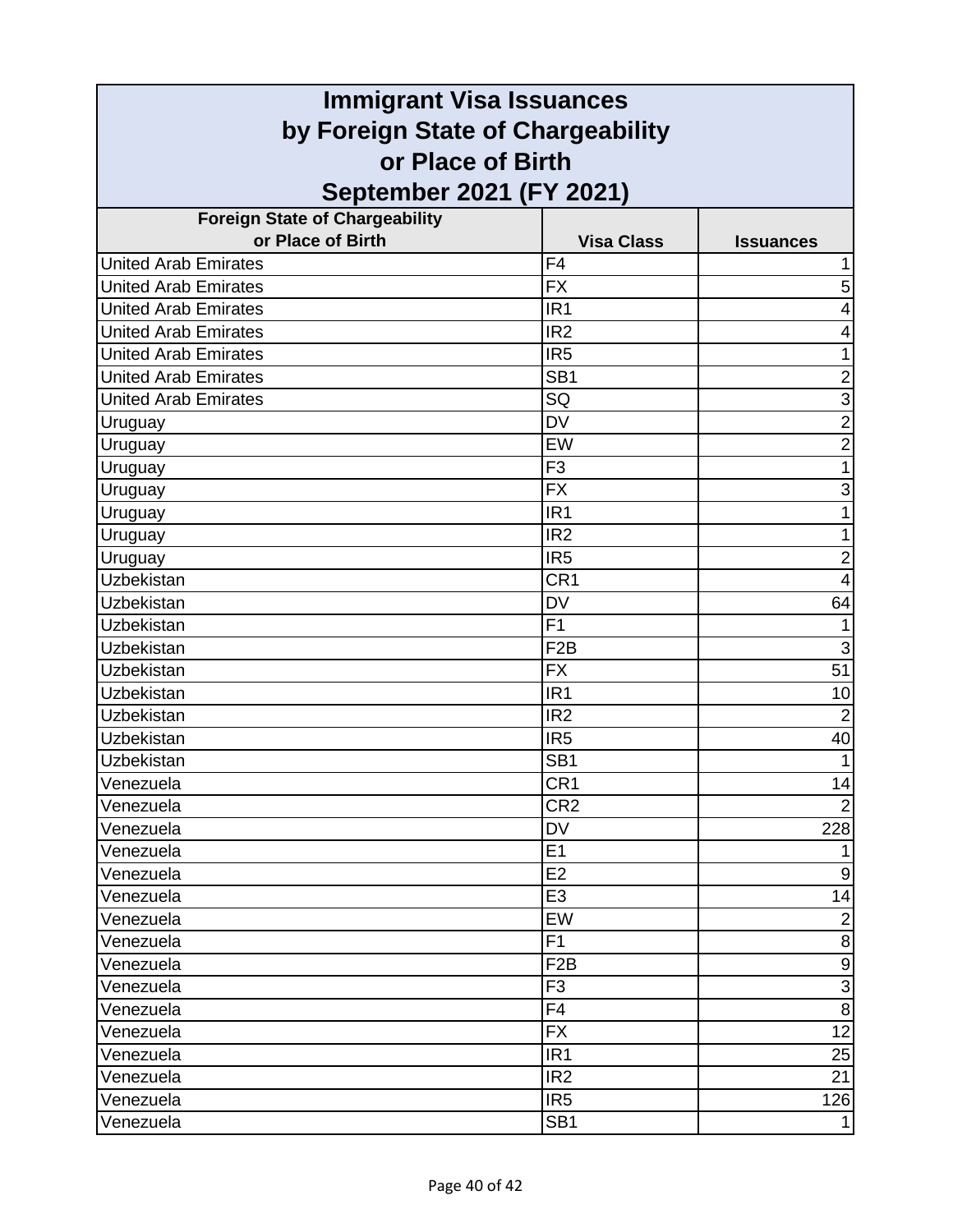| <b>Immigrant Visa Issuances</b>       |                   |                                  |
|---------------------------------------|-------------------|----------------------------------|
| by Foreign State of Chargeability     |                   |                                  |
| or Place of Birth                     |                   |                                  |
| September 2021 (FY 2021)              |                   |                                  |
| <b>Foreign State of Chargeability</b> |                   |                                  |
| or Place of Birth                     | <b>Visa Class</b> | <b>Issuances</b>                 |
| Vietnam                               | AM                | 5                                |
| Vietnam                               | CR <sub>1</sub>   | $\overline{3}$                   |
| Vietnam                               | EW                | $\overline{4}$                   |
| Vietnam                               | F1                | $\boldsymbol{9}$                 |
| Vietnam                               | F <sub>2</sub> B  | $\overline{7}$                   |
| Vietnam                               | F <sub>3</sub>    | 34                               |
| Vietnam                               | F4                | 133                              |
| Vietnam                               | <b>FX</b>         | 6                                |
| Vietnam                               | IR <sub>1</sub>   | 16                               |
| Vietnam                               | IR <sub>2</sub>   | 11                               |
| Vietnam                               | IR <sub>5</sub>   | 181                              |
| Vietnam                               | SB <sub>1</sub>   | 6                                |
| Vietnam                               | <b>SE</b>         | 10                               |
| Yemen                                 | CR <sub>1</sub>   | 14                               |
| Yemen                                 | <b>DV</b>         | 95                               |
| Yemen                                 | E2                | 5                                |
| Yemen                                 | F <sub>1</sub>    | 11                               |
| Yemen                                 | F <sub>2</sub> B  | $\overline{2}$                   |
| Yemen                                 | F <sub>3</sub>    | 59                               |
| Yemen                                 | F <sub>4</sub>    | 10                               |
| Yemen                                 | <b>FX</b>         | 20                               |
| Yemen                                 | IR <sub>1</sub>   | 259                              |
| Yemen                                 | IR <sub>2</sub>   | 125                              |
| Yemen                                 | IR5               | 96                               |
| Yemen                                 | IW                | 4                                |
| Yemen                                 | SB <sub>1</sub>   | $\overline{2}$                   |
| Yemen                                 | <b>SE</b>         | 20                               |
| Zambia                                | CR <sub>1</sub>   | $\mathbf{1}$                     |
| Zambia                                | <b>DV</b>         | 4                                |
| Zambia                                | E <sub>3</sub>    | $\mathbf{1}$                     |
| Zambia                                | F1                | 5                                |
| Zambia                                | <b>FX</b>         | $\overline{3}$                   |
| Zambia                                | IR <sub>1</sub>   | $\overline{2}$                   |
| Zambia                                | IR <sub>5</sub>   | $\overline{2}$                   |
| Zambia                                | IW                | $\overline{1}$                   |
| Zambia                                | SB <sub>1</sub>   | $\overline{c}$<br>$\overline{1}$ |
| Zambia                                | <b>SE</b>         |                                  |
| Zimbabwe                              | <b>DV</b>         | 27                               |
| Zimbabwe                              | E <sub>3</sub>    | 85                               |